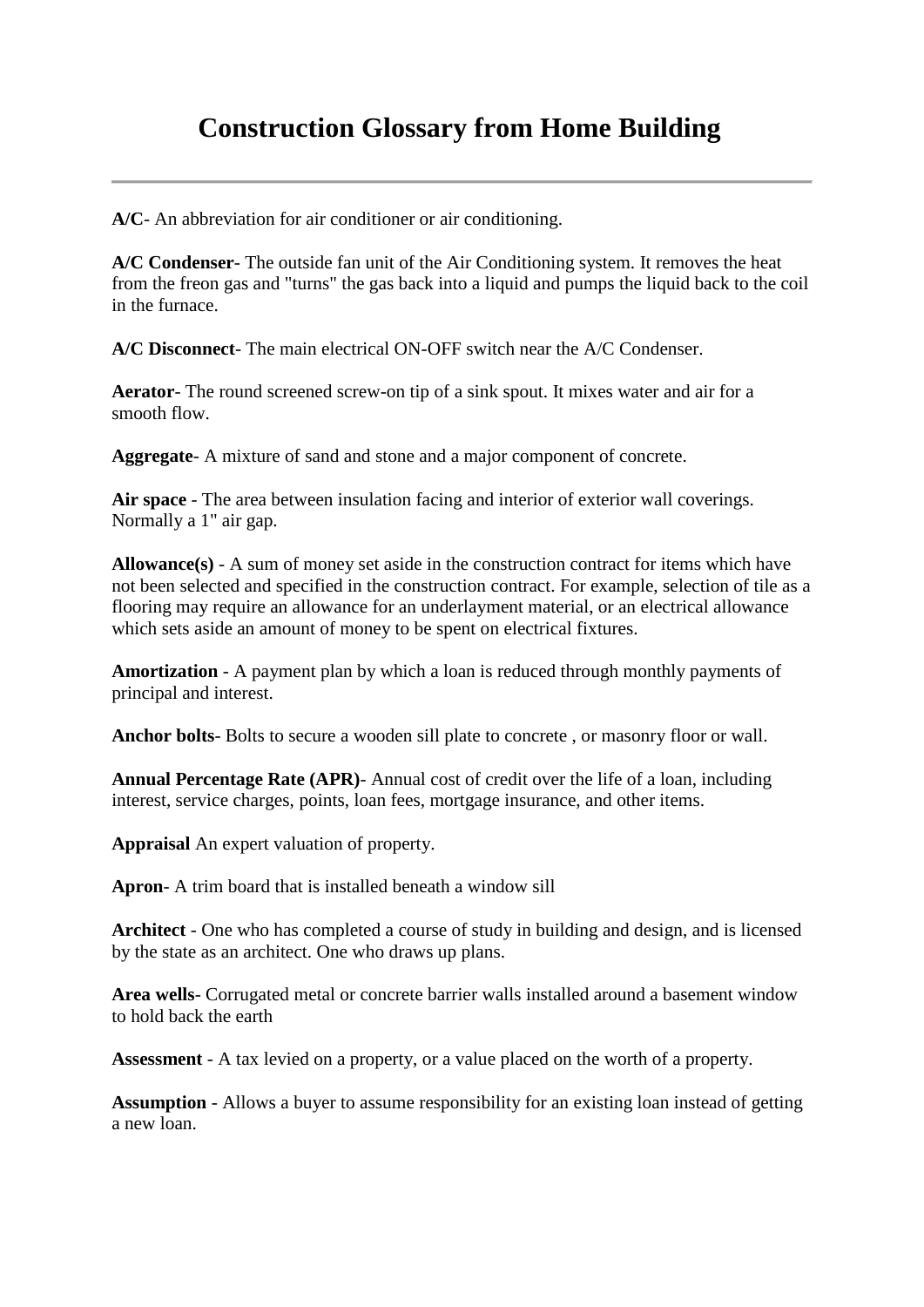**Astragal**- A molding, attached to one of a pair of swinging double doors, against which the other door strikes.

**Attic access**- An opening that is placed in the drywalled ceiling of a home providing access to the attic.

**Attic Ventilators**- In houses, screened openings provided to ventilate an attic space.

**Back Charge**- Billings for work performed or costs incurred by one party that, in accordance with the agreement, should have been performed or incurred by the party to whom billed. Owners bill back charges to general contractors, and general contractors bill back charges to subcontractors. Examples of back charges include charges for cleanup work or to repair something damaged by another subcontractor, such as a tub chip or broken window.

**Backfill**- The replacement of excavated earth into a trench around or against a basement /crawl space foundationwall.

**Backing**- Frame lumber installed between the wall studs to give additional support for drywall or an interior trim related item, such as handrail brackets, cabinets, and towel bars. In this way, items are screwed and mounted into solid wood rather than weak drywall that may allow the item to break loose from the wall. **Carpet backing** holds the pile fabric in place.

**Backout**- Work the framing contractor does after the mechanical subcontractors (Heating- Plumbing-Electrical) finish their phase of work at the Rough (before insulation) stage to get the home ready for a municipal frame inspection. Generally, the framing contractor repairs anything disturbed by others and completes all framing necessary to pass a Rough Frame Inspection.

**Ballast**- A transformer that steps up the voltage in a florescent lamp.

**Balloon** - A loan that has a series of monthly payments with the remaining balance due in a large lump sum payment at the end.

**Balloon framed wall**- Framed walls (generally over 10' tall) that run the entire vertical length from the floor sill plate to the roof. This is done to eliminate the need for a gable end truss.

**Balusters**- Vertical members in a railing used between a top rail and bottom rail or the stair treads. Sometimes referred to as 'pickets' or 'spindles'.

**Balustrade**- The rail, posts and vertical balusters along the edge of a stairway or elevated walkway.

**Barge**- Horizontal beam rafter that supports shorter rafters.

**Barge board-** A decorative board covering the projecting rafter (fly rafter) of the gable end. At the cornice, this member is a fascia board.

**Base or baseboard**- A trim board placed against the wall around the room next to the floor.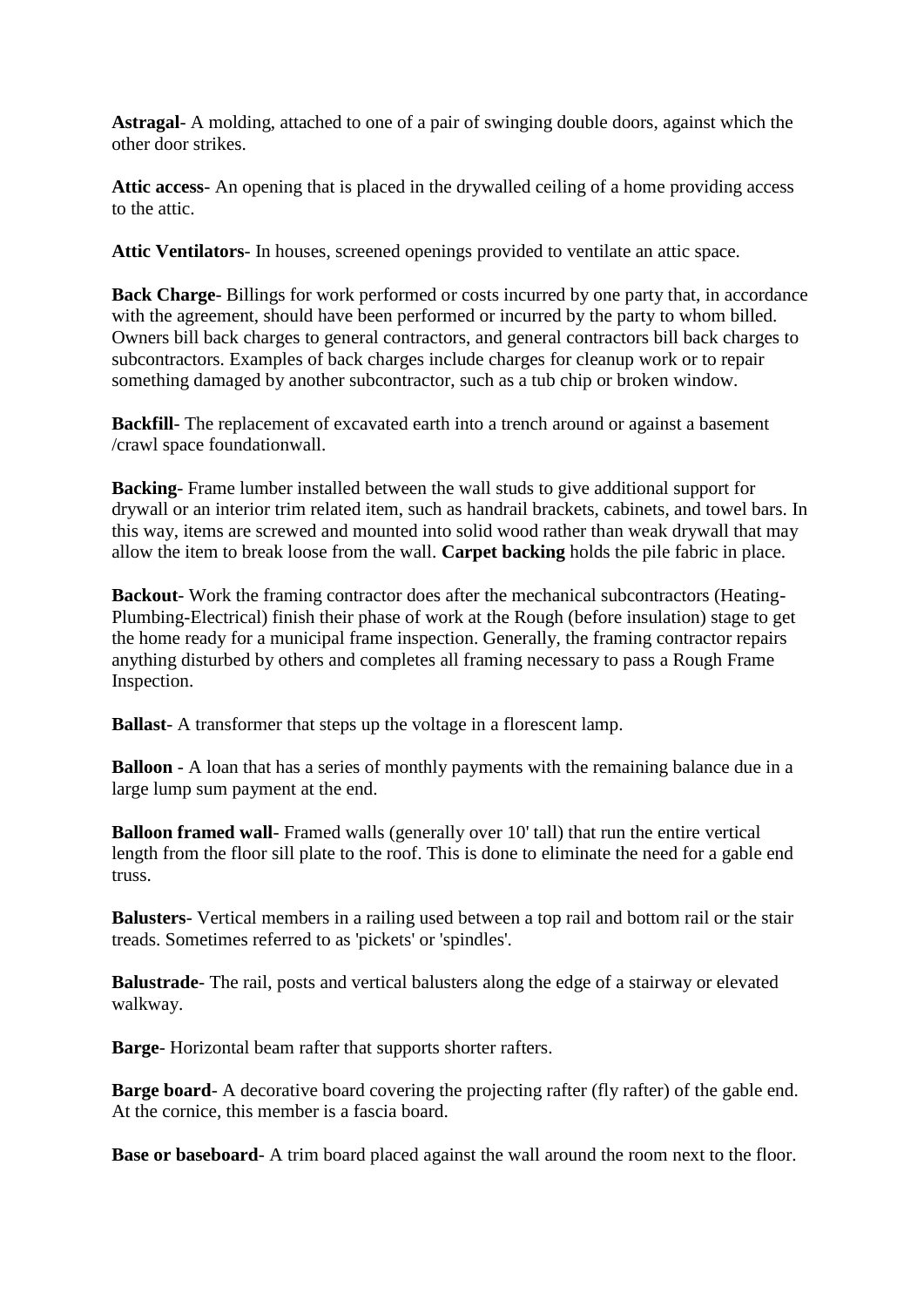**Basement window inserts**- The window frame and glass unit that is installed in the window buck.

**Base shoe**- Molding used next to the floor on interior base board. Sometimes called a carpet strip.

**Bat** - A half-brick.

**Batt** - A section of fiber-glass or rock-wool insulation measuring 15 or 23 inches wide by four to eight feet long and various thickness'. Sometimes "faced" (meaning to have a paper covering on one side) or "unfaced" (without paper).

**Batten**- Narrow strips of wood used to cover joints or as decorative vertical members over plywood or wide boards.

**Bay window**- Any window space projecting outward from the walls of a building, either square or polygonal in plan.

**Beam**- A structural member transversely supporting a load. A structural member carrying building loads (weight) from one support to another. Sometimes called a "girder".

**Bearing partition**- A partition that supports any vertical load in addition to its own weight.

**Bearing point**- A point where a bearing or structural weight is concentrated and transferred to the foundation

**Bearing wall**- A wall that supports any vertical load in addition to its own weight.

**Bearing header-** (a) A beam placed perpendicular to joists and to which joists are nailed in framing for a chimney, stairway, or other opening. (b) A wood lintel. (c) The horizontal structural member over an opening (for example over a door or window).

**Bedrock**- A subsurface layer of earth that is suitable to support a structure.

**Bid**- A formal offer by a contractor, in accordance with specifications for a project, to do all or a phase of the work at a certain price in accordance with the terms and conditions stated in the offer.

**Bid bond**- A bond issued by a surety on behalf of a contractor that provides assurance to the recipient of the contractor's bid that, if the bid is accepted, the contractor will execute a contract and provide a performance bond. Under the bond, the surety is obligated to pay the recipient of the bid the difference between the contractor's bid and the bid of the next lowest responsible bidder if the bid is accepted and the contractor fails to execute a contract or to provide a performance bond.

**Bid security** Funds or a bid bond submitted with a bid as a guarantee to the recipient of the bid that the contractor, if awarded the contract, will execute the contract in accordance with the bidding requirements of the contract documents.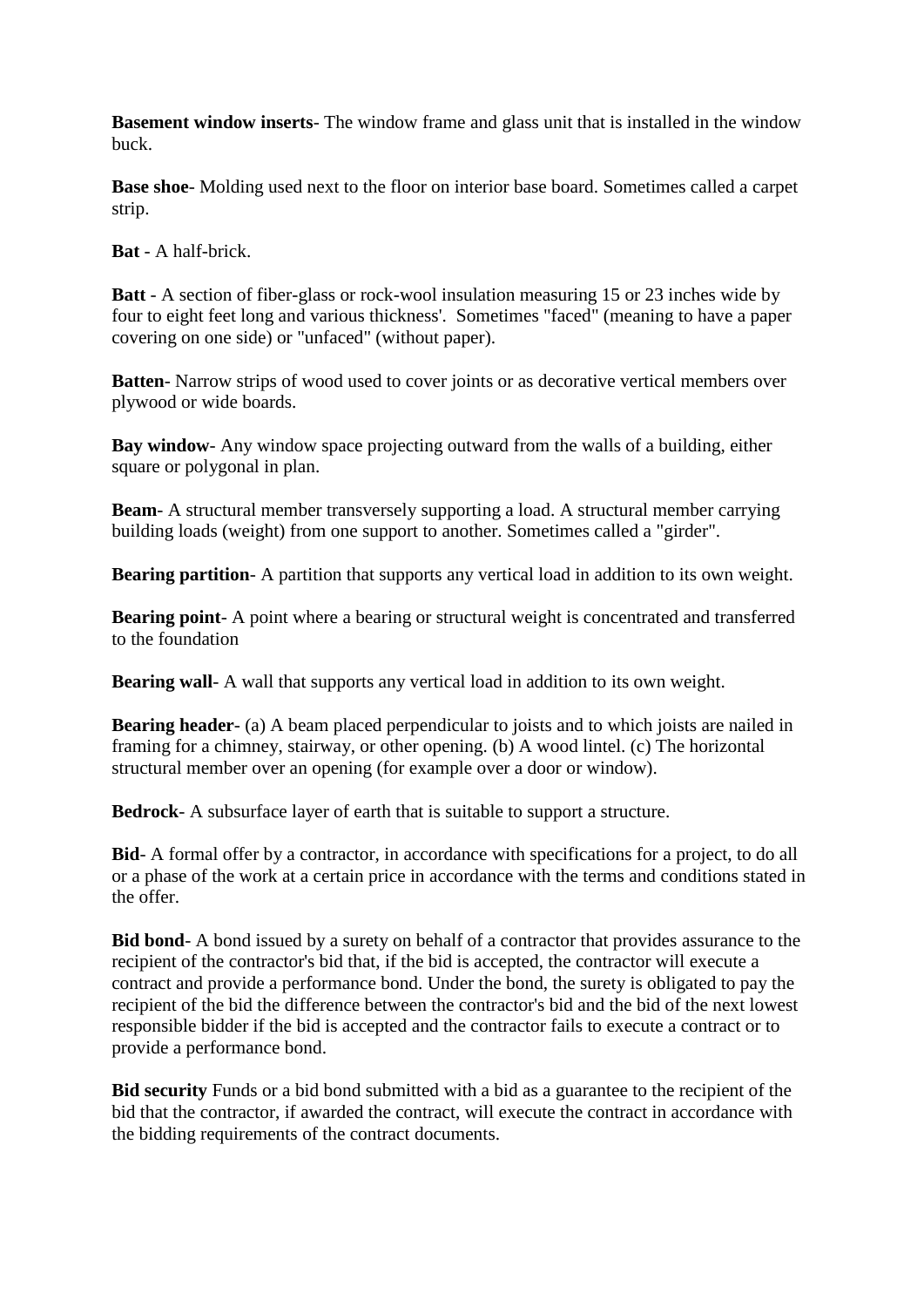**Bid shopping**- A practice by which contractors, both before and after their bids are submitted, attempt to obtain prices from potential subcontractors and material suppliers that are lower than the contractors' original estimates on which their bids are based, or after a contract is awarded, seek to induce subcontractors to reduce the subcontract price included in the bid.

**Bidding requirements**- The procedures and conditions for the submission of bids. The requirements are included ion documents, such as the notice to bidders, advertisements for bids, instructions to bidders, invitations to bid, and sample bid forms.

**Bifold door**- Doors that are hinged in the middle for opening in a smaller area than standard swing doors. Often used for closet doors.

**Binder**- A receipt for a deposit to secure the right to purchase a home at an agreed terms by a buyer and seller.

**Bipass doors**- Doors that slide by each other and commonly used as closet doors.

**Blankets**- Fiber-glass or rock-wool insulation that comes in long rolls 15 or 23 inches wide.

**Blocked (door blocking)**- Wood shims used between the door frame and the vertical structural wall framing members.

**Blocked (rafters)**- Short "2 by 4's" used to keep rafters from twisting, and installed at the ends and at mid-span.

**Blocking**- Small wood pieces to brace framing members or to provide a nailing base for gypsum board or paneling.

**Block out**- To install a box or barrier within a foundation wall to prevent the concrete from entering an area. For example, foundation walls are sometimes "blocked" in order for mechanical pipes to pass through the wall, to install a crawl space door, and to depress the concrete at a garage door location.

**Blow insulation**- Fiber insulation in loose form and used to insulate attics and existing walls where framing members are not exposed.

**Blue print(s)** - A type of copying method often used for architectural drawings. Usually used to describe the drawing of a structure which is prepared by an architect or designer for the purpose of design and planning, estimating, securing permits and actual construction.

**Blue stake**- Another phrase for Utility Notification. This is when a utility company (telephone, gas, electric, cable TV, sewer and water, etc) comes to the job site and locates and spray paints the ground and/or installs little flags to show where their service is located underground.

**Board foot**- A unit of measure for lumber equal to 1 inch thick by 12 inches wide by 12 inches long. Examples:  $1''$  x  $12''$  x  $16' = 16$  board feet,  $2''$  x  $12''$  x  $16' = 32$  board feet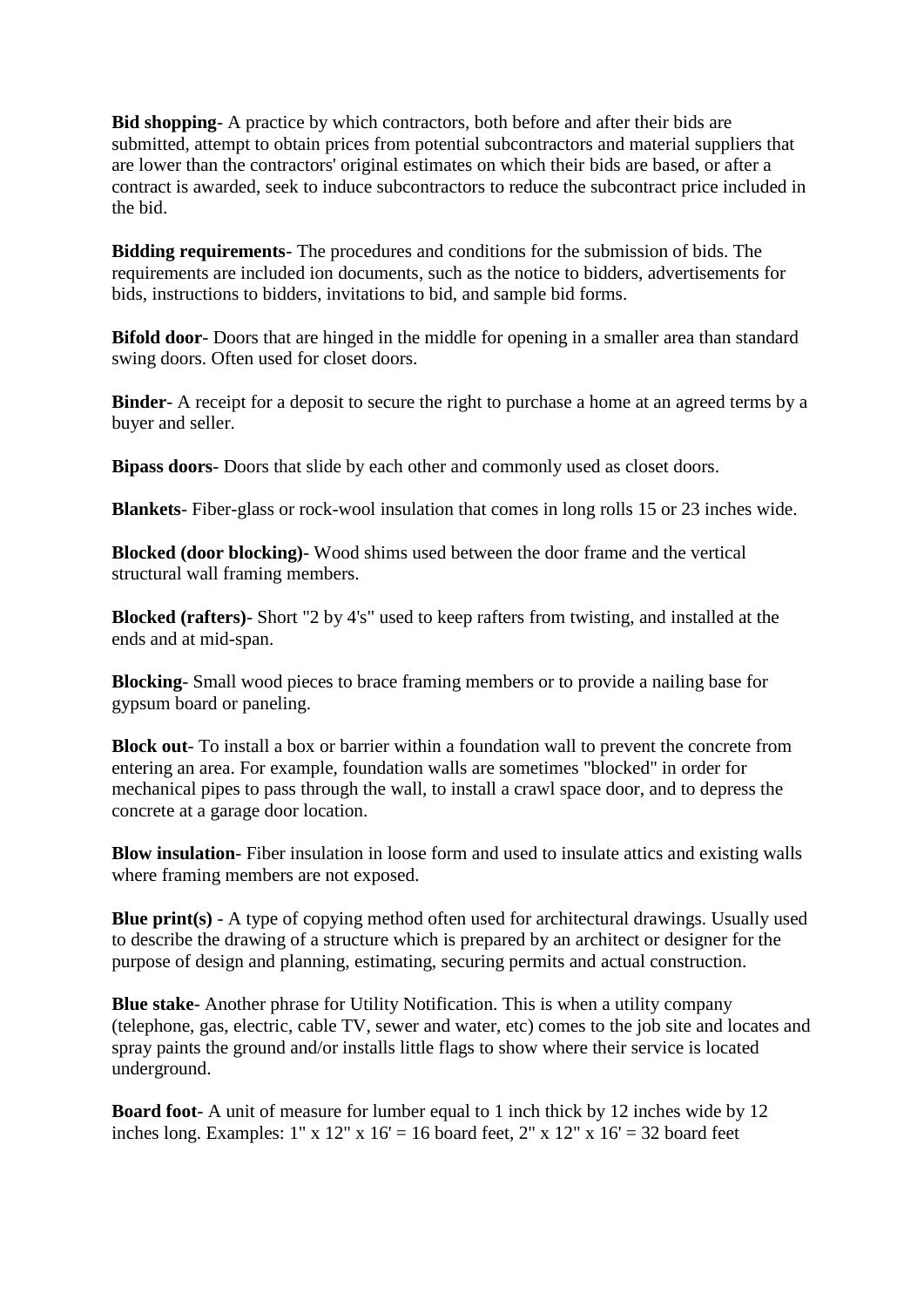**Bond or bonding** - An amount of money (usually \$5,000-\$10,000) which must be on deposit with a governmental agency in order to secure a contractor's license. The bond may be used to pay for the unpaid bills or disputed work of the contractor. Not to be confused with a '**performance bond**'. Such bonds are rarely used in residential construction, they are an insurance policy which guarantees proper completion of a project.

**Boom**- A truck used to hoist heavy material up and into place. To put trusses on a home or to set a heavy beam into place.

**Bottom chord** - The lower or bottom horizontal member of a truss.

**Bottom plate**- The "2 by 4's or 6's" that lay on the subfloor upon which the vertical studs are installed. Also called the 'sole plate'.

**Brace**- An inclined piece of framing lumber applied to wall or floor to strengthen the structure. Often used on walls as temporary bracing until framing has been completed.

**Breaker panel-** The electrical box that distributes electric power entering the home to each branch circuit (each plug and switch) and composed of circuit breakers.

**Brick ledge**- Part of the foundation wall where brick (veneer) will rest.

**Brick lintel**- The metal angle iron that brick rests on, especially above a window, door, or other opening.

**Brick mold-Trim used around an exterior door jamb that siding butts to.** 

**Brick tie-** A small, corrugated metal strip @ 1" X 6"- 8" long nailed to wall sheeting or studs. They are inserted into the grout mortar joint of the veneer brick, and holds the veneer wall to the sheeted wall behind it.

**Brick veneer**- A vertical facing of brick laid against and fastened to sheathing of a framed wall or tile wall construction.

**Bridging**- Small wood or metal members that are inserted in a diagonal position between the floor joists or rafters at mid-span for the purpose of bracing the joists/rafters & spreading the load.

**Buck**- Often used in reference to rough frame opening members. Door bucks used in reference to metal door frame. See Window Bucks

**Builder's Risk Insurance**- Insurance coverage on a construction project during construction, including extended coverage that may be added for the contract for the customer's protections.

**Building codes-** Community ordinances governing the manner in which a home may be constructed or modified.

**Building insurance**- Insurance covering the structure of the building.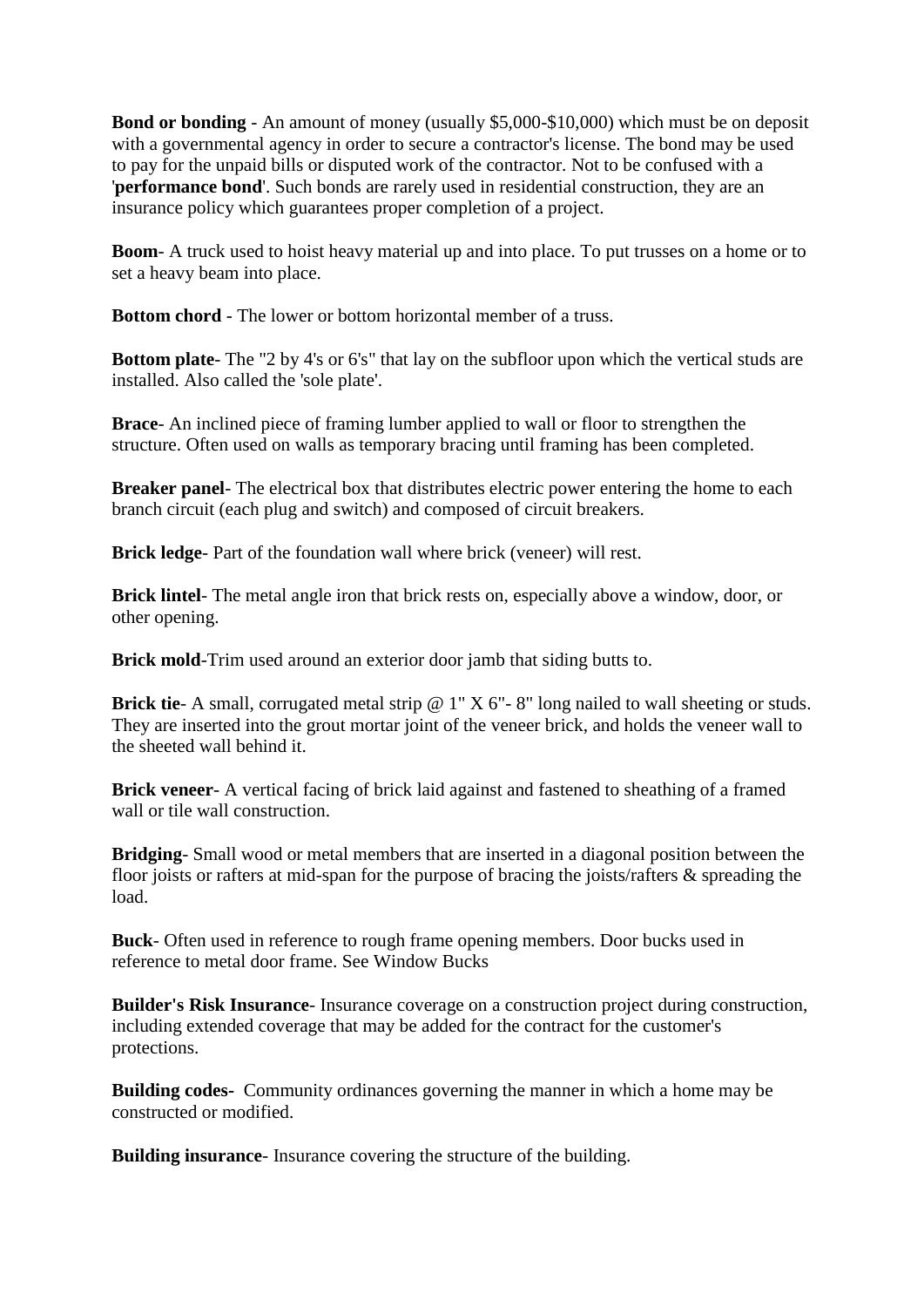**Building paper**- A general term for papers, felts, and similar sheet materials used in buildings without reference to their properties or uses. Generally comes in long rolls.

**Built-up roof**- A roofing composed of three to five layers of asphalt felt laminated with coal tar, pitch, or asphalt. The top is finished with crushed slag or gravel. Generally used on flat or low-pitched roofs.

**Bull nose (drywall)**- Rounded drywall corners.

**Bundle** - A package of shingles. Normally, there are 3 bundles per square and 27 shingles per bundle.

**Butt edge**- The lower edge of the shingle tabs.

**Butt hinge-** The most common type. One leaf attaches to the door's edge, the other to its jamb.

**Butt joint**- The junction where the ends of two timbers meet, and also where sheets of drywall meet on the 4 foot edge. To place materials end-to-end or end-to-edge without overlapping.

**Buy down**- A subsidy (usually paid by a builder or developer) to reduce monthly payments on a mortgage.

**By fold door**- Doors that are hinged in the middle for opening in a smaller area than standard swing doors. Often used for closet doors.

**By pass doors**- Doors that slide by each other and commonly used as closet doors.

**CO**- An abbreviation for "**Certificate of Occupancy**". This certificate is issued by the local municipality and is required before anyone can occupy and live within the home. It is issued only after the local municipality has made all inspections and all monies and fees have been paid.

**Caisson**- A 10" or 12" diameter hole drilled into the earth and embedded into bedrock 3 - 4 feet. The structural support for a type of foundation wall, porch, patio, monopost, or other structure. Two or more "sticks" of reinforcing bars (rebar) are inserted into and run the full length of the hole and concrete is poured into the caisson hole

**Cantilever**- An overhang. Where one floor extends beyond and over a foundation wall. For example at a fireplace location or bay window cantilever. Normally, not extending over 2 feet.

**Cantilevered void**- Foundation void material used in unusually expansive soils conditions. This void is "trapezoid" shaped and has vertical sides of 6" and 4" respectively.

**Cap**- The upper member of a column, pilaster, door cornice, molding, or fireplace.

**Cap flashing**- The portion of the flashing attached to a vertical surface to prevent water from migrating behind the base flashing.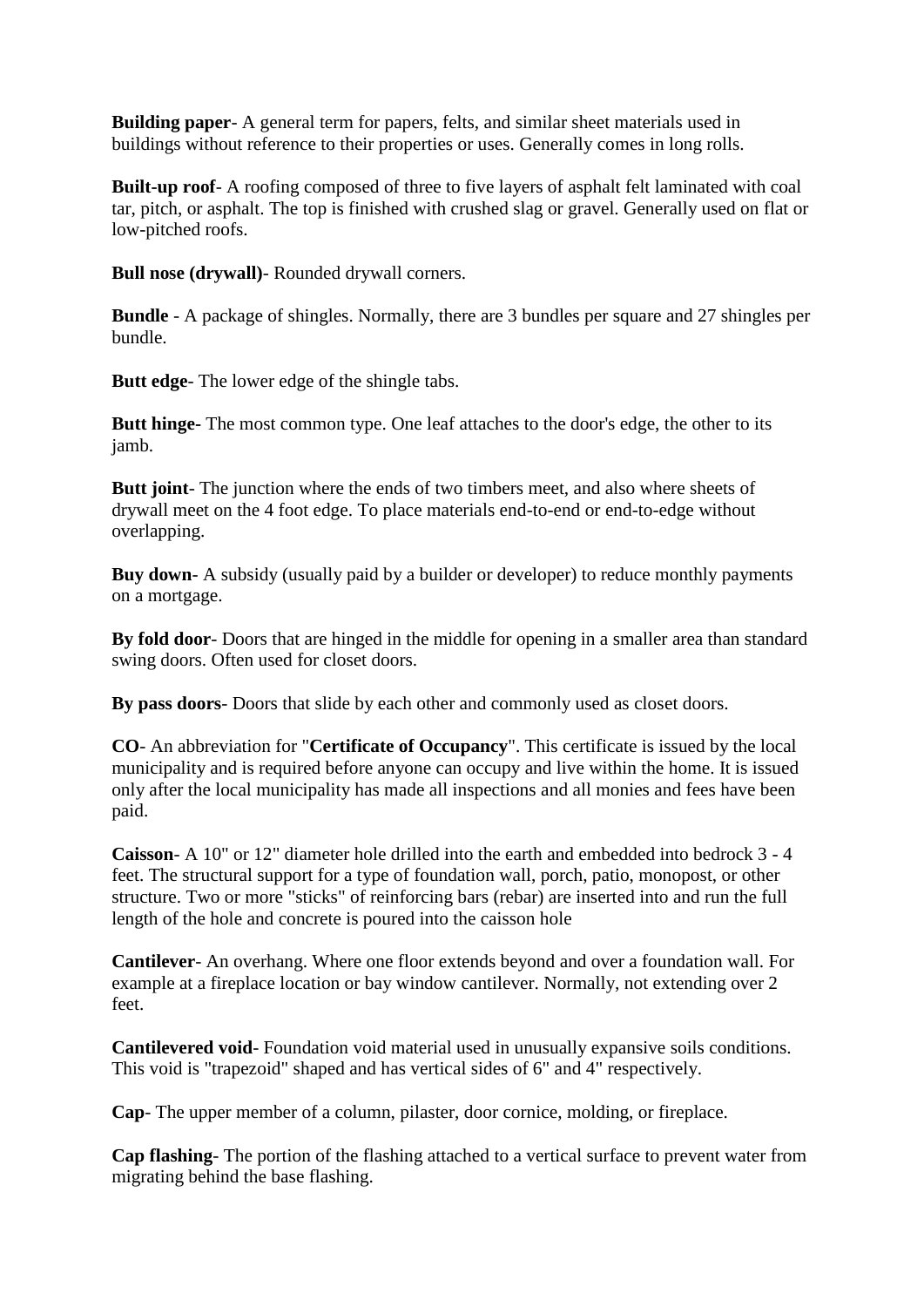**Capital**- The principal part of a loan, i.e. the original amount borrowed.

**Capital and interest**- A repayment loan and the most conventional form of home loan. The borrower pays an amount each month to cover the amount borrowed (or capital or principal) *plus* the interest charged on capital.

**Capped rate**- The mortgage interest rate will not exceed a specified value during a certain period of time, but it will fluctuate up and down below that level.

**Casement**- Frames of wood or metal enclosing part (or all) of a window sash. May be opened by means of hinges affixed to the vertical edges.

**Casement Window**- A window with hinges on one of the vertical sides and swings open like a normal door

**Casing**- Wood trim molding installed around a door or window opening.

**Caulking**- (1) A flexible material used to seal a gap between two surfaces e.g. between pieces of siding or the corners in tub walls. (2) To fill a joint with mastic or asphalt plastic cement to prevent leaks.

**CCA (Chromated Copper Arsenate)**- A pesticide that is forced into wood under high pressure to protect it from termites, other wood boring insects, and decay caused by fungus

**Celotex ™**- Black fibrous board that is used as exterior sheething.

**Ceiling joist**- One of a series of parallel framing members used to support ceiling loads and supported in turn by larger beams, girders or bearing walls. Also called roof joists.

**Cement**- The gray powder that is the "glue" in concrete. Portland cement. Also, any adhesive.

**Ceramic tile-** A man-made or machine-made clay tile used to finish a floor or wall. Generally used in bathtub and shower enclosures and on counter tops.

**CFM (cubic feet per minute)-** A rating that expresses the amount of air a blower or fan can move. The volume of air (measured in cubic feet) that can pass through an opening in one minute.

**Chair rail**- Interior trim material installed about 3-4 feet up the wall, horizontally.

**Chalk line**- A line made by snapping a taut string or cord dusted with chalk. Used for alignment purposes.

**Change order**- A written document which modifies the plans and specifications and/or the price of the construction Contract.

**Chase**- A framed enclosed space around a flue pipe or a channel in a wall, or through a ceiling for something to lie in or pass through.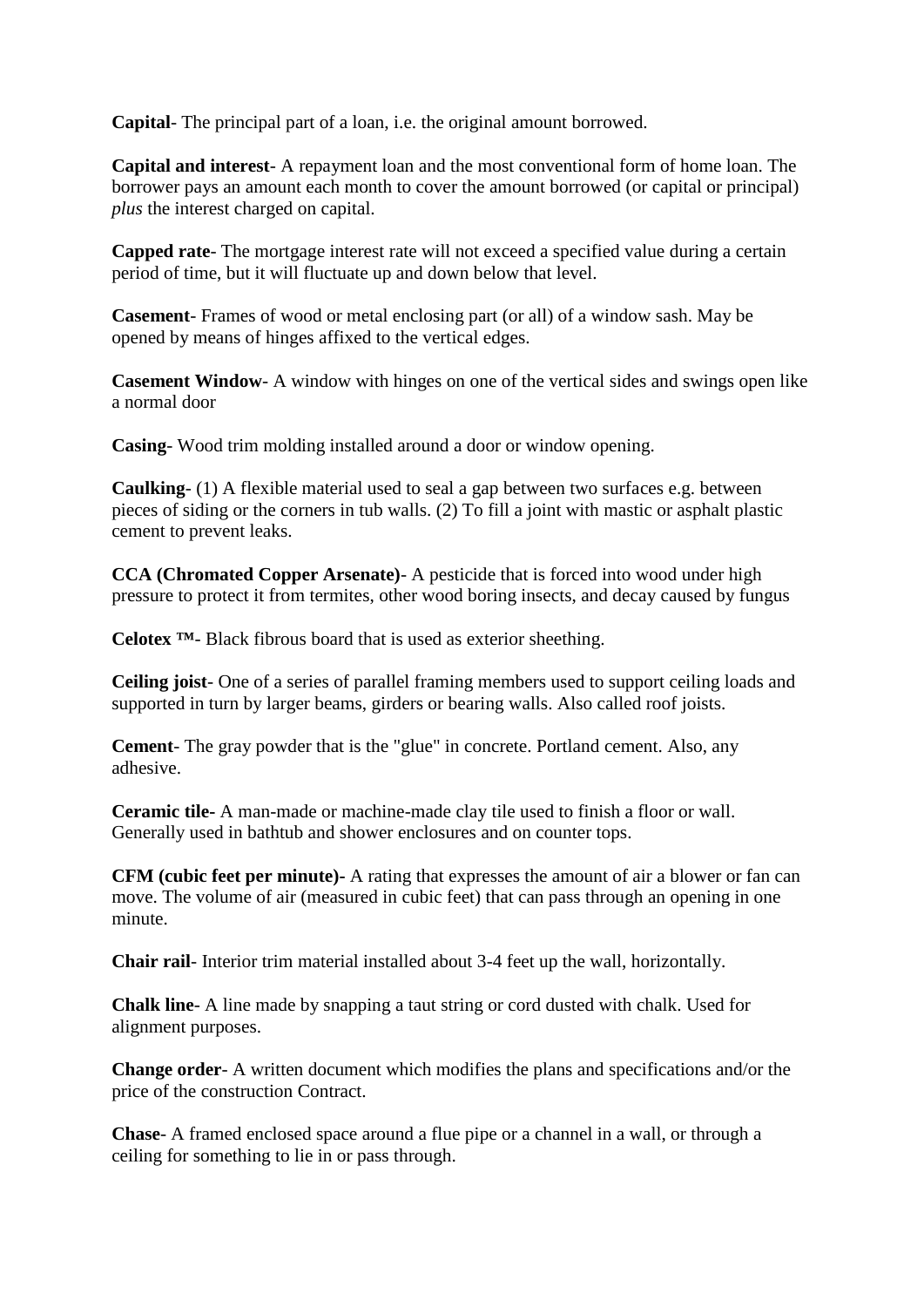**Chink**- To install fiberglass insulation around all exterior door and window frames, wall corners, and small gaps in the exterior wall.

**Chip Board**- A manufactured wood panel made out of 1"- 2" wood chips and glue. Often used as a substitute for plywood in the exterior wall and roof sheathing. Also called OSB (Oriented Strand Board) or wafer board.

**Circuit**- The path of electrical flow from a power source through an outlet and back to ground.

**Circuit Breaker**- A device which looks like a switch and is usually located inside the electrical breaker panel or circuit breaker box. It is designed to (1) shut of the power to portions or all of the house and (2) to limit the amount of power flowing through a circuit (measured in amperes). 110 volt household circuits require a fuse or circuit breaker with a rating of 15 or a maximum of 20 amps. 220 volt circuits may be designed for higher amperage loads e.g. a hot water heater may be designed for a 30 amp load and would therefore need a 30 amp fuse or breaker.

**Clean out**- An opening providing access to a drain line. Closed with a threaded plug.

**Clip ties**- Sharp, cut metal wires that protrude out of a concrete foundation wall (that at one time held the foundation form panels in place).

**Cold air return**- The ductwork (and related grills) that carries room air back to the furnace for re-heating.

**Collar**- Preformed flange placed over a vent pipe to seal the roofing above the vent pipe opening. Also called a vent sleeve.

**Collar beam**- Nominal 1- or 2-inch-thick members connecting opposite roof rafters. They serve to stiffen the roof structure.

**Column**- A vertical structural compression member which supports loads.

**Combustion air**- The duct work installed to bring fresh, outside air to the furnace and/or hot water heater. Normally 2 separate supplies of air are brought in: One high and One low.

**Combustion chamber**- The part of a boiler, furnace or woodstove where the burn occurs; normally lined with firebrick or molded or sprayed insulation.

**Compression web**- A member of a truss system which connects the bottom and top chords and which provides downward support.

**Compressor**- A mechanical device that pressurizes a gas in order to turn it into a liquid, thereby allowing heat to be removed or added. A compressor is the main component of conventional heat pumps and air conditioners. In an air conditioning system, the compressor normally sits outside and has a large fan (to remove heat).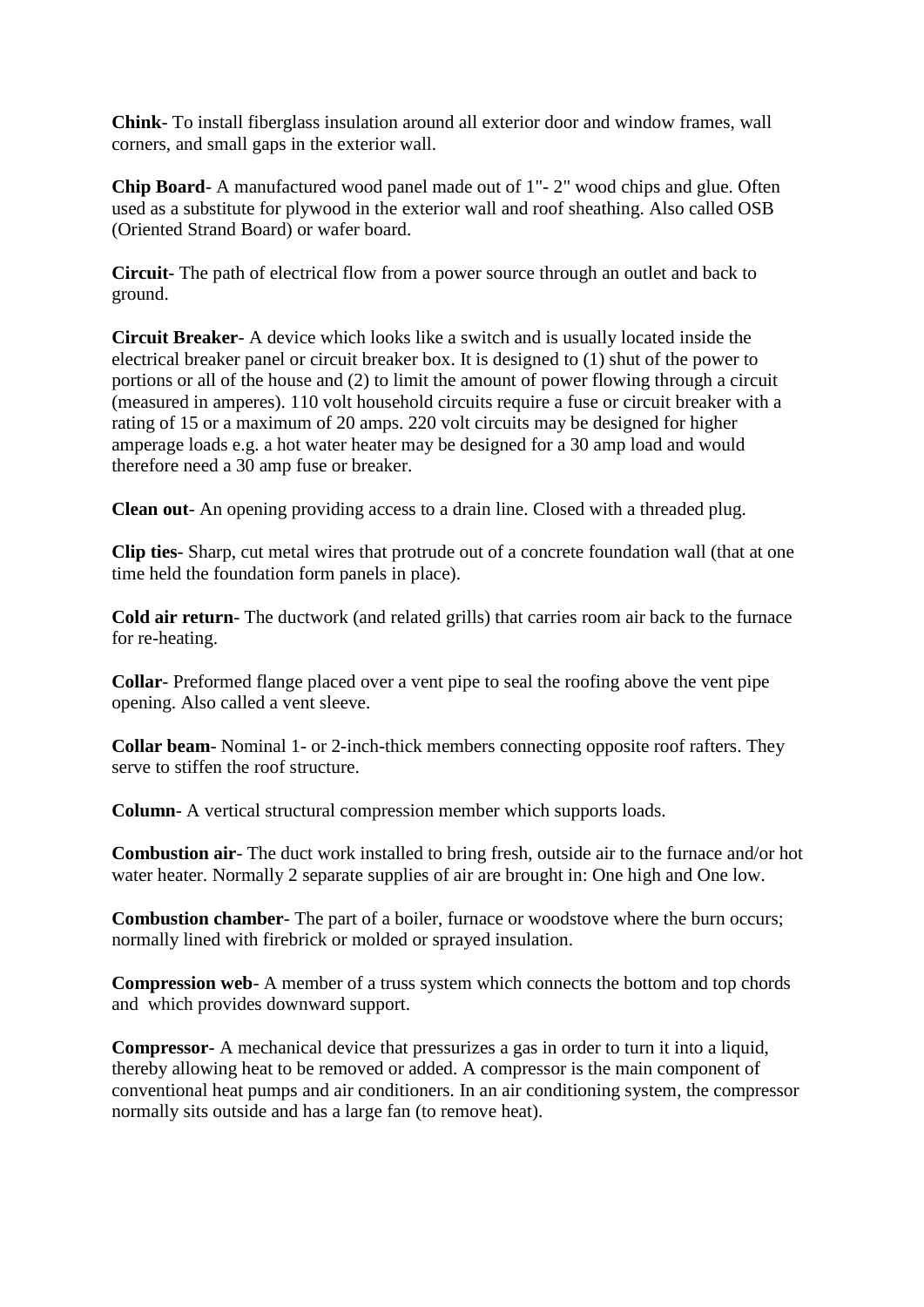**Concrete**- The mixture of Portland cement, sand, gravel, and water. Used to make garage and basement floors, sidewalks, patios, foundation walls, etc. It is commonly reinforced with steel rods (rebar) or wire screening (mesh).

**Concrete block** - A hollow concrete 'brick' often 8" x 8" x 16" in size.

**Concrete board** - A panel made out of concrete and fiberglass usually used as a tile backing material.

**Condensation**- Beads or drops of water (and frequently frost in extremely cold weather) that accumulate on the inside of the exterior covering of a building. Use of louvers or attic ventilators will reduce moisture condensation in attics. A vapor barrier under the gypsum lath or dry wall on exposed walls will reduce condensation.

**Condensing unit** - The outdoor component of a cooling system. It includes a compressor and condensing coil designed to give off heat.

**Conditions, Convenants, and Restrictions (CC and Rs)** - The standards that define how a property may be used and the protections the developer makes for the benefit of all owners in a subdivision.

**Conduction**- The direct transfer of heat energy through a material.

**Conductivity**- The rate at which heat is transmitted through a material.

**Conduit, electrical**- A pipe, usually metal, in which wire is installed.

**Construction Contract** - A legal document which specifies the what-when-where-how-how much and by whom in a construction project. A good construction contract will include:

- 1. The contractors registration number.
- 2. A statement of work quality such as 'Standard Practices of the Trades' or 'according to Manufacturers Specifications'.
- 3. A set of Blue Prints or Plans
- 4. A construction timetable including starting and completion dates.
- 5. A set of Specifications
- 6. A Fixed Price for the work, or a Time and Materials formula.
- 7. A Payment Schedule.
- 8. Any Allowances.
- 9. A clause which outlines how any disputes will be resolved.
- 10. A written Warrantee.

**Construction drywall**- A type of construction in which the interior wall finish is applied in a dry condition, generally in the form of sheet materials or wood paneling as contrasted to plaster.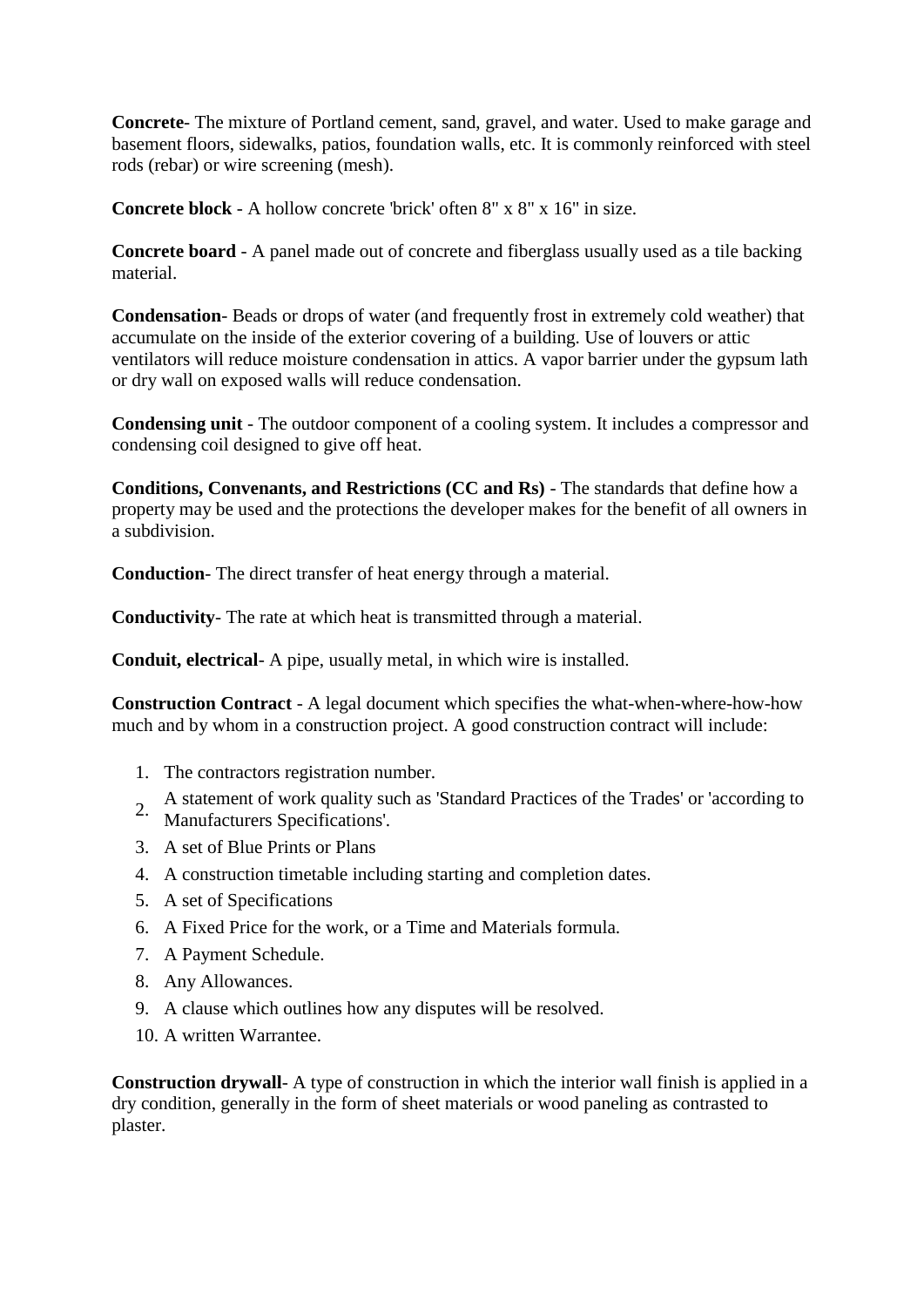**Construction, frame**- A type of construction in which the structural components are wood or depend upon a wood frame for support.

**Continuity tester**- A device that tells whether a circuit is capable of carrying electricity.

**Contractor**- A company licensed to perform certain types of construction activities. In most states, the generals contractor's license and some specialty contractor's licenses don't require of compliance with bonding, workmen's compensation and similar regulations. Some of the specialty contractor licenses involve extensive training, testing and/or insurance requirements. There are various types of contractors:

· General contractor - responsible for the execution, supervision and overall coordination of a project and may also perform some of the individual construction tasks. Most general contractors are not licensed to perform all specialty trades and must hire specialty contractors for such tasks, e.g. electrical, plumbing.

· Remodeling contractor - a general contractor who specializes in remodeling work.

· Specialty contractor - licensed to perform a specialty task e.g. electrical, side sewer, asbestos abatement.

· Sub contractor - a general or specialty contractor who works for another general contractor.

**Control joint**- Tooled, straight grooves made on concrete floors to "control" where the concrete should crack

**Convection**- Currents created by heating air, which then rises and pulls cooler air behind it. Also see radiation.

**Conventional loan** A mortgage loan not insured by a government agency (such as FHA or VA)

**Convertibility** The ability to change a loan from an adjustable rate schedule to a fixed rate schedule.

**Cooling load**- The amount of cooling required to keep a building at a specified temperature during the summer, usually 78° F, regardless of outside temperature.

**Coped**- Removing the top and bottom flange of the end(s) of a metal I-beam. This is done to permit it to fit within, and bolted to, the web of another I-beam in a "T" arrangement

**Coped joint**- Cutting and fitting woodwork to an irregular surface.

**Corbel**- The triangular, decorative and supporting member that holds a mantel or horizontal shelf.

**Corner bead**- A strip of formed sheet metal placed on outside corners of drywall before applying drywall 'mud'.

**Corner boards**- Used as trim for the external corners of a house or other frame structure against which the ends of the siding are finished.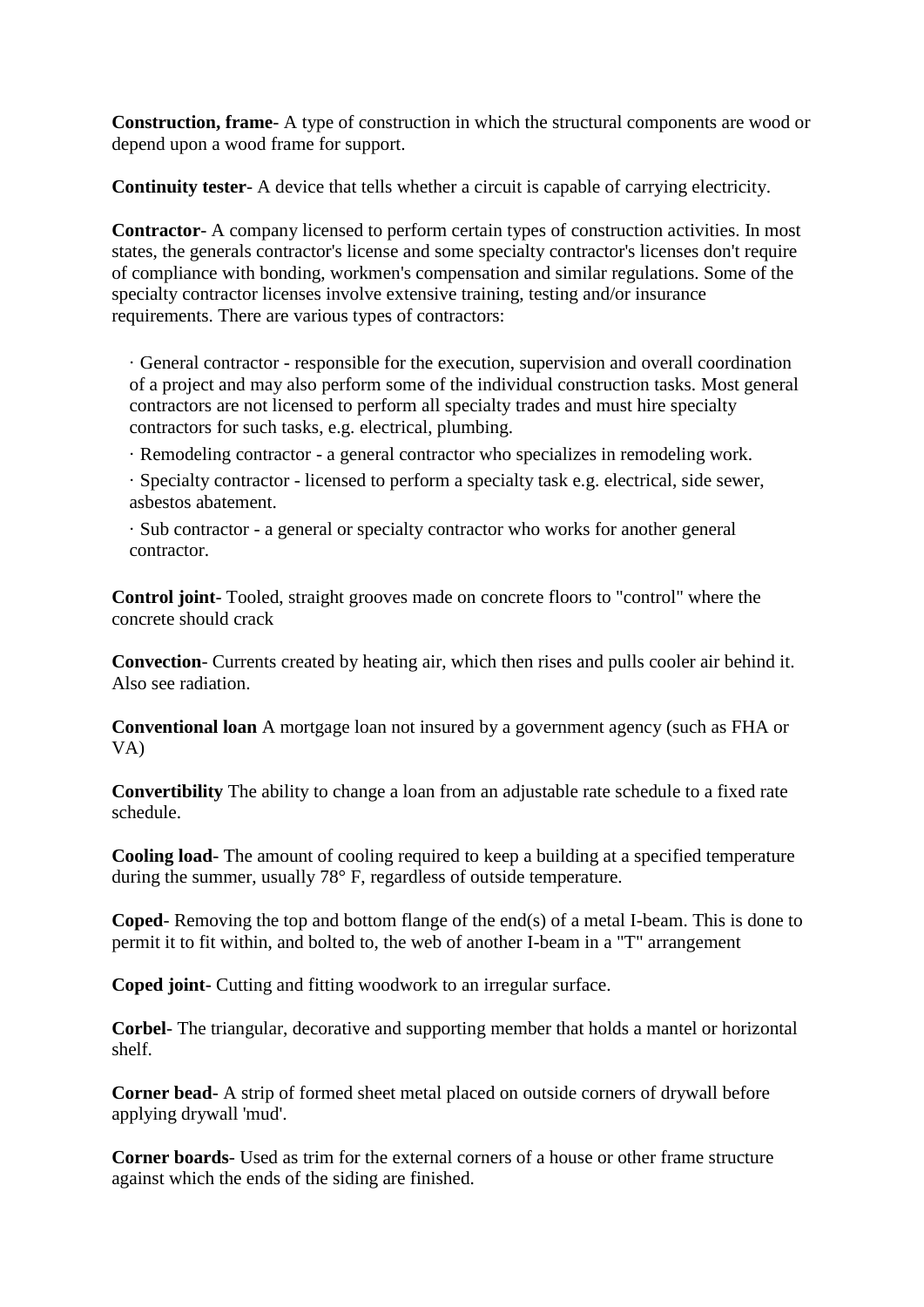**Corner braces**- Diagonal braces at the corners of the framed structure designed to stiffen and strengthen the wall.

**Cornice**- Overhang of a pitched roof , usually consisting of a fascia board, a soffit and appropriate trim moldings.

**Counter flashing**- A metal flashing usually used on chimneys at the roofline to cover shingle flashing and used to prevent moisture entry.

**Counterfort**- A foundation wall section that strengthens (and generally perpendicular to) a long section of foundation wall

**Course**- A row of shingles or roll roofing running the length of the roof. Parallel layers of building materials such as bricks, or siding laid up horizontally.

**Cove molding**- A molding with a concave face used as trim or to finish interior corners.

**Crawl space**- A shallow space below the living quarters of a house, normally enclosed by the foundation wall and having a dirt floor.

**Credit rating**- A report ordered by a lender from a credit agency to determine a borrower's credit habits.

**Cricket**- A second roof built on top of the primary roof to increase the slope of the roof or valley. A saddle-shaped, peaked construction connecting a sloping roof with a chimney. Designed to encourage water drainage away from the chimney joint.

**Cripple**- Short vertical "2 by 4's or 6's" frame lumber installed above a window or door.

**Cross bridging**- Diagonal bracing between adjacent floor joists, placed near the center of the joist span to prevent joists from twisting.

**Cross Tee**- Short metal "**T**" beam used in suspended ceiling systems to bridge the spaces between the main beams.

**Crown molding**- A molding used on cornice or wherever an interior angle is to be covered, especially at the roof and wall corner.

**Culvert**- Round, corrugated drain pipe (normally 15" or 18" in diameter) that is installed beneath a driveway and parallel to and near the street.

**Cupping**- A type of warping that causes boards to curl up at their edges.

**Curb**- The short elevation of an exterior wall above the deck of a roof. Normally a 2 by 6 box (on the roof) on which a skylight is attached.

**Curb stop**- Normally a cast iron pipe with a lid (@ 5" in diameter) that is placed vertically into the ground, situated near the water tap in the yard, and where a water cut-off valve to the home is located (underground). A long pole with a special end is inserted into the curb stop to turn off/on the water.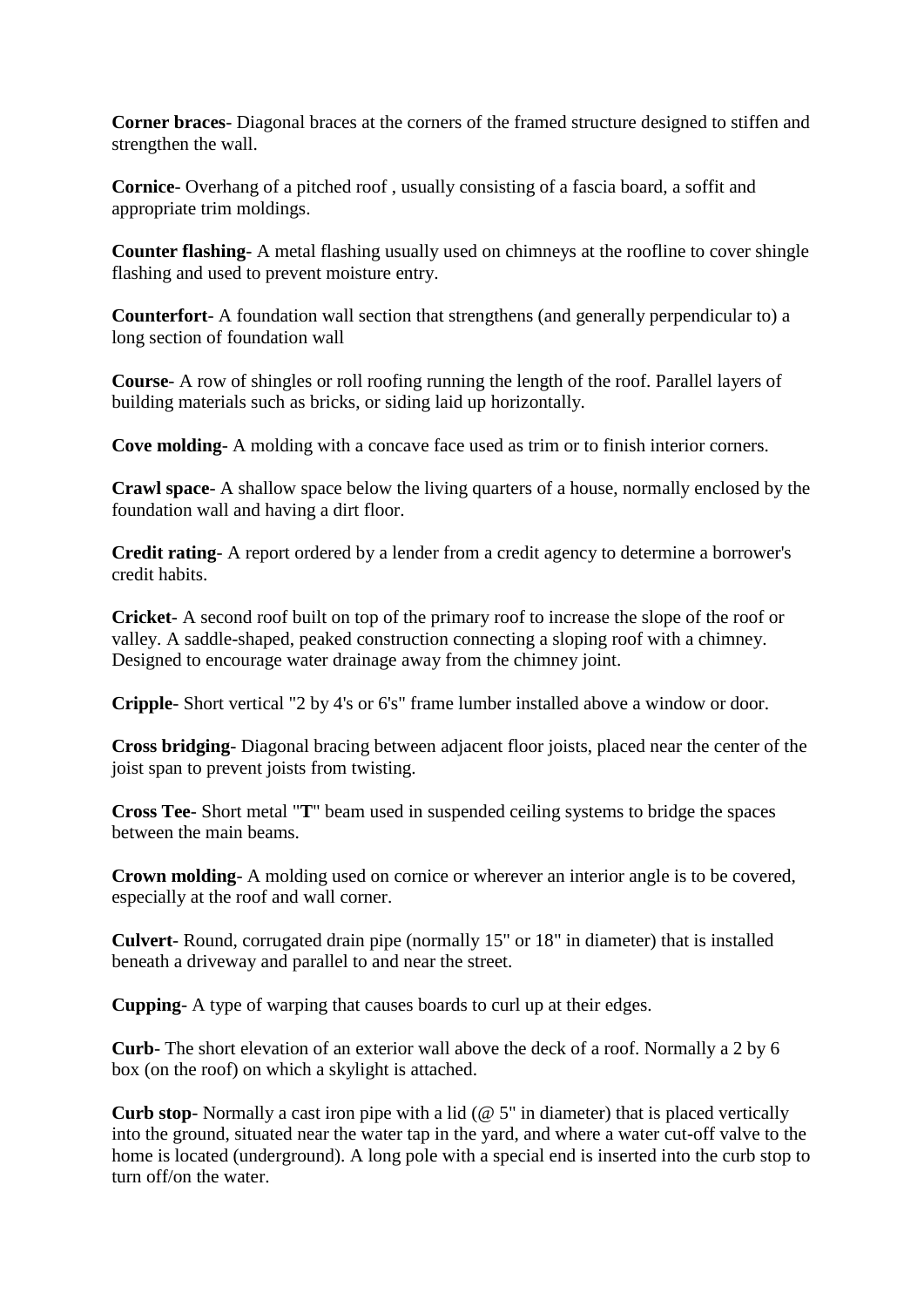**Cut-in brace**- Nominal 2-inch-thick members, usually 2 by 4's, cut in between each stud diagonally.

**Dado**- A groove cut into a board or panel intended to receive the edge of a connecting board or panel.

**Damper**- A metal "door" placed within the fireplace chimney. Normally closed when the fireplace is not in use.

**Dampproofing**- The black, tar like waterproofing material applied to the exterior of a foundation wall.

**Daylight**- The end of a pipe (the terminal end) that is not attached to anything.

**Dead bolt**- An exterior security lock installed on exterior entry doors that can be activated only with a key or thumb-turn. Unlike a latch, which has a beveled tongue, dead bolts have square ends.

**Dead light**- The fixed, non-operable window section of a window unit.

**Deck, decked**- To install the plywood or wafer board sheeting on the floor joists, rafters, or trusses.

**Dedicated circuit**- An electrical circuit that serves only one appliance (ie, dishwasher) or a series of electric heaters or smoke detectors.

**Default**- Breach of a mortgage contract (not making the required payments).

**De-humidistat**- A control mechanism used to operate a mechanical ventilation system based upon the relative humidity in the home.

**Delamination**- Separation of the plies in a panel due to failure of the adhesive. Usually caused by excessive moisture.

**Disconnect**- A large (generally 20 Amp) electrical ON-OFF switch.

**Discount rate-** A mortgage interest rate that is lower than the current rate for a certain period of time, e.g. 2.00% below variable rate for 2 years.

**Doorjamb, interior**- The surrounding case into which and out of which a door closes and opens. It consists of two upright pieces, called side jambs, and a horizontal head jamb. These 3 jambs have the "door stop" installed on them.

**Door operator**- An automatic garage door opener.

**Door stop**- The wooden style that the door slab will rest upon when it's in a closed position.

**Dormer**- An opening in a sloping roof, the framing of which projects out to form a vertical wall suitable for windows or other openings.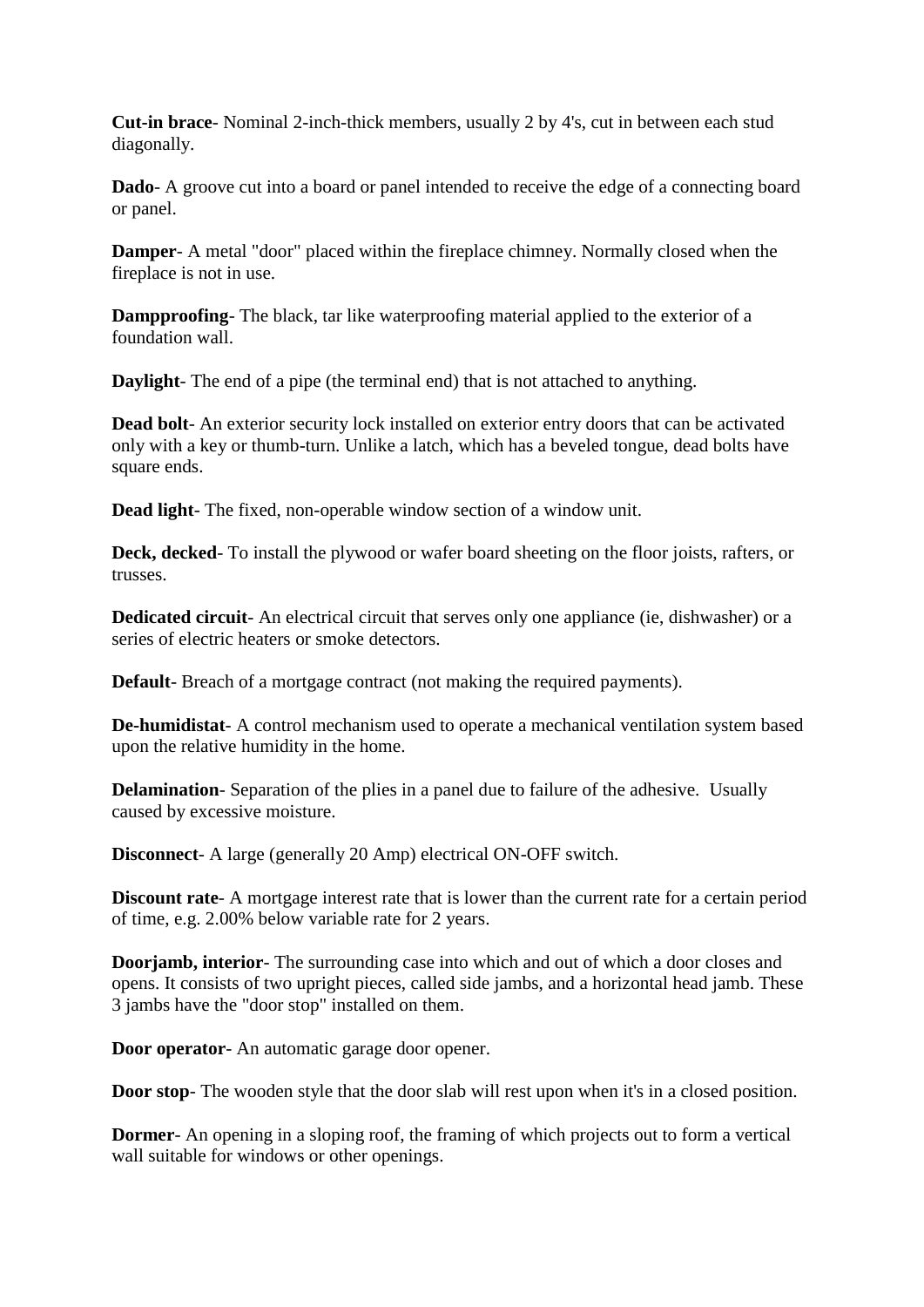**Double glass**- Window or door in which two panes of glass are used with a sealed air space between. Also known as Insulating Glass.

**Double hung window**- A window with two vertically sliding sashes, both of which can move up and down.

**Down payment**- The difference between the sales price and the mortgage amount. A downpayment is usually paid at closing.

**Downspout**- A pipe, usually of metal, for carrying rainwater down from the roof's horizontal gutters.

**Drain tile**- A perforated, corrugated plastic pipe laid at the bottom of the foundation wall and used to drain excess water away from the foundation. It prevents ground water from seeping through the foundation wall. Sometimes called perimeter drain.

**Draw**- The amount of progress billings on a contract that is currently available to a contractor under a contract with a fixed payment schedule.

**Drip**- (a) A member of a cornice or other horizontal exterior finish course that has a projection beyond the other parts for throwing off water.(b) A groove in the underside of a sill or drip cap to cause water to drop off on the outer edge instead of drawing back and running down the face of the building.

**Drip cap-** A molding or metal flashing placed on the exterior topside of a door or window frame to cause water to drip beyond the outside of the frame.

**Dry in-** To install the black roofing felt (tar paper) on the roof.

**Drywall (or Gypsum Wallboard (GWB), Sheet rock or Plasterboard)**- Wall board or gypsum- A manufactured panel made out of gypsum plaster and encased in a thin cardboard. Usually 1/2" thick and 4' x 8' or 4' x 12' in size. The panels are nailed or screwed onto the framing and the joints are taped and covered with a 'joint compound'. 'Green board' type drywall has a greater resistance to moisture than regular (white) plasterboard and is used in bathrooms and other "wet areas".

**Ducts**- The heating system. Usually round or rectangular metal pipes installed for distributing warm (or cold) air from the furnace to rooms in the home. Also a tunnel made of galvanized metal or rigid fiberglass, which carries air from the heater or ventilation opening to the rooms in a building.

**Due-on-sale**- A clause in a mortgage contract requiring the borrower to pay the entire outstanding balance upon sale or transfer of the property.

**Dura board, dura rock**- A panel made out of concrete and fiberglass usually used as a ceramic tile backing material. Commonly used on bathtub decks. Sometimes called Wonder board

**DWV (drain-waste-vent)-** The section of a plumbing system that carries water and sewer gases out of a home.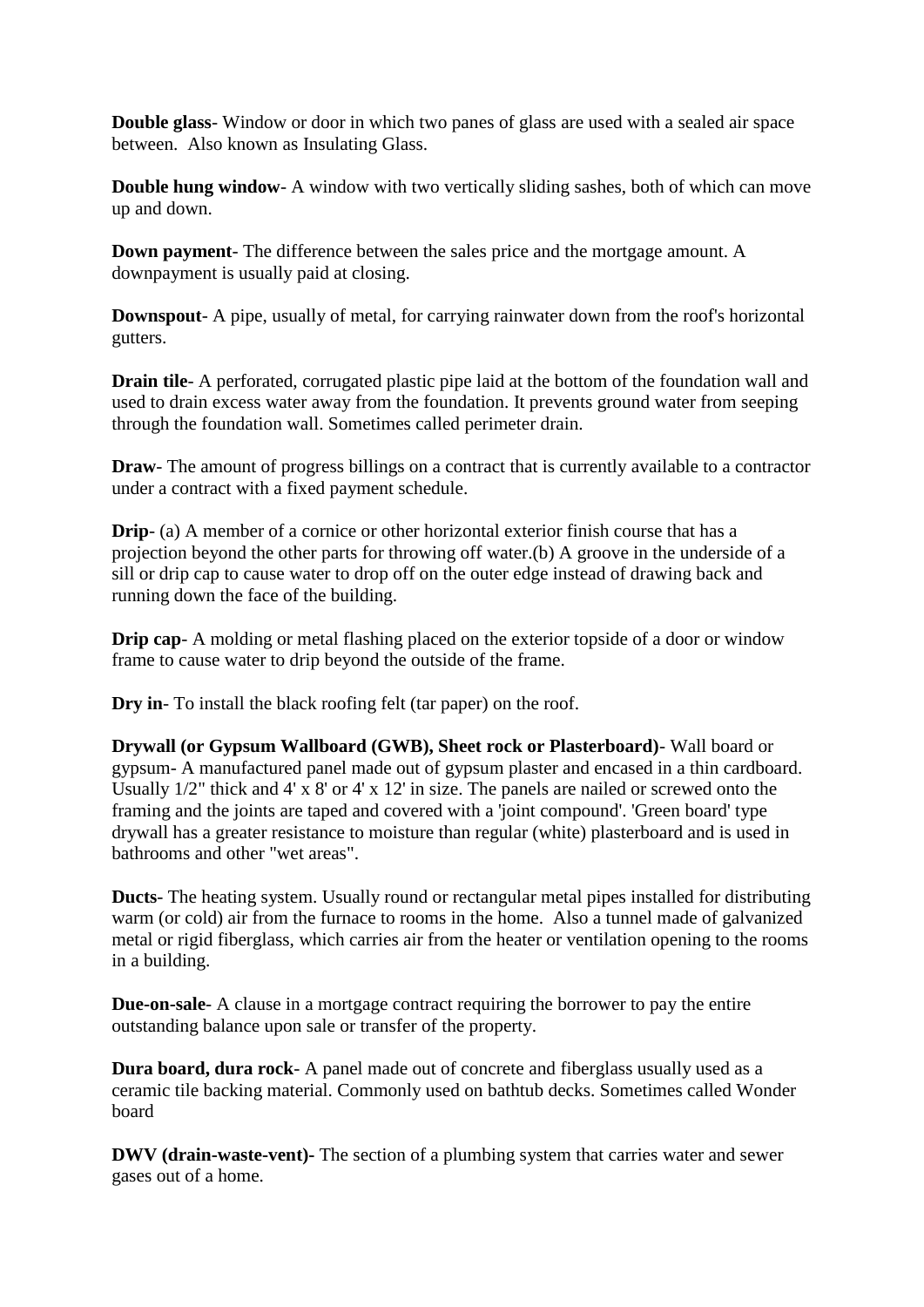**Easement**- A formal contract which allows a party to use another party's property for a specific purpose. e.g. A sewer easement might allow one party to run a sewer line through a neighbors property.

**Eaves-** The horizontal exterior roof overhang.

**Egress**- A means of exiting the home. An egress window is required in every bedroom and basement. Normally a  $4'$  X  $4'$  window is the minimum size required

**Elbow (ell)-** A plumbing or electrical fitting that lets you change directions in runs of pipe or conduit.

**Electric lateral**- The trench or area in the yard where the electric service line (from a transformer or pedestal) is located, or the work of installing the electric service to a home.

**Electric resistance coils**- Metal wires that heat up when electric current passes through them and are used in baseboard heaters and electric water heaters.

**Electrical entrance package**- The entry point of the electrical power including: (1) the 'strike' or location where the overhead or underground electrical lines connect to the house, (2) The meter which measures how much power is used and (3) The 'panel' or 'circuit breaker box ' (or 'fuse box') where the power can be shut off and where overload devices such a fuses or circuit breakers and located.

**Electrical Rough**- Work performed by the Electrical Contractor after the plumber and heating contractor are complete with their phase of work. Normally all electrical wires, and outlet, switch, and fixture boxes are installed (before insulation).

**Electrical Trim**- Work performed by the electrical contractor when the house is nearing completion. The electrician installs all plugs, switches, light fixtures, smoke detectors, appliance "pig tails", bath ventilation fans, wires the furnace, and "makes up" the electric house panel. The electrician does all work necessary to get the home ready for and to pass the municipal electrical final inspection

**Elevation sheet**- The page on the blue prints that depicts the house or room as if a vertical plane were passed through the structure.

**Equity**- The "valuation" that you own in your home, i.e. the property value less the mortgage loan outstanding.

**Escrow** - The handling of funds or documents by a third party on behalf of the buyer and/or seller.

**Estimate**- The amount of labor, materials, and other costs that a contractor anticipates for a project as summarized in the contractor's bid proposal for the project.

**Escutcheon**- An ornamental plate that fits around a pipe extending through a wall or floor to hide the cut out hole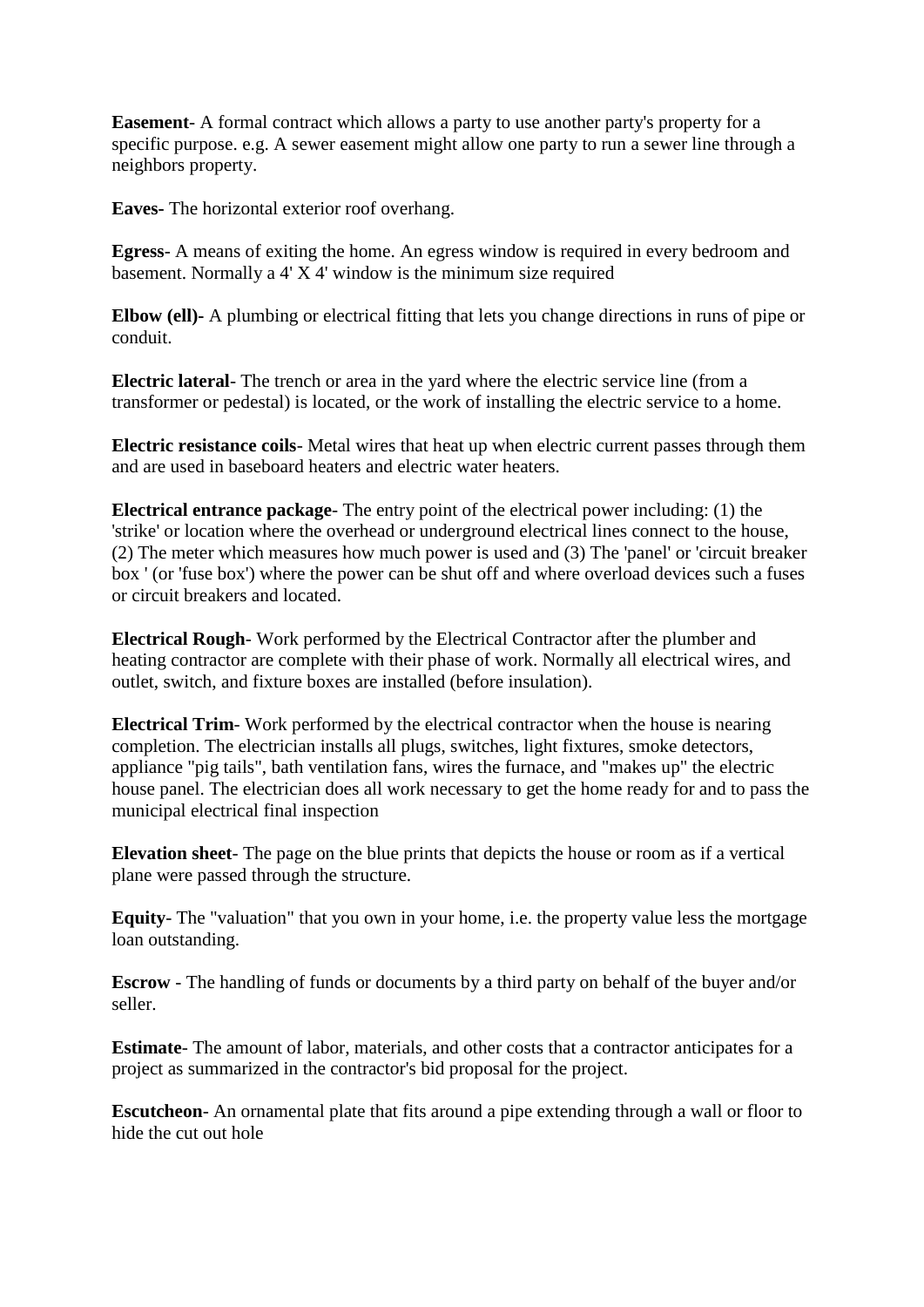**Estimating**- The process of calculating the cost of a project. This can be a formal and exact process or a quick and imprecise process.

**Evaporator coil**- The part of a cooling system that absorbs heat from air in your home. Also see condensing unit.

**Expansion joint**- Fibrous material ( $@1/2"$  thick) installed in and around a concrete slab to permit it to move up and down (seasonally) along the non-moving foundation wall.

**Expansive soils**- Earth that swells and contracts depending on the amount of water that is present. ("Betonite" is an expansive soil).

**Exposed aggregate finish**- A method of finishing concrete which washes the cement/sand mixture off the top layer of the aggregate - usually gravel. Often used in driveways, patios and other exterior surfaces.

**Extras**- Additional work requested of a contractor, not included in the original plan, which will be billed separately and will not alter the original contract amount, but increase the cost of building the home.

**FHA strap**- Metal straps that are used to repair a bearing wall "cut-out", and to "tie together" wall corners, splices, and bearing headers. Also, they are used to hang stairs and landings to bearing headers.

**Face nail**- To install nails into the vertical face of a bearing header or beam.

**Faced concrete**- To finish the front and all vertical sides of a concrete porch, step(s), or patio. Normally the "face" is broom finished.

**Facing brick**- The brick used and exposed on the outside of a wall. Usually these have a finished texture.

**Fascia**- Horizontal boards attached to rafter/truss ends at the eaves and along gables. Roof drain gutters are attached to the fascia.

**Felt**- Tar paper. Installed under the roof shingles. Normally 15 lb. or 30 lb.

**Female**- Any part, such as a nut or fitting, into which another (male) part can be inserted. Internal threads are female.

**Ferrule**- Metal tubes used to keep roof gutters "open". Long nails (ferrule spikes) are driven through these tubes and hold the gutters in place along the fascia of the home.

**Field measure**- To take measurements (cabinets, countertops, stairs, shower doors, etc.) in the home itself instead of using the blueprints.

**Finger joint**- A manufacturing process of interlocking two shorter pieces of wood end to end to create a longer piece of dimensional lumber or molding. Often used in jambs and casings and are normally painted (instead of stained).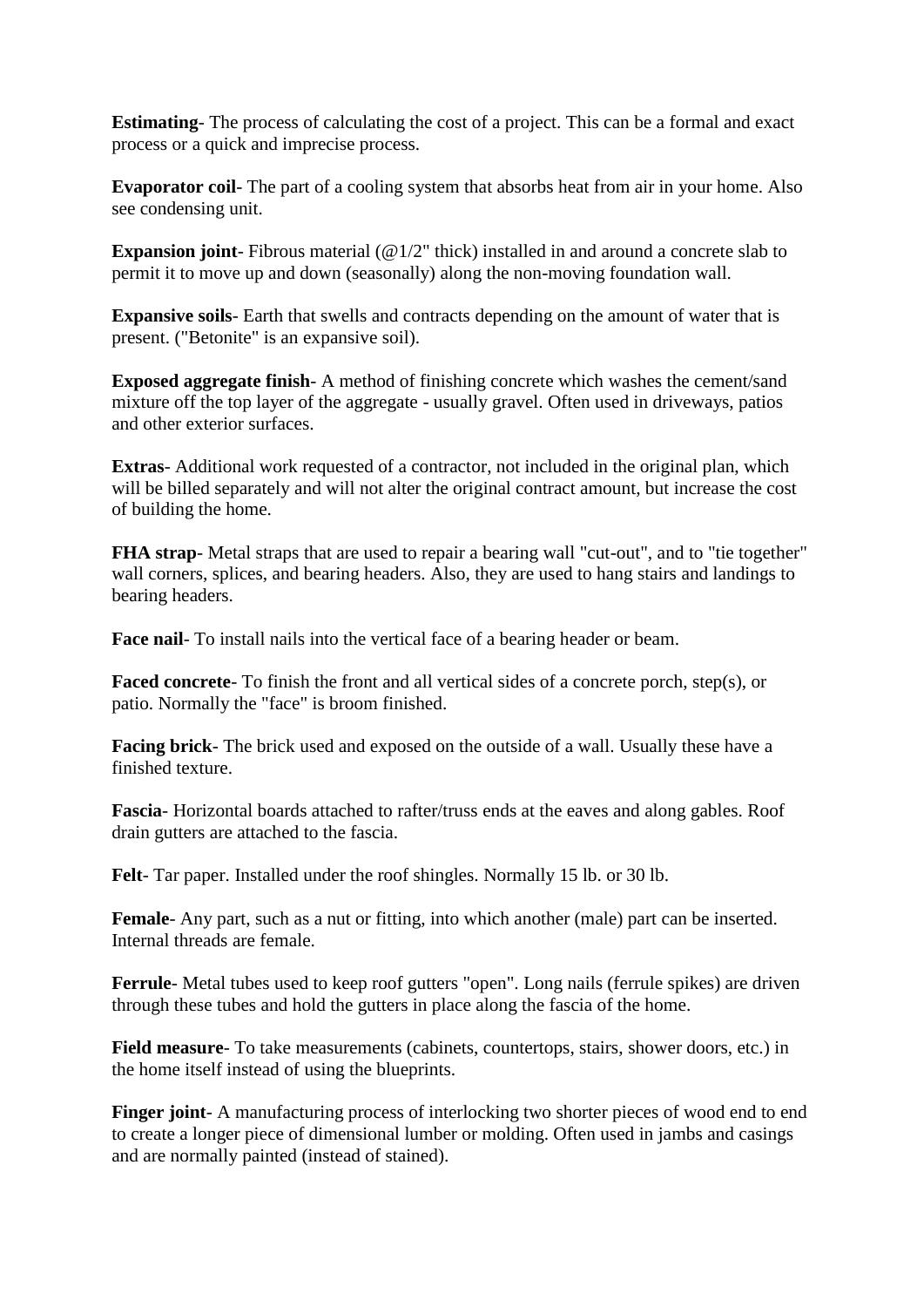**Fire block-** Short horizontal members sometimes nailed between studs, usually about halfway up a wall. See also 'Fire stop'.

**Fire brick-** Brick made of refractory ceramic material which will resist high temperatures. Used in a fireplace and boiler.

**Fireplace chase flashing pan**- A large sheet of metal that is installed around and perpendicular to the fireplace flue pipe. It's purpose is to confine and limit the spread of fire and smoke to a small area.

**Fire-resistive or Fire rated**- Applies to materials that are not combustible in the temperatures of ordinary fires and will withstand such fires for at least 1 hour. Drywall used in the garage and party walls are to be fire rated, 5/8", Type X.

**Fire retardant chemical**- A chemical or preparation of chemicals used to reduce the flammability of a material or to retard the spread of flame.

Fire stop- A solid, tight closure of a concealed space, placed to prevent the spread of fire and smoke through such a space. In a frame wall, this will usually consist of 2 by 4 cross blocking between studs. Work performed to slow the spread of fire and smoke in the walls and ceiling (behind the drywall). Includes stuffing wire holes in the top and bottom plates with insulation, and installing blocks of wood between the wall studs at the drop soffit line. This is integral to passing a Rough Frame inspection. See also 'Fire block'.

**Fishplate (gusset)**- A wood or plywood piece used to fasten the ends of two members together at a butt joint with nails or bolts. Sometimes used at the junction of opposite rafters near the ridge line. Sometimes called a gang nail plate.

**Fish tape-** A long strip of spring steel used for fishing cables and for pulling wires through conduit.

**Fixed price contract**- A contract with a set price for the work. See Time and Materials Contract.

**Fixed rate**- A loan where the initial payments are based on a certain interest rate for a stated period . The rate payable will not change during this period regardless of changes in the lender's standard variable rate.

**Fixed Rate Mortgage**- A mortgage with an interest rate that remains the same over the years.

**Flagstone (flagging or flags)**- Flat stones (1 to 4 inches thick) used for walks, steps, floors, and vertical veneer (in lieu of brick).

**Flakeboard**- A manufactured wood panel made out of 1"- 2" wood chips and glue. Often used as a substitute for plywood in the exterior wall and roof sheathing. Also called OSB or wafer board.

**Flame retention burner**- An oil burner, designed to hold the flame near the nozzle surface. Generally the most efficient type for residential use.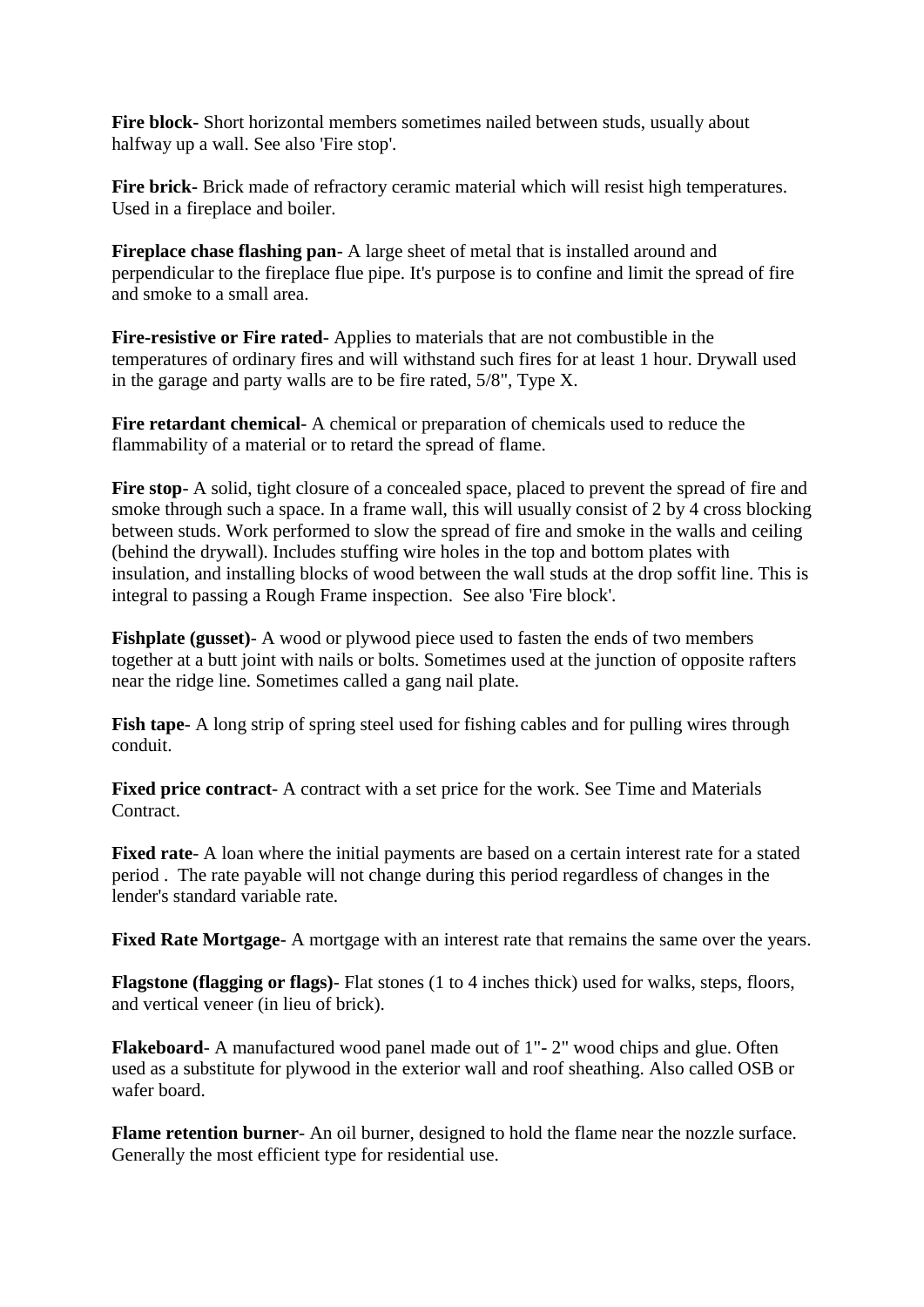**Flashing**- Sheet metal or other material used in roof and wall construction to protect a building from water seepage.

**Flat mold**- Thin wood strips installed over the butt seam of cabinet skins.

**Flat paint**- An interior paint that contains a high proportion of pigment and dries to a flat or lusterless finish.

**Flatwork**- Common word for concrete floors, driveways, basements, and sidewalks.

**Floating**- The next-to-last stage in concrete work, when you smooth off the job and bring water to the surface by using a hand float or bull float.

**Floating wall**- A non-bearing wall built on a concrete floor. It is constructed so that the bottom two horizontal plates can compress or pull apart if the concrete floor moves up or down. Normally built on basements and garage slabs.

**Fluorescent lighting**- A fluorescent lamp is a gas-filled glass tube with a phosphur coating on the inside. Gas inside the tube is ionized by electricity which causes the phosphur coating to glow. Normally with two pins that extend from each end.

**Flue**- Large pipe through which fumes escape from a gas water heater, furnace, or fireplace. Normally these flue pipes are double walled, galvanized sheet metal pipe and sometimes referred to as a "B Vent". Fireplace flue pipes are normally triple walled. In addition, nothing combustible shall be within one inch from the flue pipe.

**Flue collar**- Round metal ring which fits around the heat flue pipe after the pipe passes out of the roof.

**Flue damper**- An automatic door located in the flue that closes it off when the burner turns off; purpose is to reduce heat loss up the flue from the still-warm furnace or boiler.

**Flue lining**- 2-foot lengths, fire clay or terra-cotta pipe (round or square) and usually madein all ordinary flue sizes. Used for the inner lining of chimneys with the brick or masonry work done around the outside. Flue linings in chimneys runs from one foot below the flue connection to the top of the chimney.

**Fly rafters**- End rafters of the gable overhang supported by roof sheathing and lookouts.

**Footer, footing**- Continuous 8" or 10" thick concrete pad installed before and supports the foundation wall or monopost.

**Forced air heating** - A common form of heating with natural gas, propane, oil or electricity as a fuel. Air is heated in the furnace and distributed through a set of metal ducts to various areas of the house.

**Form**- Temporary structure erected to contain concrete during placing and initial hardening.

**Foundation**- The supporting portion of a structure below the first floor construction, or below grade, including the footings.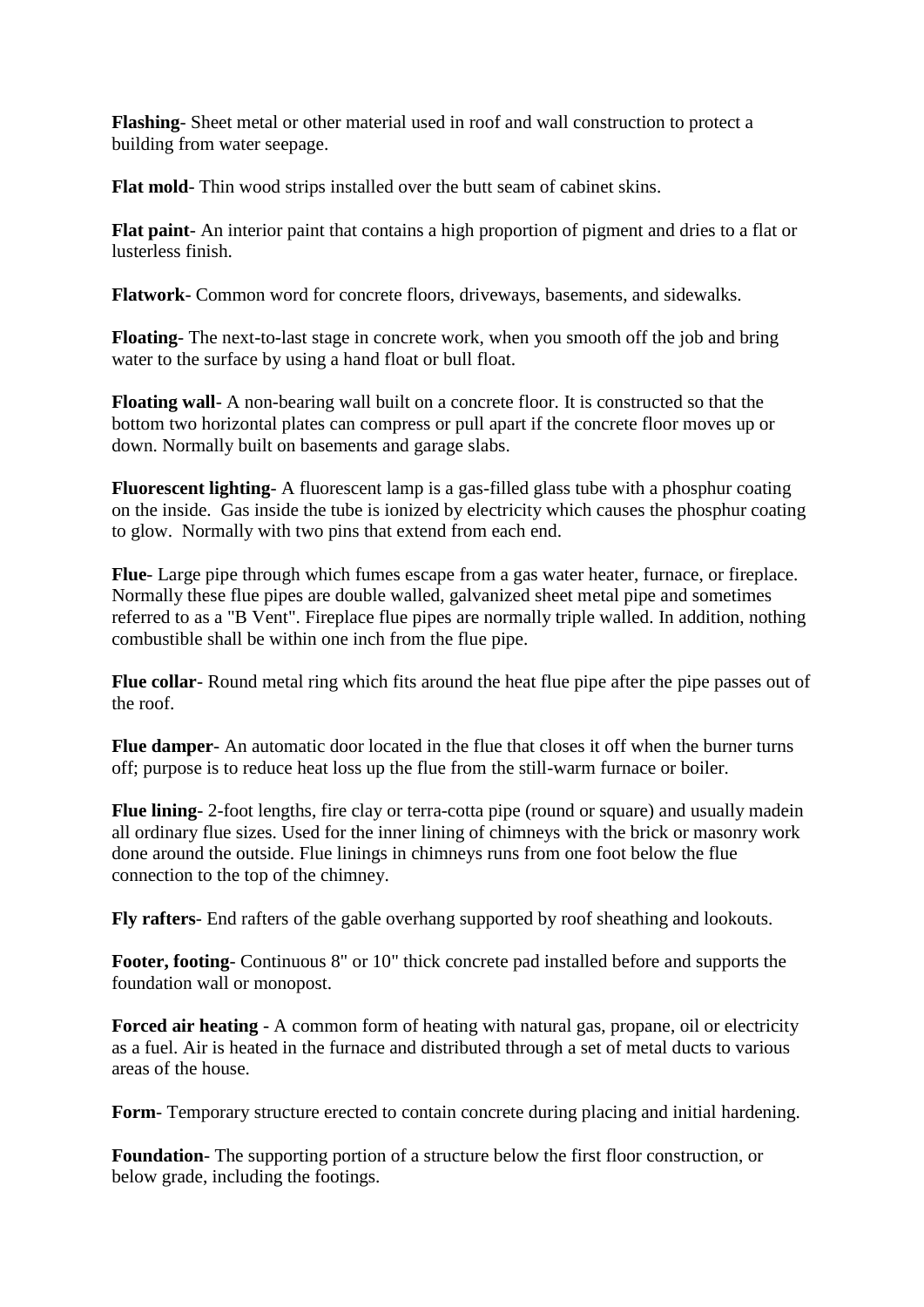**Foundation ties**- Metal wires that hold the foundation wall panels and rebar in place during the concrete pour.

**Foundation waterproofing**- High-quality below-grade moisture protection. Used for below grade exterior concrete and masonry wall damp-proofing to seal out moisture and prevent corrosion. Normally looks like black tar.

**Frame Inspection**- The act of inspecting the home's structural integrity and it's compliance to local municipal codes.

**Framer**-The carpenter contractor that installs the lumber and erects the frame, flooring system, interior walls, backing, trusses, rafters, decking, installs all beams, stairs, soffits and all work related to the wood structure of the home. The framer builds the home according to the blueprints and must comply with local building codes and regulations.

**Framing**- Lumber used for the structural members of a building, such as studs, joists, and rafters.

**Frieze**- In house construction a horizontal member connecting the top of the siding with the soffit of the cornice.

**Frost lid**- Round metal lid that is installed on a water meter pit.

**Frost line**- The depth of frost penetration in soil and/or the depth at which the earth will freeze and swell. This depth varies in different parts of the country.

**Furring strips**- Strips of wood, often 1 X 2 and used to shim out and provide a level fastening surface for a wall or ceiling.

**Fuse**- A device often found in older homes designed to prevent overloads in electrical lines. This protects against fire. See also 'circuit breakers'.

**GF C I, or G F I**- Ground Fault Circuit Interrupter- an ultra sensitive plug designed to shut off all electric current. Used in bathrooms, kitchens, exterior waterproof outlets, garage outlets, and "wet areas". Has a small reset button on the plug.

**Gable**- The end, upper, triangular area of a home, beneath the roof.

**Gang nail plate**- A steel plate attached to both sides at each joint of a truss. Sometimes called a fishplate or gussett.

**Gate valve**- A valve that lets you completely stop—but not modulate—the flow within a pipe.

**General Contractor** A contractor who enters into a contract with the owner of a project for the construction of the project and who takes full responsibility for its completion, although the contractor may enter into subcontracts with others for the performance of specific parts or phases of the project.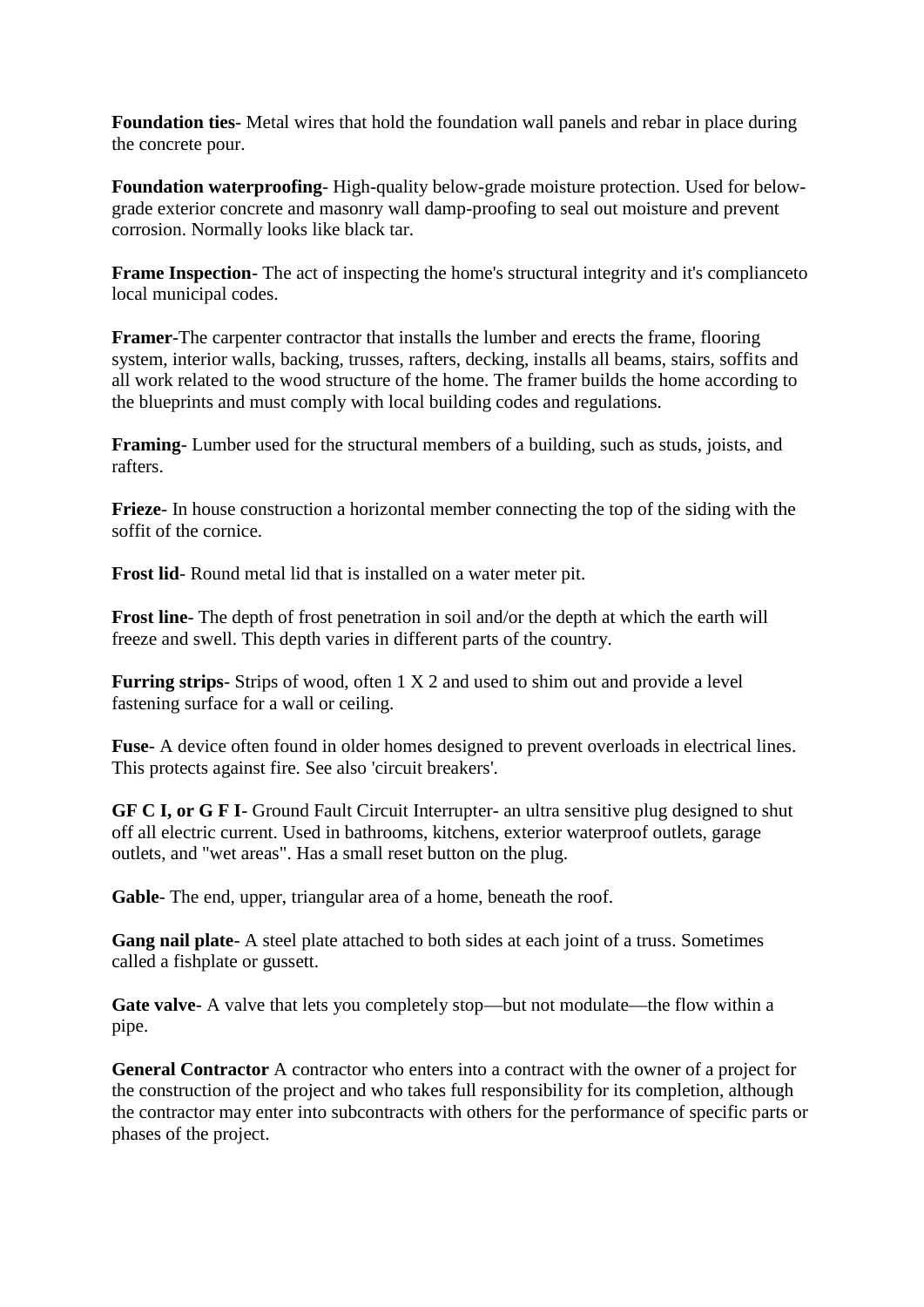**Gas lateral**- The trench or area in the yard where the gas line service is located, or the work of installing the gas service to a home.

**Girder**- A large or principal beam of wood or steel used to support concentrated loads at isolated points along its length.

**Glazing**- The process of installing glass, which commonly is secured with glazier's points and glazing compound.

**Globe valve**- A valve that lets you adjust the flow of water to any rate between fully on and fully off. Also see gate valve.

**Gloss enamel**- A finishing paint material. Forms a hard coating with maximum smoothness of surface and dries to a sheen or luster (gloss)

**Glued Laminated Beam (Glulam)**- A structural beam composed of wood laminations or lams. The lams are pressure bonded with adhesives to attain a typical thickness of 1 ½" . (It looks like 5 or more 2 X 4's are glued together).

**Grade**- Ground level, or the elevation at any given point. Also the work of leveling dirt. Also the designated quality of a manufactured piece of wood.

**Grade beam-** A foundation wall that is poured @ level with or just below the grade of theearth. An example is the area where the 8' or 16' overhead garage door "block out" is located, or a lower (walk out basement) foundation wall is poured

**Graduated Payment Mortgage (GPM)** - A fixed-rate, fixed-schedule loan. It starts with lower payments than a level payment loan; payments rise annually, with the entire increase being used to reduce the outstanding balance. The increase in payments may enable the borrower to pay off a 30-year loan in 15 to 20 years, or less.

**Grain**- The direction, size, arrangement, appearance, or quality of the fibers in wood.

Grid- The completed assembly of main and cross tees in a suspended ceiling system before the ceiling panels are installed. Also the decorative slats (munton) installed between glass panels.

**Ground-** Refers to electricity's habit of seeking the shortest route to earth. Neutral wires carry it there in all circuits. An additional grounding wire or the sheathing of the metal-clad cable or conduit—protects against shock if the neutral leg is interrupted.

**Ground fault**- Ground Fault Circuit Interrupter (GFCI, GFI)- an ultra sensitive plug designed to shut off all electric current. Used in bathrooms, kitchens, exterior waterproof outlets, garage outlets, and "wet areas". Has a small reset button on the plug.

**Ground iron**- The plumbing drain and waste lines that are installed beneath the basement floor. Cast iron was once used, but black plastic pipe (ABS) is now widely used.

**Groundwater**- Water from an aquifer or subsurface water source.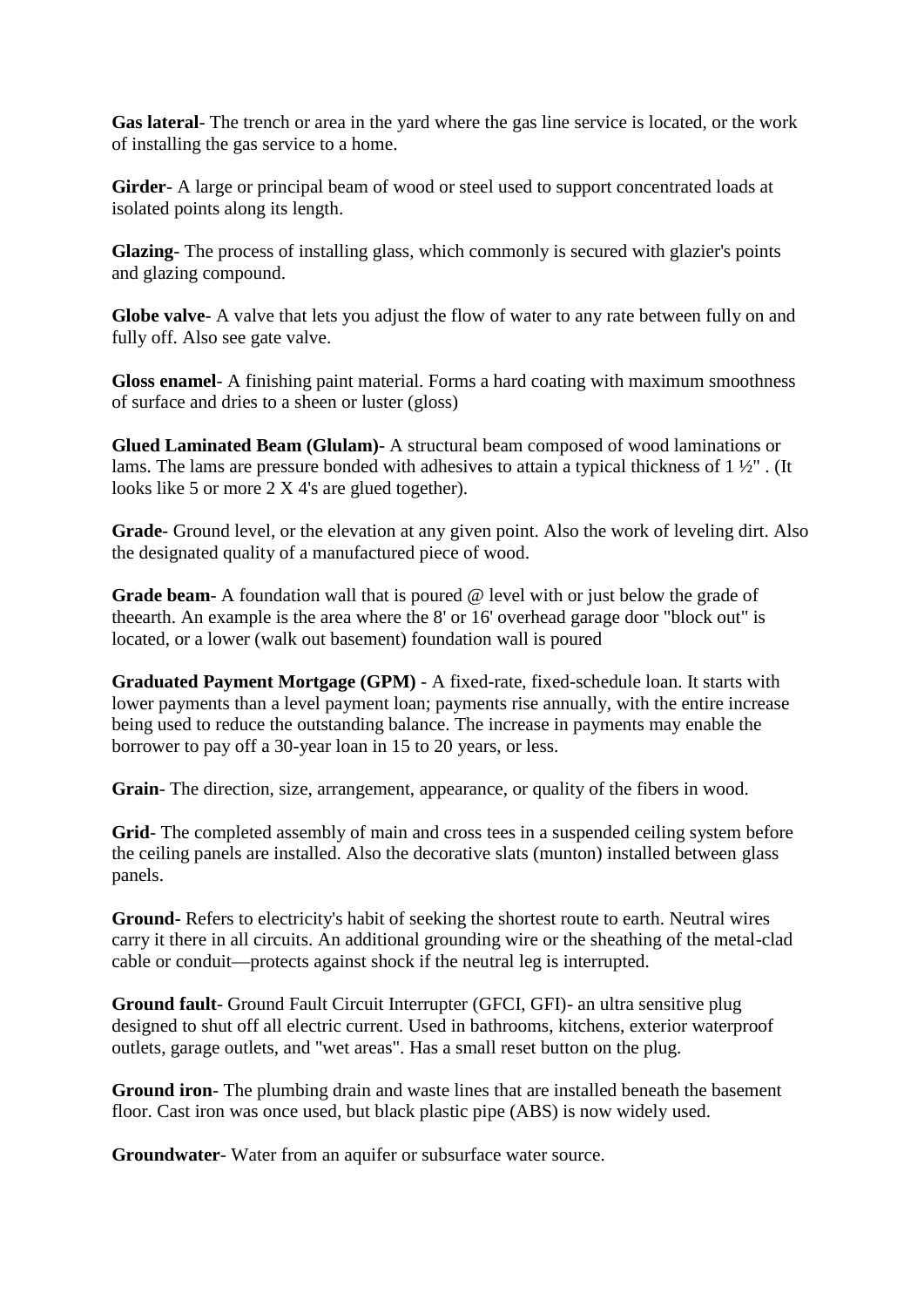**Grout**- A wet mixture of cement, sand and water that flows into masonry or ceramic crevices to seal the cracks between the different pieces. Mortar made of such consistency (by adding water) that it will flow into the joints and cavities of the masonry work and fill them solid.

**Gusset**- A flat wood, plywood, or similar type member used to provide a connection at the intersection of wood members. Most commonly used at joints of wood trusses. They are fastened by nails, screws, bolts, or adhesives.

**Gutter**- A shallow channel or conduit of metal or wood set below and along the (fascia) eaves of a house to catch and carry off rainwater from the roof.

**Gyp board**- Drywall. Wall board or gypsum- A panel (normally 4' X 8', 10', 12', or 16')made with a core of Gypsum (chalk-like) rock, which covers interior walls and ceilings.

**Gypsum plaster**- Gypsum formulated to be used with the addition of sand and water for base-coat plaster.

**H Clip**- Small metal clips formed like an "H" that fits at the joints of two plywood (or wafer board) sheets to stiffen the joint. Normally used on the roof sheeting.

**Hardware**- All of the "metal" fittings that go into the home when it is near completion. For example, door knobs, towel bars, handrail brackets, closet rods, house numbers, door closers, etc. The Interior Trim Carpenter installs the "hardware".

**Haunch**- An extension, knee like protrusion of the foundation wall that a concrete porch or patio will rest upon for support.

**Hazard insurance** - Protection against damage caused by fire, windstorms, or other common hazards. Many lenders require borrowers to carry it in an amount at least equal to the mortgage.

**Header**- (a) A beam placed perpendicular to joists and to which joists are nailed inframing for a chimney, stairway, or other opening. (b) A wood lintel. (c) The horizontal structural member over an opening (for example over a door or window).

**Hearth**- The fireproof area directly in front of a fireplace. The inner or outer floor of a fireplace, usually made of brick, tile, or stone.

**Heating load**- The amount of heating required to keep a building at a specified temperature during the winter, usually 65° F, regardless of outside temperature.

**Heat meter**- An electrical municipal inspection of the electric meter breaker panel box.

**Heat pump**- A mechanical device which uses compression and decompression of gas to heat and/or cool a house.

**Heat Rough**- Work performed by the Heating Contractor after the stairs and interior walls are built. This includes installing all duct work and flue pipes. Sometimes, the furnace and fireplaces are installed at this stage of construction.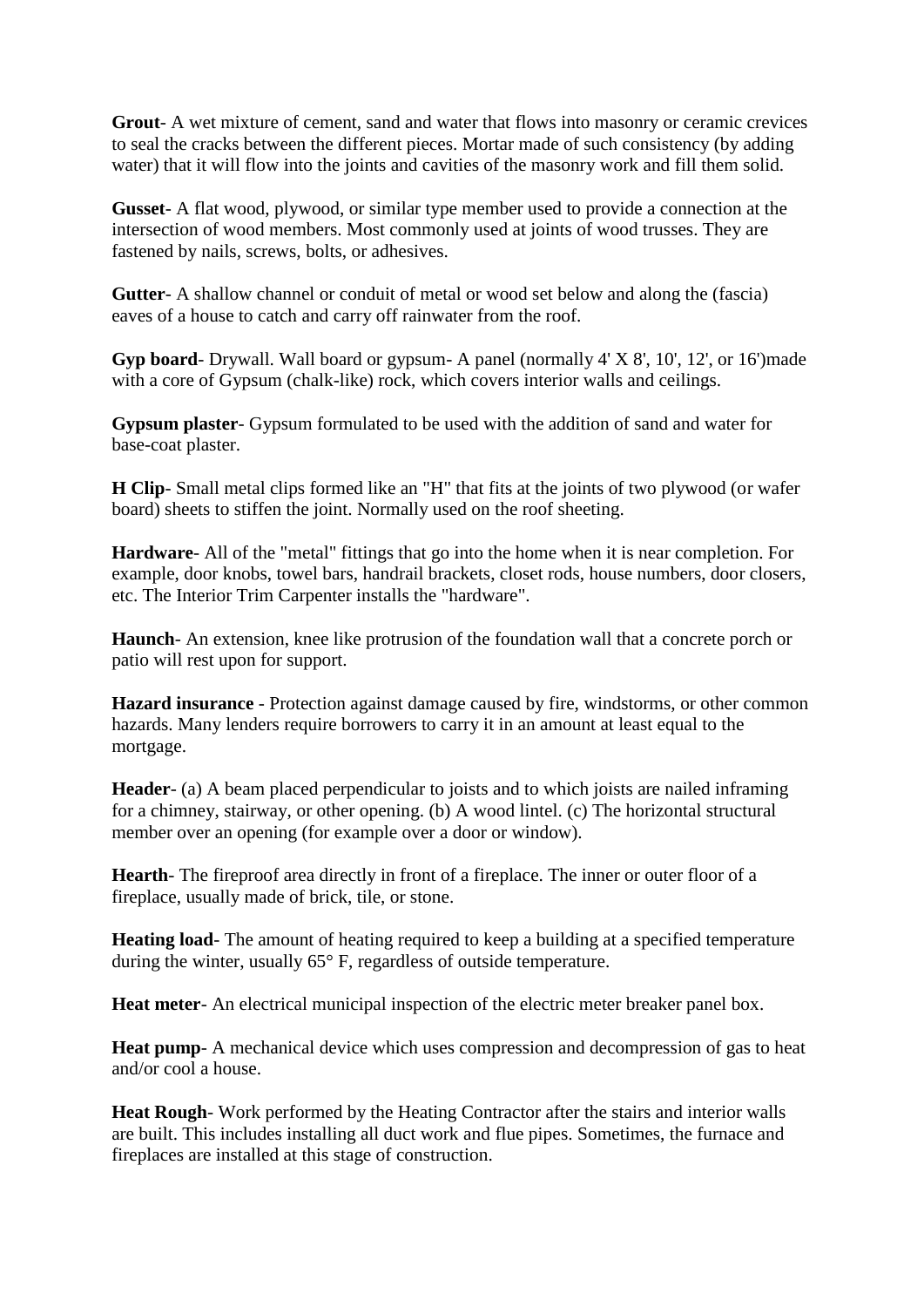**Heat Trim**- Work done by the Heating Contractor to get the home ready for the municipal Final Heat Inspection. This includes venting the hot water heater, installing all vent grills. registers, air conditioning services, turning on the furnace, installing thermostats, venting ranges and hoods, and all other heat related work.

**Heel cut**- A notch cut in the end of a rafter to permit it to fit flat on a wall and on the top, doubled, exterior wall plate.

**Highlights**- A light spot, area, or streak on a painted surface.

**Hip**- A roof with four sloping sides. The external angle formed by the meeting of two sloping sides of a roof.

**Hip roof**- A roof that rises by inclined planes from all four sides of a building.

**Home run (electrical)**- The electrical cable that carries power from the main circuit breaker panel to the first electrical box, plug, or switch in the circuit.

**Honey combs**- The appearance concrete makes when rocks in the concrete are visible and where there are void areas in the foundation wall, especially around concrete foundation windows.

**Hose bib**- An exterior water faucet (sill cock).

**Hot wire**- The wire that carries electrical energy to a receptacle or other device—in contrast to a neutral, which carries electricity away again. Normally the black wire. Also see ground.

**Humidifier**- An appliance normally attached to the furnace, or portable unit device designed to increase the humidity within a room or a house by means of the discharge of water vapor.

**Hurricane clip**- Metal straps that are nailed and secure the roof rafters and trusses to the top horizontal wall plate. Sometimes called a Teco clip.

**H V A C**- An abbreviation for **H**eat, **V**entilation, and **A**ir **C**onditioning

**I-beam**- A steel beam with a cross section resembling the letter **I**. It is used for long spans as basement beams or over wide wall openings, such as a double garage door, when wall and roof loads bear down on the opening.

**I-joist**- Manufactured structural building component resembling the letter "I". Used as floor joists and rafters. I-joists include two key parts: **flanges** and **webs**. The **flange** of the I joist may be made of laminated veneer lumber or dimensional lumber, usually formed into a 1 ½" width. The **web** or center of the I-joist is commonly made of plywood or oriented strand board (OSB). Large holes can be cut in the web to accommodate duct work and plumbing waste lines. I-joists are available in lengths up to 60 feet long

**Incandescent lamp**- A lamp employing an electrically charged metal filament that glows at white heat. A typical light bulb.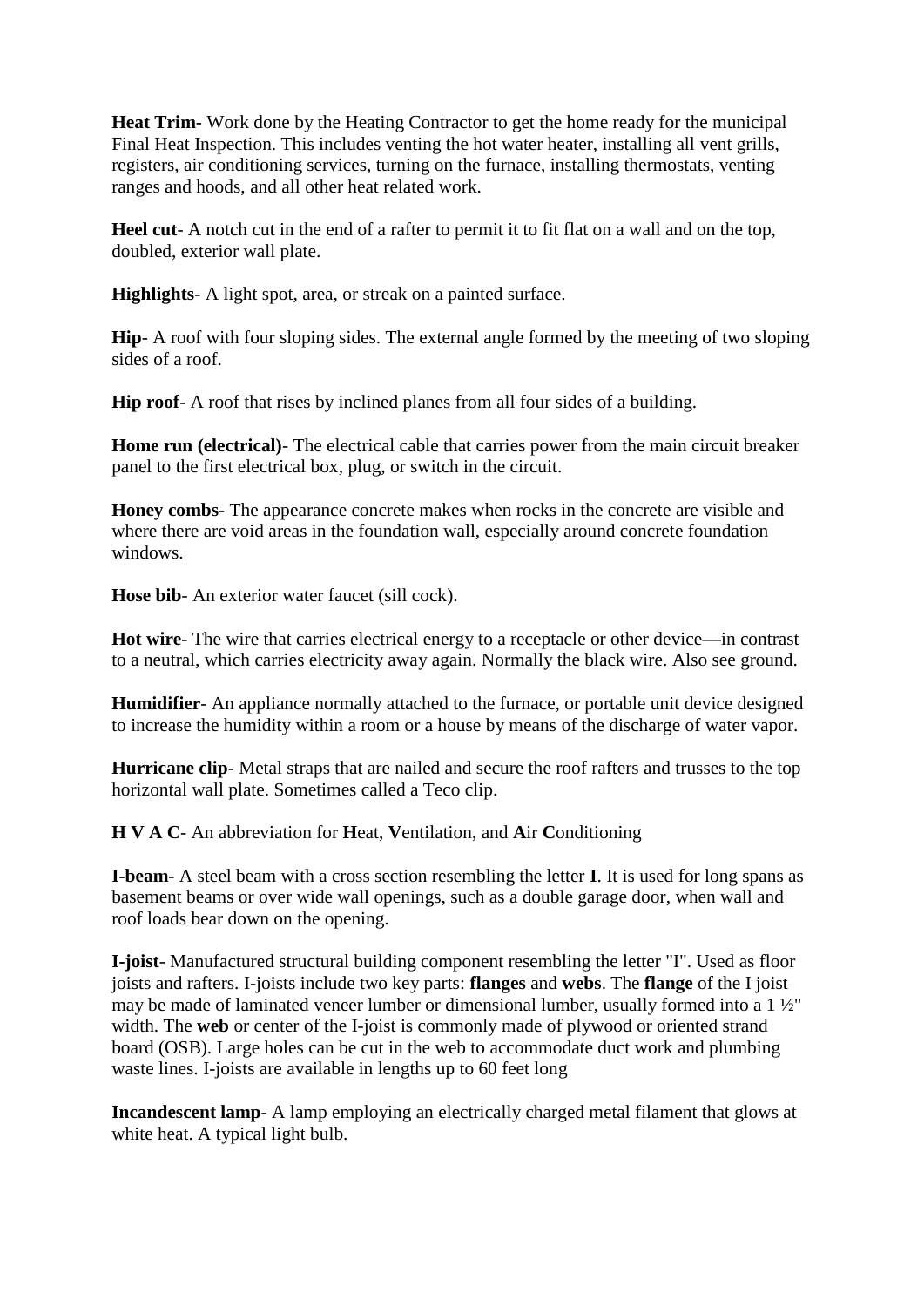**Infiltration**- The passage of air from indoors to outdoors and vice versa; term is usually associated with drafts from cracks, seams or holes in buildings.

**Inside corner**- The point at which two walls form an internal angle, as in the corner of a room.

**Insulating glass**- Window or door in which two panes of glass are used with a sealed air space between. Also known as **Double glass**.

**Insulation board, rigid-** A structural building board made of coarse wood or cane fiber in <sup>1</sup>/2and 25/32-inch thickness. It can be obtained in various size sheets and densities.

**Insulation**- Any material high in resistance to heat transmission that, when placed in the walls, ceiling, or floors of a structure, and will reduce the rate of heat flow.

**Interest** - The cost paid to a lender for borrowed money.

**Interior finish**- Material used to cover the interior framed areas of walls and ceilings

**Irrigation**- Lawn sprinkler system.

**J Channel**- Metal edging used on drywall to give the edge a better finished appearance when a wall is not "wrapped" Generally, basement stairway walls have drywall only on the stair side. J Channel is used on the vertical edge of the last drywall sheet

**Jack post**- A type of structural support made of metal, which can be raised or lowered through a series of pins and a screw to meet the height required. Basically used as a replacement for an old supporting member in a building. See Monopost.

**Jack rafter**- A rafter that spans the distance from the wall plate to a hip, or from a valley to a ridge.

**Jamb**- The side and head lining of a doorway, window, or other opening. Includes studs as well as the frame and trim.

**Joint**- The location between the touching surfaces of two members or components joined and held together by nails, glue, cement, mortar, or other means.

**Joint cement or Joint compound**- A powder that is usually mixed with water and used for joint treatment in gypsum-wallboard finish. Often called "spackle" or drywall mud.

**Joint tenancy**- A form of ownership in which the tenants own a property equally. If one dies, the other automatically inherits the entire property.

**Joint trench**- When the electric company and telephone company dig one trench and "drop" both of their service lines in.

**Joist**- Wooden 2 X 8's, 10's, or 12's that run parallel to one another and support a floor or ceiling, and supported in turn by larger beams, girders, or bearing walls.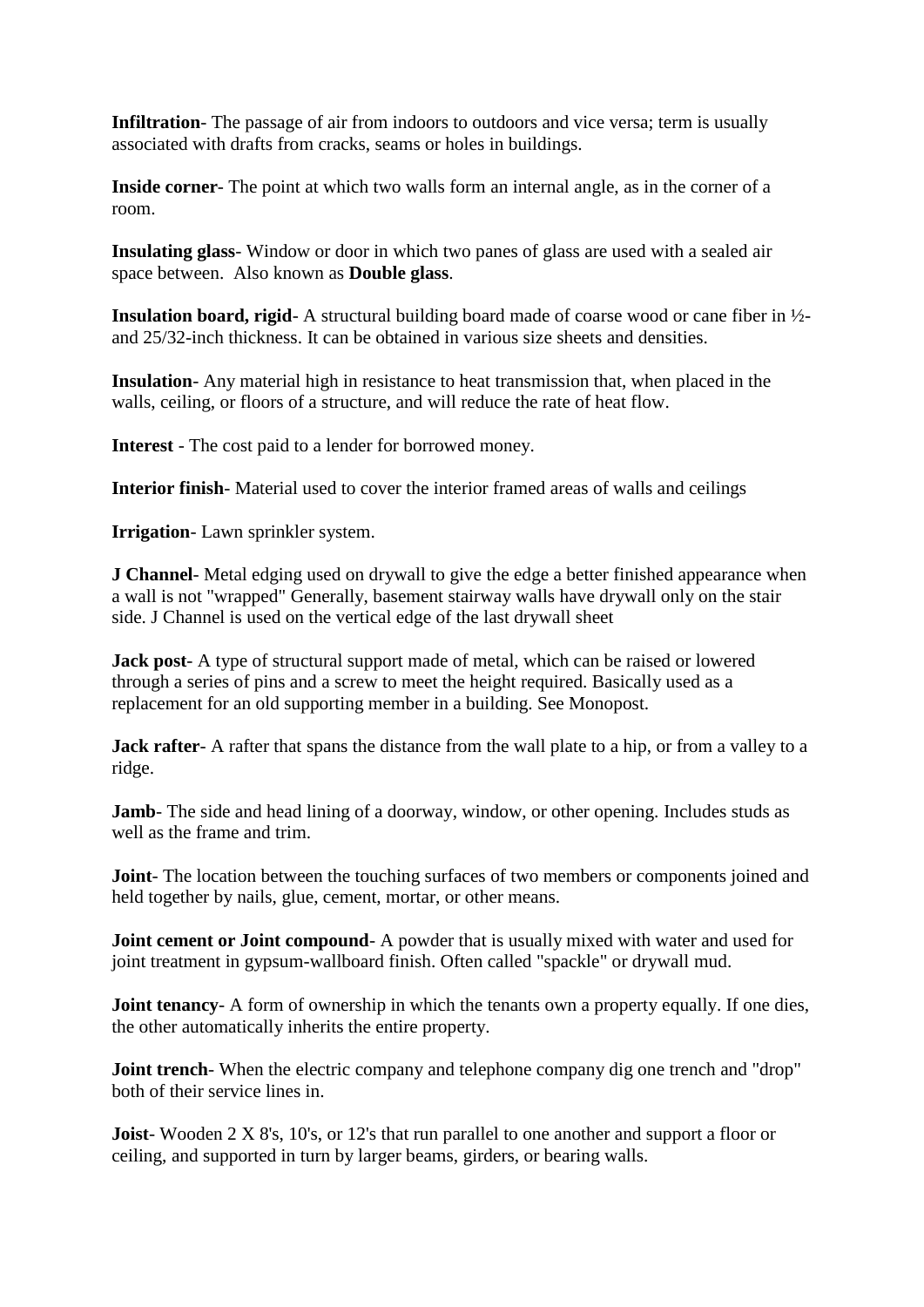**Joist hanger-** A metal "U" shaped item used to support the end of a floor joist and attached with hardened nails to another bearing joist or beam.

**Jumpers**- Water pipe installed in a water meter pit (before the water meter is installed), or electric wire that is installed in the electric house panel meter socket before the meter is installed. This is sometimes illegal.

**Keeper**- The metal latch plate in a door frame into which a doorknob plunger latches.

**Keyless**- A plastic or porcelain light fixture that operates by a pull string. Generally found in the basement, crawl space , and attic areas.

**Keyway**- A slot formed and poured on a footer or in a foundation wall when another wall will be installed at the slot location. This gives additional strength to the joint/meeting point.

**Kilowatt (kw)**- One thousand watts. A kilowatt hour is the base unit used in measuring electrical consumption. Also see watt.

**King stud**- The vertical "2 X's" frame lumber (left and right) of a window or door opening, and runs continuously from the bottom sole plate to the top plate.

**Knot**- In lumber, the portion of a branch or limb of a tree that appears on the edge or face of the piece.

**Laminated shingles** - Shingles that have added dimensionality because of extra layers or tabs, giving a shake-like appearance. May also be called "architectural shingles" or "three dimensional shingles."

**Laminating**- Bonding together two or more layers of materials.

Landing- A platform between flights of stairs or at the termination of a flight of stairs. Often used when stairs change direction. Normally no less than 3 ft. X 3 ft. square.

**Lap**- To cover the surface of one shingle or roll with another.

Latch- A beveled metal tongue operated by a spring-loaded knob or lever. The tongue's bevel lets you close the door and engage the locking mechanism, if any, without using a key. Contrasts with dead bolt.

**Lateral (electric, gas, telephone, sewer and water)**- The underground trench and related services (i.e., electric, gas, telephone, sewer and water lines) that will be buried within the trench.

**Lath**- A building material of narrow wood, metal, gypsum, or insulating board that is fastened to the frame of a building to act as a base for plaster, shingles, or tiles.

**Lattice**- An open framework of criss-crossed wood or metal strips that form regular, patterned spaces.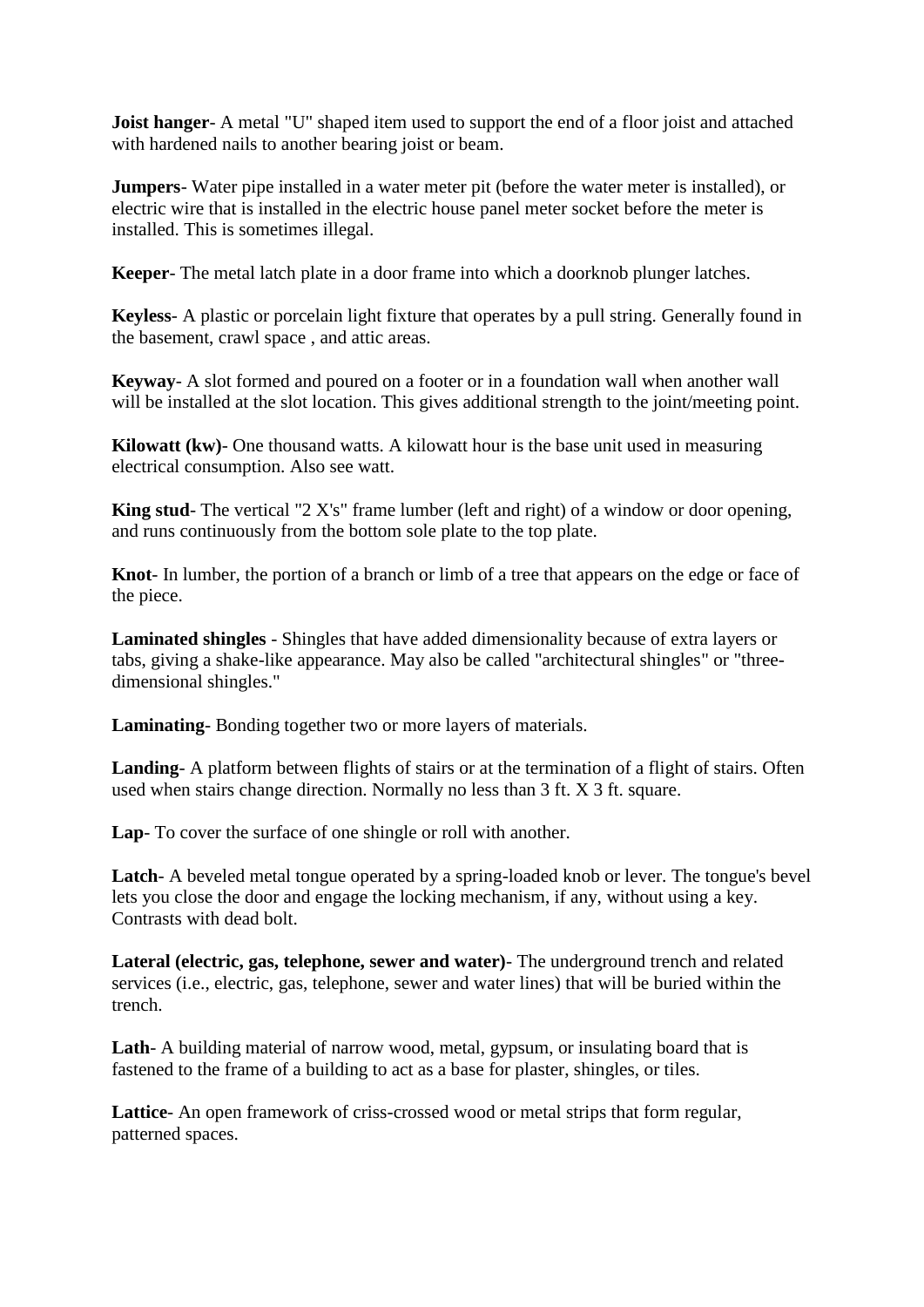**Ledger (for a Structural Floor)**- The wooden perimeter frame lumber member that bolts onto the face of a foundation wall and supports the wood structural floor.

**Ledger strip**- A strip of lumber nailed along the bottom of the side of a girder on which joists rest.

**Leech field**- A method used to treat/dispose of sewage in rural areas not accessible to a municipal sewer system. Sewage is permitted to be filtered and eventually discharged into a section of the lot called a leech field.

**Let-in brace**- Nominal 1 inch-thick boards applied into notched studs diagonally. Also, an "L" shaped, long (@ 10') metal strap that are installed by the framer at the rough stage to give support to an exterior wall or wall corner.

**Level-** True horizontal. Also a tool used to determine level.

**Level Payment Mortgage**- A mortgage with identical monthly payments over the life of the loan.

**Lien**- An encumbrance that usually makes real or personal property the security for payment of a debt or discharge of an obligation.

**Light**- Space in a window sash for a single pane of glass. Also, a pane of glass.

**Limit switch**- A safety control that automatically shuts off a furnace if it gets too hot. Most also control blower cycles.

**Lineal foot**- A unit of measure for lumber equal to 1 inch thick by 12 inches wide by 12 inches long. Examples:  $1'' \times 12'' \times 16' = 16$  board feet,  $2'' \times 12'' \times 16' = 32$  board feet.

**Lintel**- A horizontal structural member that supports the load over an opening such as a door or window.

**Load bearing wall**- Includes all exterior walls and any interior wall that is aligned above a support beam or girder. Normally, any wall that has a double horizontal top plate.

**Loan**- The amount to be borrowed.

**Loan to value ratio**- The ratio of the loan amount to the property valuation and expressed as a percentage. E.g. if a borrower is seeking a loan of \$200,000 on a property worth \$400,000 it has a 50% loan to value rate. If the loan were \$300,000, the LTV would be 75%. The higher the loan to value, the greater the lender's perceived risk. Loans above normal lending LTV ratios may require additional security.

**Lookout**- A short wood bracket or cantilever that supports an overhang portion of a roof.

**Louver**- A vented opening into the home that has a series of horizontal slats and arranged to permit ventilation but to exclude rain, snow, light, insects, or other living creatures.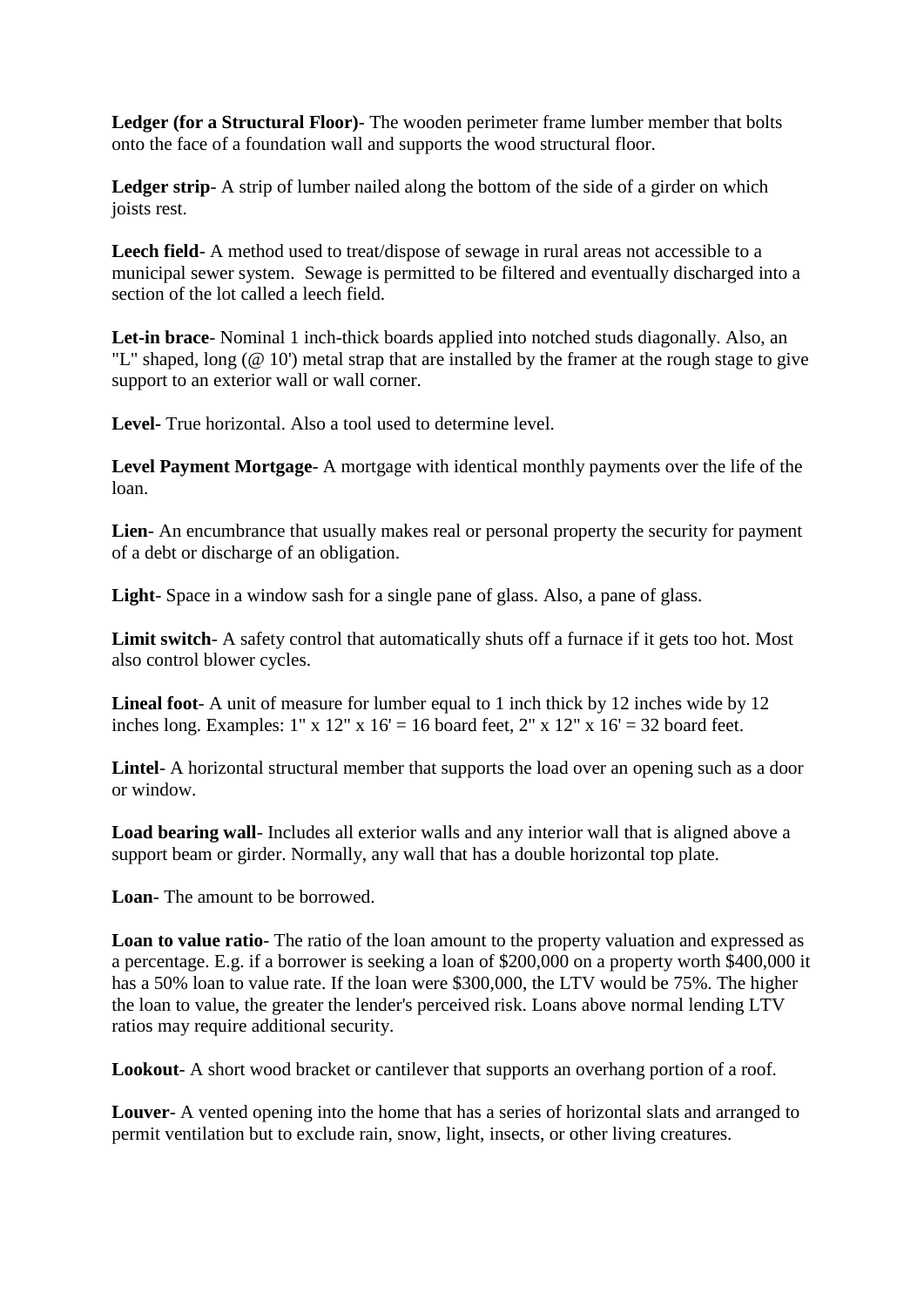**Lumens**- Unit of measure for total light output. The amount of light falling on a surface of one square foot.

**Male**- Any part, such as a bolt, designed to fit into another (female) part. External threads are male.

**Mantel**- The shelf above a fireplace opening. Also used in referring to the decorative trim around a fireplace opening.

**Manufactured wood-** A wood product such as a truss, beam, gluelam, microlam or joist which is manufactured out of smaller wood pieces and glued or mechanically fastened to form a larger piece. Often used to create a stronger member which may use less wood. See also Oriented Strand Board.

**Manufacturer's specifications**- The written installation and/or maintenance instructions which are developed by the manufacturer of a product and which may have to be followed in order to maintain the product warrantee.

**Masonry**- Stone, brick, concrete, hollow-tile, concrete block, or other similar building units or materials. Normally bonded together with mortar to form a wall.

**Mastic**- A pasty material used as a cement (as for setting tile) or a protective coating (as for thermal insulation or waterproofing)

**Mechanics lien**- A lien on real property, created by statue in many years, in favor of persons supplying labor or materials for a building or structure, for the value of labor or materials supplied by them. In some jurisdictions, a mechanics lien also exists for the value of professional services. Clear title to the property cannot be obtained until the claim for the labor, materials, or professional services is settled. Timely filing is essential to support the encumbrance, and prescribed filing dates vary by jurisdiction.

**Metal lath**- Sheets of metal that are slit to form openings within the lath. Used as a plaster base for walls and ceilings and as reinforcing over other forms of plaster base.

**Microlam**- A manufactured structural wood beam. It is constructed of pressure and adhesive bonded wood strands of wood. They have a higher strength rating than solid sawn lumber. Normally comes in l ½" thickness' and 9 ½", 11 ½" and 14" widths

**Milar (mylar)**- Plastic, transparent copies of a blueprint.

**Millwork**- Generally all building materials made of finished wood and manufactured in millwork plants. Includes all doors, window and door frames, blinds, mantels, panelwork, stairway components (ballusters, rail, etc.), moldings, and interior trim. Does not include flooring, ceiling, or siding.

**Miter joint**- The joint of two pieces at an angle that bisects the joining angle. For example, the miter joint at the side and head casing at a door opening is made at a 45° angle.

**Molding**- A wood strip having an engraved, decorative surface.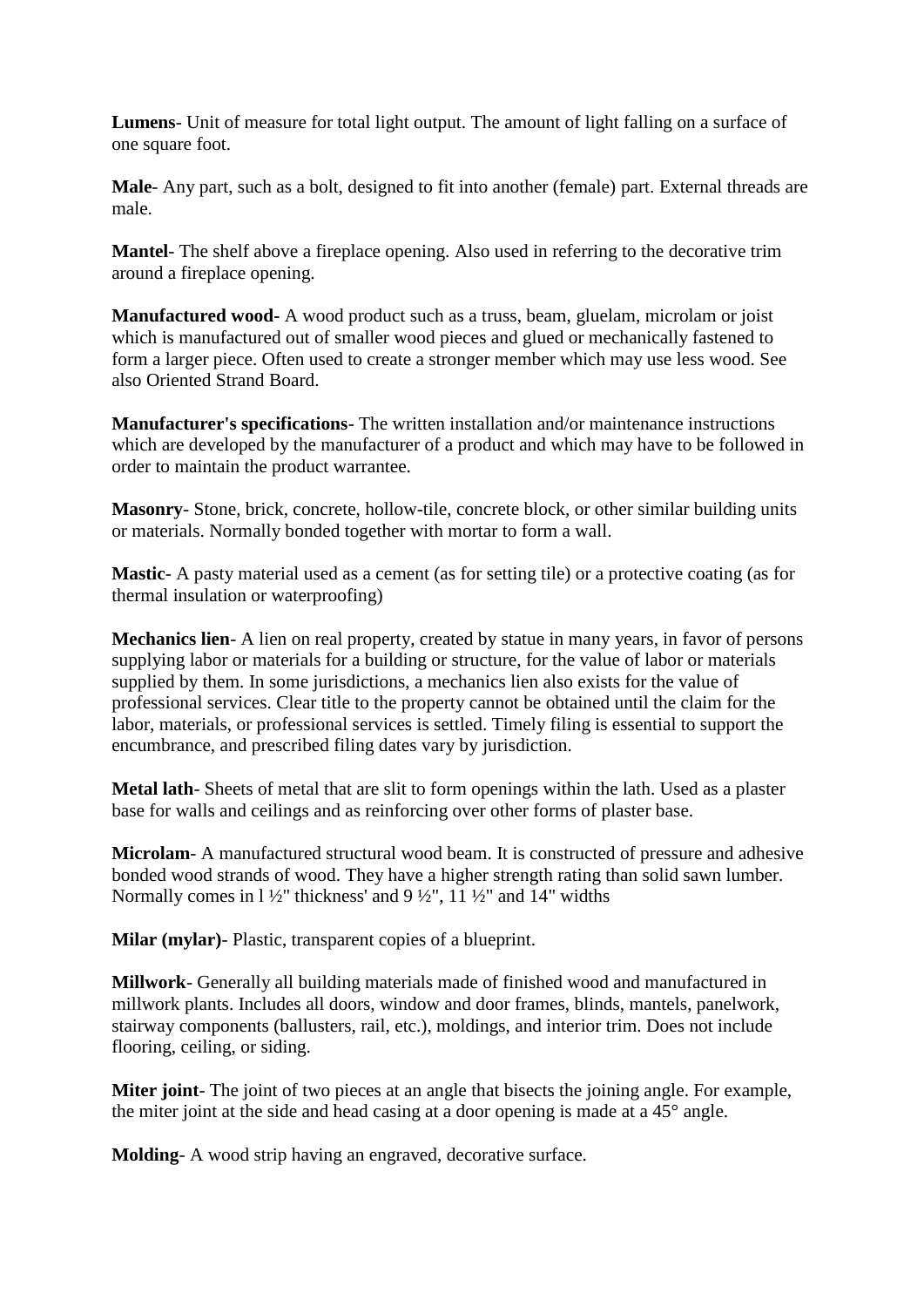**Monopost**- Adjustable metal column used to support a beam or bearing point. Normally 11 gauge or Schedule 40 metal, and determined by the structural engineer

**Mortar**- A mixture of cement (or lime) with sand and water used in masonry work.

**Mortgage**- Loan secured by land.

**Mortgage broker** - A broker who represents numerous lenders and helps consumers find affordable mortgages; the broker charges a fee only if the consumer finds a loan.

**Mortgage company** - A company that borrows money from a bank, lends it to consumers to buy homes, then sells the loans to investors.

**Mortgage deed**- Legal document establishing a loan on property.

**Mortgagee**- The lender who makes the mortgage loan.

**Mortgage loan-** A contract in which the borrower's property is pledged as collateral. It is repaid in installments. The mortgagor (buyer) promises to repay principal and interest, keep the home insured, pay all taxes and keep the property in good condition.

**Mortgage Origination Fee**- A charge for work involved in preparing and servicing a mortgage application (usually one percent of the loan amount).

**Mortise**- A slot cut into a board, plank, or timber, usually edgewise, to receive the tenon (or tongue) of another board, plank, or timber to form a joint.

**Mudsill**- Bottom horizontal member of an exterior wall frame which rests on top a foundation, sometimes called sill plate. Also sole plate, bottom member of interior wall frame.

**Mullion**- A vertical divider in the frame between windows, doors, or other openings.

**Muntin**- A small member which divides the glass or openings of sash or doors.

**Muriatic acid**- Commonly used as a brick cleaner after masonry work is completed.

**Mushroom**- The unacceptable occurrence when the top of a caisson concrete pier spreads out and hardens to become wider than the foundation wall thickness.

**Nail inspection**- An inspection made by a municipal building inspector after the drywall material is hung with nails and screws (and before taping).

**Natural finish**- A transparent finish which does not seriously alter the original color or grain of the natural wood. Natural finishes are usually provided by sealers, oils, varnishes, water repellent preservatives, and other similar materials.

**Neutral wire**- Usually color-coded white, this carries electricity from an outlet back to the service panel. Also see hot wire and ground.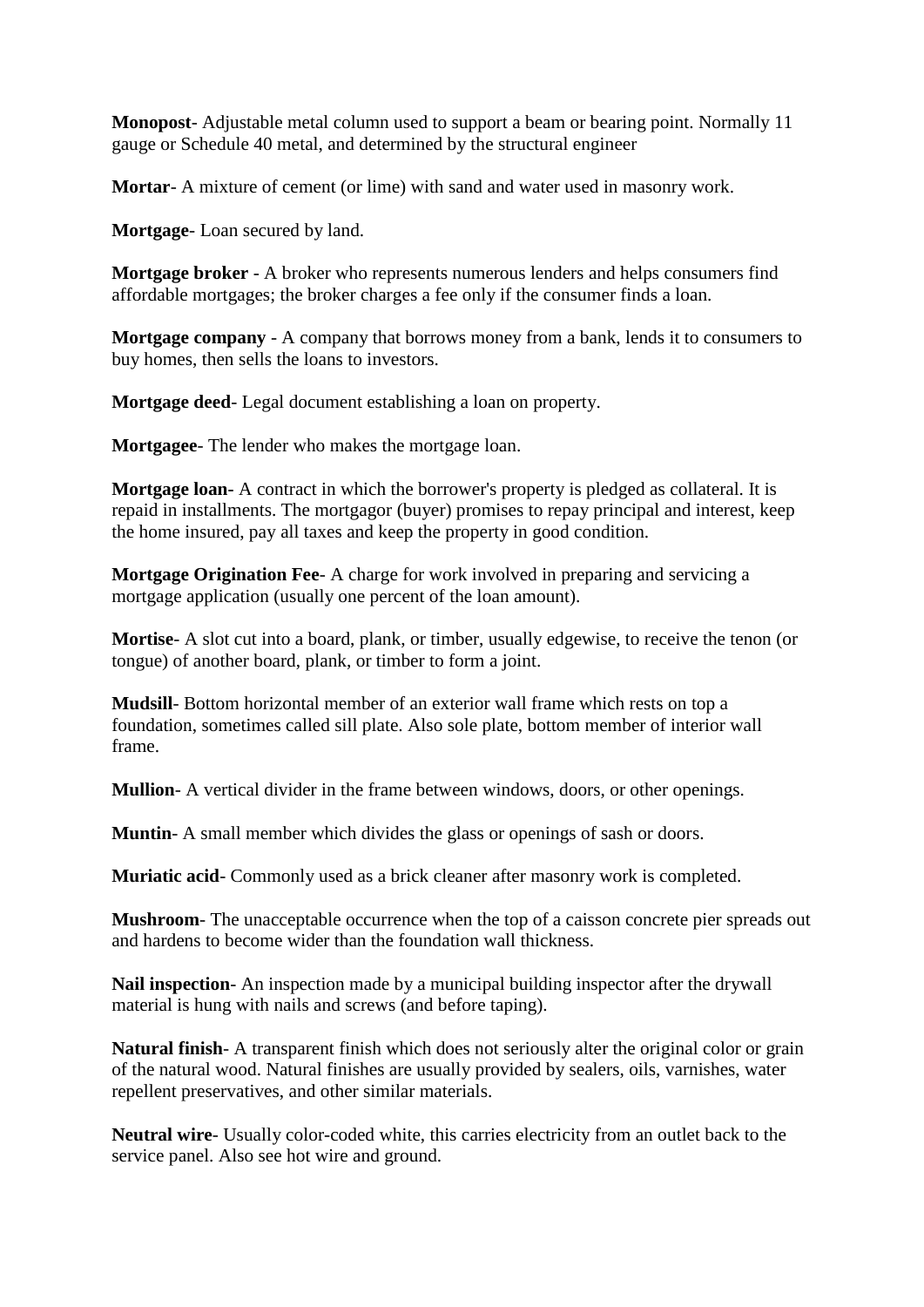**Newel post**- The large starting post to which the end of a stair guard railing or balustrade is fastened.

**Nonbearing wall**- A wall supporting no load other than its own weight.

**Nosing**- The projecting edge of a molding or drip or the front edge of a stair tread.

**Notch**- A crosswise groove at the end of a board.

**Note**- A formal document showing the existence of a debt and stating the terms of repayment.

**Nozzle**- The part of a heating system that sprays the fuel of fuel-air mixture into the combustion chamber.

**O C- On Center**- The measurement of spacing for studs, rafters, and joists in a building from the center of one member to the center of the next.

**Oakum**- Loose hemp or jute fiber that's impregnated with tar or pitch and used to caulk large seams or for packing plumbing pipe joints

**Open hole inspection**- When an engineer (or municipal inspector) inspects the open excavation and examines the earth to determine the type of foundation (caisson, footer, wall on ground, etc.) that should be installed in the hole.

**Oriented Strand Board or OSB**- A manufactured 4' X 8' wood panel made out of 1"- 2" wood chips and glue. Often used as a substitute for plywood.

**Outrigger**- An extension of a rafter beyond the wall line. Usually a smaller member nailed to a larger rafter to form a cornice or roof overhang.

**Outside corner**- The point at which two walls form an external angle, one you usually can walk around.

**Overhang**- Outward projecting eave-soffit area of a roof; the part of the roof that hangs out or over the outside wall. See also Cornice.

**Padding**- A material installed under carpet to add foot comfort, isolate sound, and to prolong carpet life.

**Pad out, pack out**- To shim out or add strips of wood to a wall or ceiling in order that the finished ceiling/wall will appear correct.

**Paint**- A combination of pigments with suitable thinners or oils to provide decorative and protective coatings. Can be oil based or latex water based.

**Pallets**- Wooden platforms used for storing and shipping material. Forklifts and hand trucks are used to move these wooden platforms around.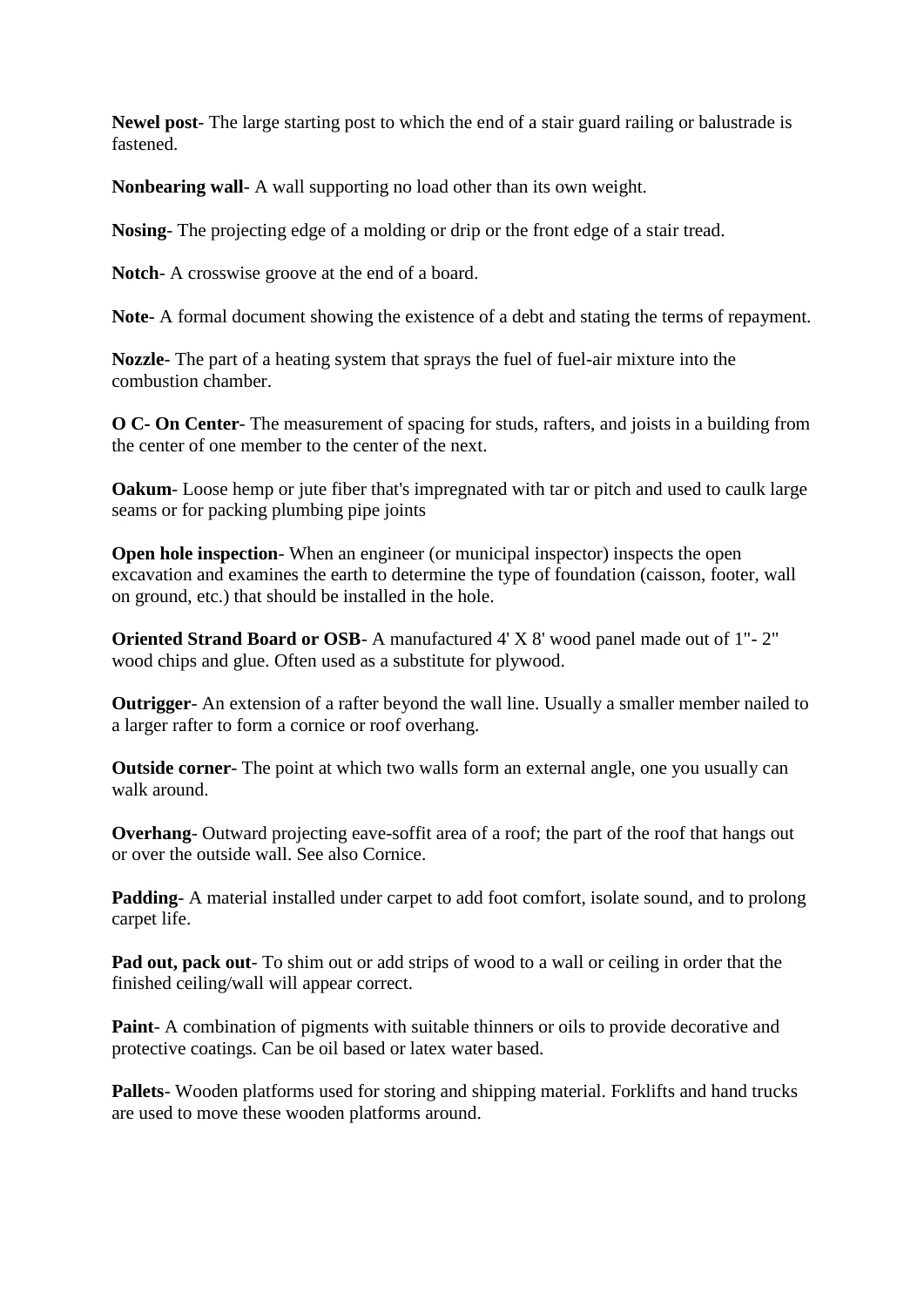**Panel**- A thin flat piece of wood, plywood, or similar material, framed by stiles and rails as in a door (or cabinet door), or fitted into grooves of thicker material with molded edges for decorative wall treatment.

**Paper, building**- A general term for papers, felts, and similar sheet materials used in buildings without reference to their properties or uses. Generally comes in long rolls.

**Parapet**- A wall placed at the edge of a roof to prevent people from falling off.

**Parting stop or strip-** A small wood piece used in the side and head jambs of double hung windows to separate the upper sash from the lower sash.

**Particle board**- Plywood substitute made of course sawdust that is mixed with resin and pressed into sheets. Used for closet shelving, floor underlayment, stair treads, etc.

**Partition**- A wall that subdivides spaces within any story of a building or room.

**Paver, paving-** Materials—commonly masonry—laid down to make a firm, even surface.

**Payment schedule**- A pre-agreed upon schedule of payments to a contractor usually based upon the amount of work completed. Such a schedule may include a deposit prior to the start of work. There may also be a temporary 'retainer' (5-10% of the total cost of the job) at the end of the contract for correcting any small items which have not been completed or repaired.

**Pedestal**- A metal box installed at various locations along utility easements that contain electrical, telephone, or cable television switches and connections.

**Penalty clause** - A provision in a contract that provides for a reduction in the amount otherwise payable under a contract to a contractor as a penalty for failure to meet deadlines or for failure of the project to meet contract specifications.

**Penny**- As applied to nails, it originally indicated the price per hundred. The term now series as a measure of nail length and is abbreviated by the letter "**d**". Normally, 16d (16 "penny") nails are used for framing

**Percolation test or perc. test**- Tests that a soil engineer performs on earth to determine the feasibility of installing a leech field type sewer system on a lot. A test to determine if the soil on a proposed building lot is capable of absorbing the liquid affluent from a septic system.

**Performance bond**- An amount of money (usually 10% of the total price of a job) that a contractor must put on deposit with a governmental agency as an insurance policy that guarantees the contractors' proper and timely completion of a project or job.

**Perimeter drain**-3" or 4" perforated plastic pipe that goes around the perimeter (either inside or outside) of a foundation wall (before backfill) and collects and diverts ground water away from the foundation. Generally, it is "daylighted" into a sump pit inside the home, and a sump pump is sometimes inserted into the pit to discharge any accumulation of water.

**Permeability**- A measure of the ease with which water penetrates a material.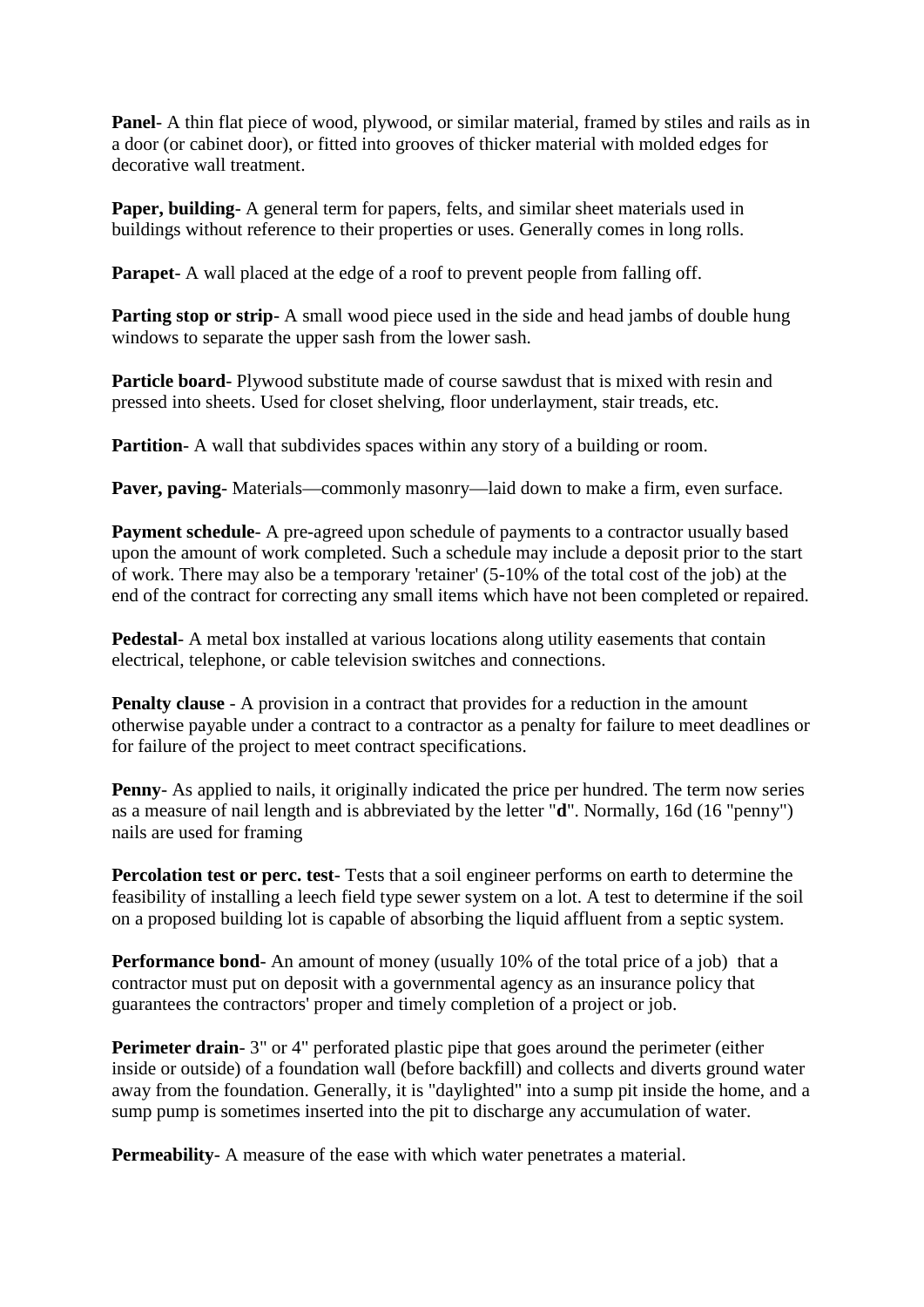**Pier**- A column of masonry, usually rectangular in horizontal cross section, used to support other structural members. Also see Caisson.

**Pigment**- A powdered solid used in paint or enamel to give it a color.

**Pilot hole**- A small-diameter, pre-drilled hole that guides a nail or screw.

**Pilot light**- A small, continuous flame (in a hot water heater, boiler, or furnace) that ignites gas or oil burners when needed.

Pitch- The incline slope of a roof or the ratio of the total rise to the total width of a house, i.e., a 6-foot rise and 24-foot width is a one-fourth pitch roof. Roof slope is expressed in the inches of rise, per foot of horizontal run.

**PITI** - Principal, interest, taxes and insurance (the four major components of monthly housing payments).

**Plan view**- Drawing of a structure with the view from overhead, looking down.

**Plate-** Normally a 2 X 4 or 2 X 6 that lays horizontally within a framed structure, such as:

- Sill plate- A horizontal member anchored to a concrete or masonry wall.
- Sole plate- Bottom horizontal member of a frame wall.
- Top plate- Top horizontal member of a frame wall supporting ceiling joists, rafters, or other members.

**Plenum**- The main hot-air supply duct leading from a furnace.

**Plot plan**- An overhead view plan that shows the location of the home on the lot. Includes all easements, property lines, set backs, and legal descriptions of the home. Provided by the surveyor.

**Plough, plow-** To cut a lengthwise groove in a board or plank. An exterior handrail normally has a ploughed groove for hand gripping purposes

**Plumb**- Exactly vertical and perpendicular.

**Plumb bob**- A lead weight attached to a string. It is the tool used in determining plumb.

**Plumbing boots**- Metal saddles used to strengthen a bearing wall/vertical stud(s) where a plumbing drain line has been cut through and installed.

**Plumbing ground**- The plumbing drain and waste lines that are installed beneath a basement floor.

**Plumbing jacks**- Sleeves that fit around drain and waste vent pipes at, and are nailed to, the roof sheeting.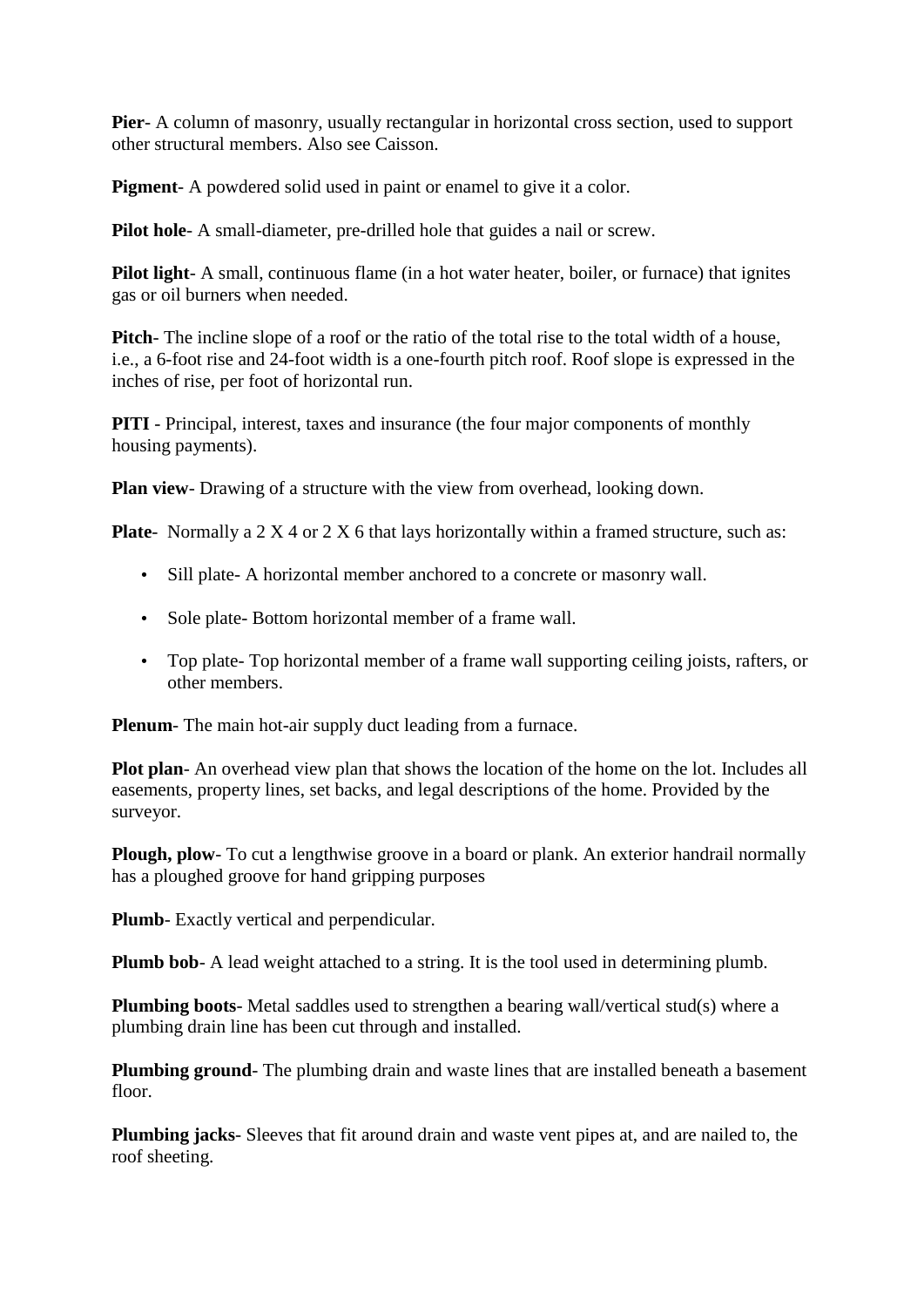**Plumbing rough**- Work performed by the plumbing contractor after the Rough Heat is installed. This work includes installing all plastic ABS drain and waste lines, copper water lines, bath tubs, shower pans, and gas piping to furnaces and fireplaces. Lead solder should not be used on copper piping.

**Plumbing stack**- A plumbing vent pipe that penetrates the roof.

**Plumbing trim**- Work performed by the plumbing contractor to get the home ready for a final plumbing inspection. Includes installing all toilets (water closets), hot water heaters, sinks, connecting all gas pipe to appliances, disposal, dishwasher, and all plumbing items.

**Plumbing waste line**- Plastic pipe used to collect and drain sewage waste.

**Ply**- A term to denote the number of layers of roofing felt, veneer in plywood, or layers in built-up materials, in any finished piece of such material.

**Plywood**- A panel (normally 4' X 8') of wood made of three or more layers of veneer, compressed and joined with glue, and usually laid with the grain of adjoining plies at right angles to give the sheet strength.

**Point load**- A point where a bearing/structural weight is concentrated and transferred to the foundation.

**Portland cement**- Cement made by heating clay and crushed limestone into a brick and then grinding to a pulverized powder state.

Post- A vertical framing member usually designed to carry a beam. Often a 4" x 4", a 6" x 6", or a metal pipe with a flat plate on top and bottom.

**Post-and-beam**- A basic building method that uses just a few hefty posts and beams to support an entire structure. Contrasts with stud framing.

**Power vent**- A vent that includes a fan to speed up air flow. Often installed on roofs.

**Premium**- Amount payable on a loan.

**Preservative**-. Any pesticide substance that, for a reasonable length of time, will prevent the action of wood-destroying fungi, insect borers, and similar destructive agents when the wood has been properly coated or impregnated with it. Normally an arsenic derivative. Chromated Copper Arsenate (CCA) is an example.

**Pressure Relief Valve (PRV)**- A device mounted on a hot water heater or boiler which is designed to release any high steam pressure in the tank to prevent tank explosions.

**Pressure-treated wood**- Lumber that has been saturated with a preservative.

**Primer**- The first, base coat of paint when a paint job consists of two or more coats. A first coating formulated to seal raw surfaces and holding succeeding finish coats.

**Principal**- The original amount of the loan, the capital.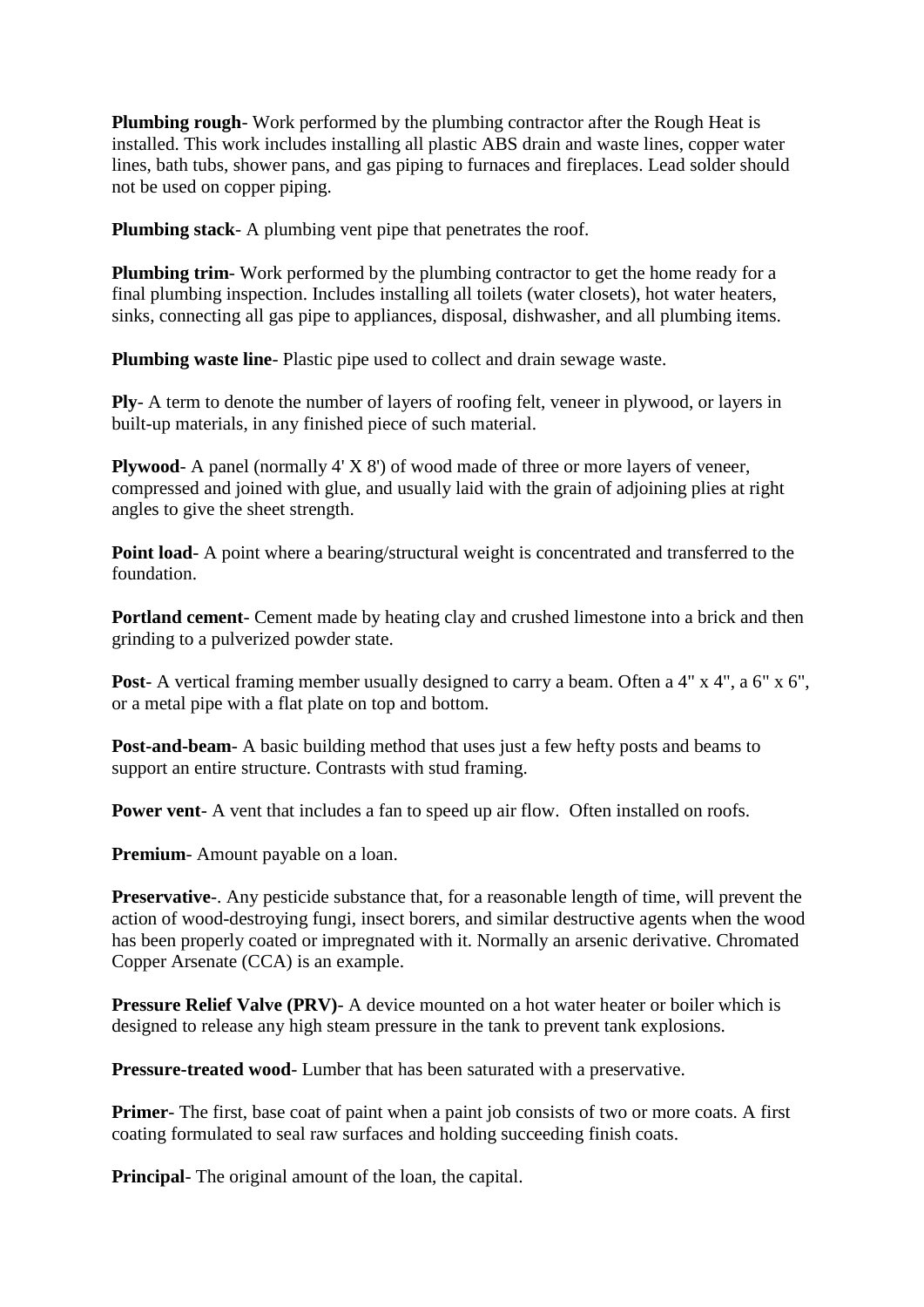**Property survey-** A survey to determine the boundaries of your property. The cost depends on the complexity of the survey.

**P trap**- Curved, "**U**" section of drain pipe that holds a water seal to prevent sewer gasses from entering the home through a fixtures water drain.

**Pump mix-** Special concrete that will be used in a concrete pump. Generally, the mix has smaller rock aggregate than regular mix.

**Punch list-** A list of discrepancies that need to be corrected by the contractor.

**Punch out**- To inspect and make a discrepancy list.

**Putty**- A type of dough used in sealing glass in the sash, filling small holes and crevices in wood, and for similar purposes.

**PVC or CPVC** - Poly Vinyl Chloride-A type of white or light gray plastic pipe sometimes used for water supply lines and waste pipe.

**Quarry tile**- A man-made or machine-made clay tile used to finish a floor or wall. Generally 6" X 6" X 1/4" thick .

**Quarter round**- A small trim molding that has the cross section of a quarter circle.

**Rabbet-** A rectangular longitudinal groove cut in the corner edge of a board or plank.

**Radiant heating**- A method of heating, usually consisting of a forced hot water system with pipes placed in the floor, wall, or ceiling. Also electrically heated panels.

**Radiation**- Energy transmitted from a heat source to the air around it. Radiators actually depend more on convection than radiation.

**Radon**- A naturally-occurring, heavier than air, radioactive gas common in many parts of the country. Radon gas exposure is associated with lung cancer. Mitigation measures may involve crawl space and basement venting and various forms of vapor barriers.

**Radon system**- A ventilation system beneath the floor of a basement and/or structural wood floor and designed to fan exhaust radon gas to the outside of the home

**Rafter**- Lumber used to support the roof sheeting and roof loads. Generally, 2 X 10's and 2 X 12's are used. The rafters of a flat roof are sometimes called roof joists.

**Rafter, hip**- A rafter that forms the intersection of an external roof angle.

**Rafter, valley**- A rafter that forms the intersection of an internal roof angle. The valley rafter is normally made of double 2-inch-thick members.

**Rail**- Cross members of panel doors or of a sash. Also, a wall or open balustrade placed at the edge of a staircase, walkway bridge, or elevated surface to prevent people from falling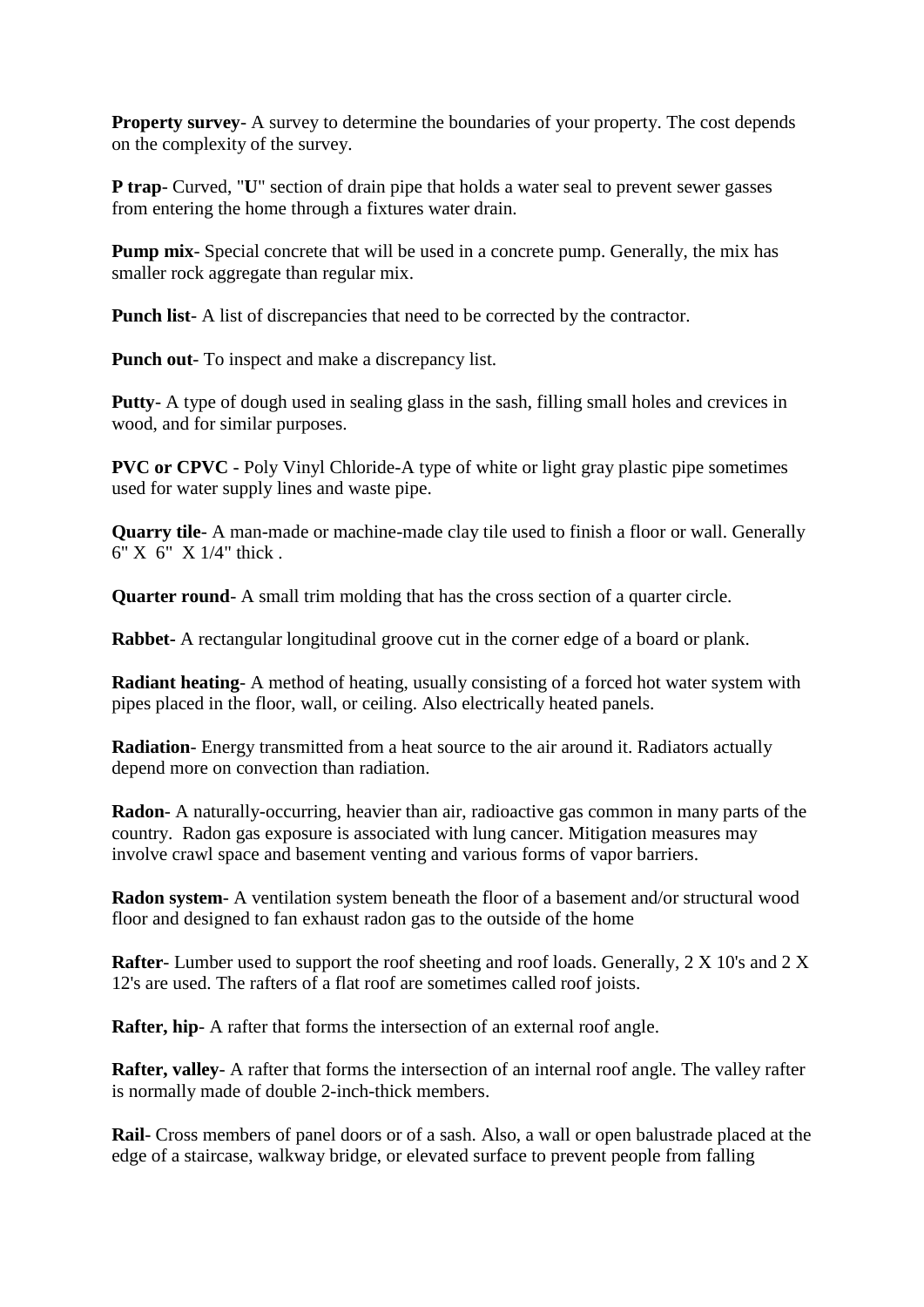off. Any relatively lightweight horizontal element, especially those found in fences (split rail).

**Railroad tie**- Black, tar and preservative impregnated, 6" X 8" and 6'-8' long wooden timber that was used to hold railroad track in place. Normally used as a member of a retaining wall.

**Rake**- Slope or slanted.

**Rake fascia**- The vertical face of the sloping end of a roof eave.

**Rake siding**- The practice of installing lap siding diagonally

**Ranch**- A single story, one level home.

**Ready mixed concrete**- Concrete mixed at a plant or in trucks en route to a job and delivered ready for placement.

**Rebar, reinforcing bar**-Ribbed steel bars installed in foundation concrete walls, footers, and poured in place concrete structures designed to strengthen concrete. Comes in various thickness' and strength grade.

**Receptacle-** An electrical outlet. A typical household will have many 120 volt receptacles for plugging in lams and appliances and 240 volt receptacles for the range, clothes dryer, air conditioners, etc.

**Recording fee** - A charge for recording the transfer of a property, paid to a city, county, or other appropriate branch of government.

**Redline, red lined prints**- Blueprints that reflect changes and that are marked with red pencil.

**Reducer**- A fitting with different size openings at either end and used to go from a larger to a smaller pipe.

**Reflective insulation**- Sheet material with one or both faces covered with aluminum foil.

**Refrigerant**- A substance that remains a gas at low temperatures and pressure and can be used to transfer heat. Freon is an example and is used in air conditioning systems.

**Register**- A grill placed over a heating duct or cold air return.

**Reglaze**- To replace a broken window.

**Relief valve**- A device designed to open if it detects excess temperature or pressure.

**Remote-** Remote electrical, gas, or water meter digital readouts that are installed near the front of the home in order for utility companies to easily read the home owners usage of the service.

**Retaining wall**- A structure that holds back a slope and prevents erosion.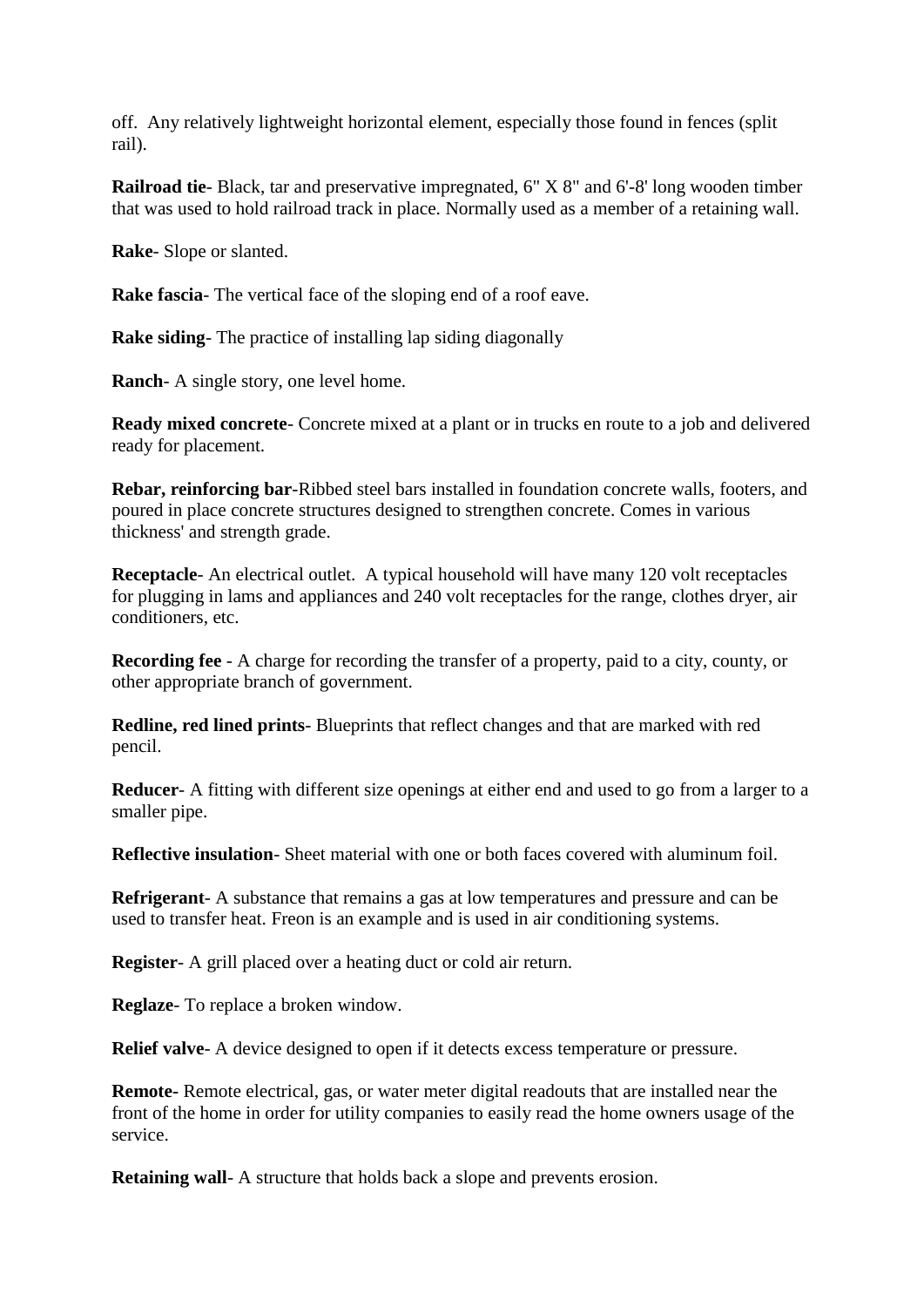**Retentions**- Amounts withheld from progress billings until final and satisfactory project completion.

**R factor or value**- A measure of a materials resistance to the passage of heat. New homewalls are usually insulated with 4" of batt insulation with an R value of R-13, and a ceiling insulation of R-30.

**Ribbon (girt)**- Normally a 1 X 4 board let into the studs horizontally to support the ceiling or second-floor joists.

**Ridge**- The horizontal line at the junction of the top edges of two sloping roof surfaces.

**Ridge board**- The board placed on the ridge of the roof onto which the upper ends of other rafters are fastened.

**Ridge shingles**- Shingles used to cover the ridge board.

**Rim joist**- A joist that runs around the perimeter of the floor joists and home.

**Rise**- The vertical distance from the eaves line to the ridge. Also the vertical distance from stair tread to stair tread (and not to exceed 7 ½").

**Riser**- Each of the vertical boards closing the spaces between the treads of stairways.

**Riser and panel-** The exterior vertical pipe (riser) and metal electric box (panel) the electrician provides and installs at the "Rough Electric" stage.

**Road base**- A aggregate mixture of sand and stone.

**Rock 1, 2, 3**- When referring to drywall, this means to install drywall to the walls and ceilings (with nails and screws), and before taping is performed.

**Roll, rolling**- To install the floor joists or trusses in their correct place. (To "roll the floor" means to install the floor joists).

**Romex**- A name brand of nonmetallic sheathed electrical cable that is used for indoor wiring.

**Roll roofing**- Asphalt roofing products manufactured in roll form. 36-inch wide rolls with and 108 square feet of material. Weights are generally 45 to 90 pounds per roll.

**Roof jack**- Sleeves that fit around the black plumbing waste vent pipes at, and are nailed to, the roof sheeting.

**Roof joist**- The rafters of a flat roof. Lumber used to support the roof sheeting and roof loads. Generally, 2 X 10's and 2 X 12's are used.

**Roof sheathing or sheeting**- The wood panels or sheet material fastened to the roof rafters or trusses on which the shingle or other roof covering is laid.

**Roof valley**- The "**V**" created where two sloping roofs meet.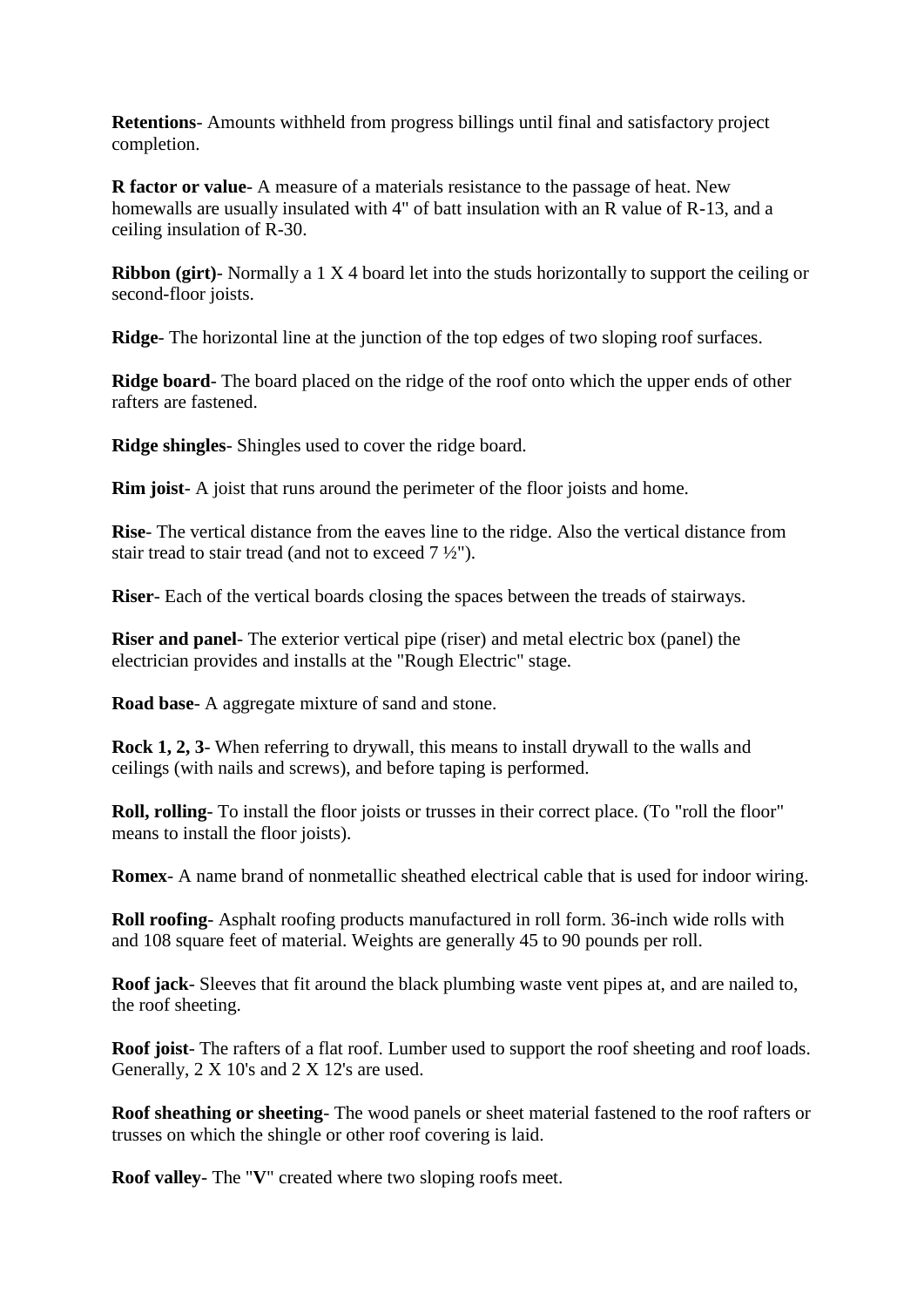**Rough opening**- The horizontal and vertical measurement of a window or door opening before drywall or siding is installed.

**Rough sill**- The framing member at the bottom of a rough opening for a window. It is attached to the cripple studs below the rough opening.

**Roughing-in**- The initial stage of a plumbing, electrical, heating, carpentry, and/or other project, when all components that won't be seen after the second finishing phase are assembled. See also Heat Rough, Plumbing Rough, and Electrical Rough.

**Run, roof** - The horizontal distance from the eaves to a point directly under the ridge. One half the span.

**Run, stair**- the horizontal distance of a stair tread from the nose to the riser.

**R Value**- A measure of insulation. A measure of a materials resistance to the passage of heat. The higher the R value, the more insulating "power" it has. For example, typical new home's walls are usually insulated with 4" of batt insulation with an R value of R-13, and a ceiling insulation of R-30.

**Saddle**- A small second roof built behind the back side of a fireplace chimney to divert water around the chimney. Also, the plate at the bottom of some—usually exterior—door openings. Sometimes called a threshold.

Sack mix- The amount of Portland cement in a cubic yard of concrete mix. Generally, 5 or 6 sack is required in a foundation wall.

**Sales contract** - A contract between a buyer and seller which should explain: (1) What the purchase includes, (2) What guarantees there are, (3) When the buyer can move in, (4) What the closing costs are, and (5) What recourse the parties have if the contract is not fulfilled or if the buyer cannot get a mortgage commitment at the agreed upon time.

**Sand float finish**- Lime that is mixed with sand, resulting in a textured finish on a wall.

**Sanitary sewer**- A sewer system designed for the collection of waste water from the bathroom, kitchen and laundry drains, and is usually not designed to handle storm water.

**Sash**- A single light frame containing one or more lights of glass. The frame that holds the glass in a window, often the movable part of the window.

**Sash balance**- A device, usually operated by a spring and designed to hold a single hung window vent up and in place

**Saturated felt**- A felt which is impregnated with tar or asphalt.

**Schedule (window, door, mirror)**- A table on the blueprints that list the sizes, quantities and locations of the windows, doors and mirrors.

**Scrap out**- The removal of all drywall material and debris after the home is "hung out" (installed) with drywall.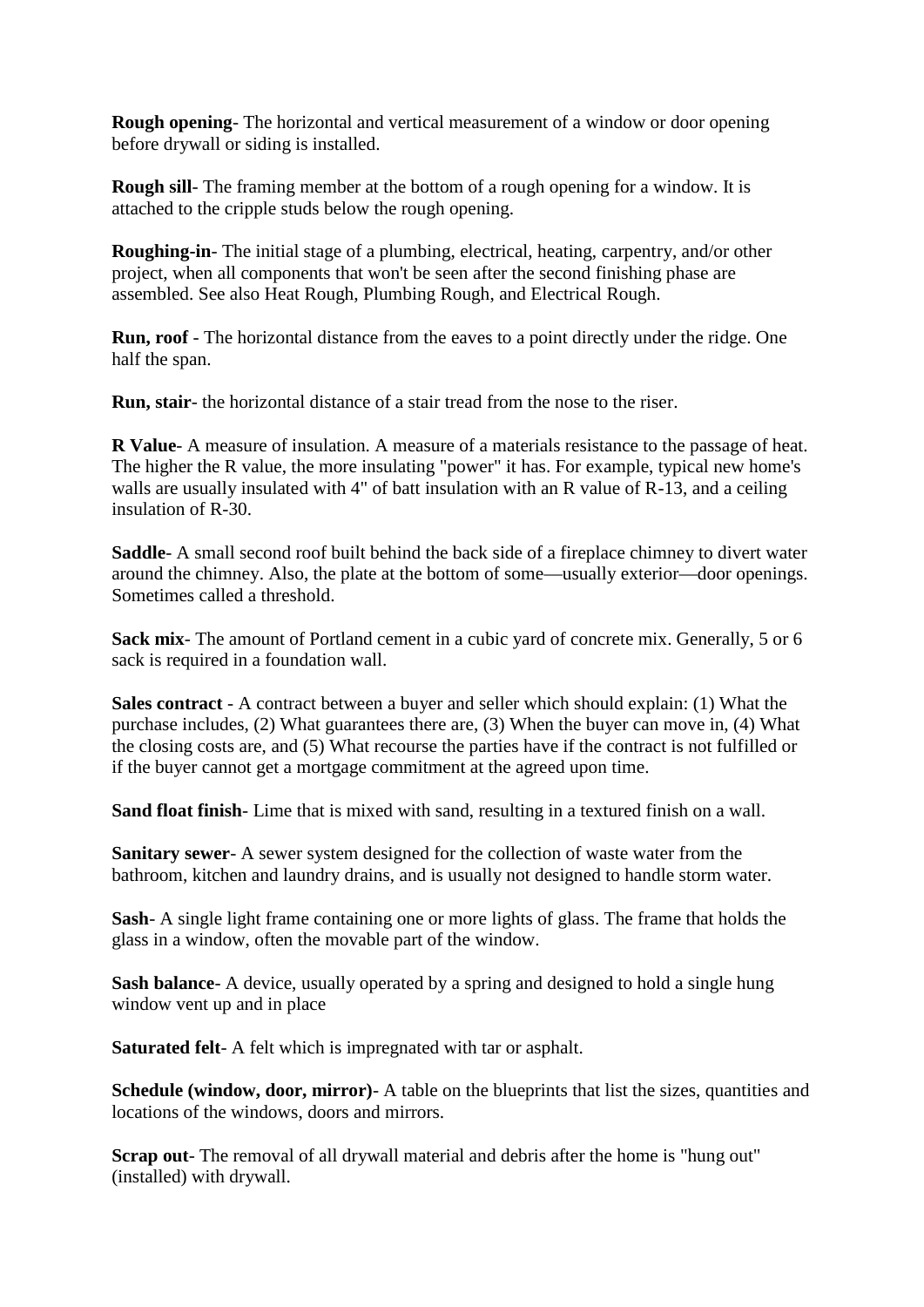**Scratch coat**- The first coat of plaster, which is scratched to form a bond for a second coat.

**Screed, concrete**- To level off concrete to the correct elevation during a concrete pour.

**Screed, plaster-** A small strip of wood, usually the thickness of the plaster coat, used as a guide for plastering.

**Scribing**- Cutting and fitting woodwork to an irregular surface.

**Scupper**- (1) An opening for drainage in a wall, curb or parapet. (2) The drain in a downspout or flat roof, usually connected to the downspout.

**Sealer**- A finishing material, either clear or pigmented, that is usually applied directly over raw wood for the purpose of sealing the wood surface.

**Seasoning**- Drying and removing moisture from green wood in order to improve its usability.

**Self-sealing shingles**- Shingles containing factory-applied strips or spots of self-sealing adhesive.

**Semigloss paint or enamel-** A paint or enamel made so that its coating, when dry, has some luster but is not very glossy. Bathrooms and kitchens are normally painted semi-gloss

**Septic system**- An on site waste water treatment system. It usually has a septic tank which promotes the biological digestion of the waste, and a drain field which is designed to let the left over liquid soak into the ground. Septic systems and permits are usually sized by the number of bedrooms in a house.

**Service entrance panel**- Main power cabinet where electricity enters a home wiring system.

**Service equipment**- Main control gear at the service entrance, such as circuit breakers, switches, and fuses.

**Service lateral**- Underground power supply line.

**Setback Thermostat**- A thermostat with a clock which can be programmed to come on or go off at various temperatures and at different times of the day/week. Usually used as the heating or cooling system thermostat.

**Settlement**- Shifts in a structure, usually caused by freeze-thaw cycles underground.

**Sewage ejector-** A pump used to 'lift' waste water to a gravity sanitary sewer line. Usually used in basements and other locations which are situated bellow the level of the side sewer.

**Sewer lateral**- The portion of the sanitary sewer which connects the interior waste water lines to the main sewer lines. The side sewer is usually buried in several feet of soil and runs from the house to the sewer line. It is usually 'owned' by the sewer utility, must be maintained by the owner and may only be serviced by utility approved contractors. Sometimes called side sewer.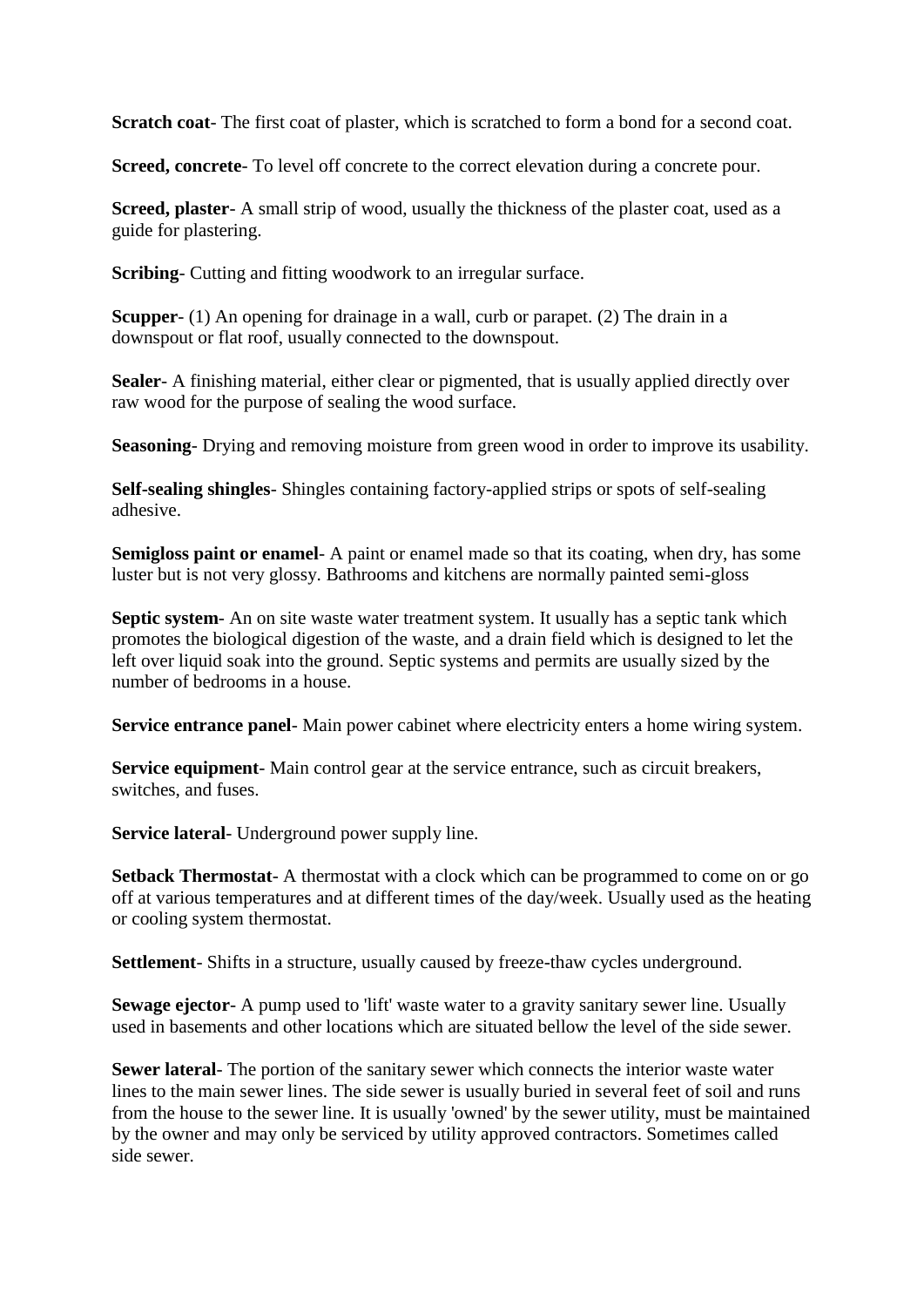**Sewer stub**- The junction at the municipal sewer system where the home's sewer line is connected.

**Sewer tap**- The physical connection point where the home's sewer line connects to the main municipal sewer line.

**Shake**- A wood roofing material, normally cedar or redwood. Produced by splitting a block of the wood along the grain line. Modern shakes are sometimes machine sawn on one side. See shingle.

**Shear block**- Plywood that is face nailed to short (2 X 4's or 2 X 6's) wall studs (above a door or window, for example). This is done to prevent the wall from sliding and collapsing.

**Sheathing, sheeting**- The structural wood panel covering, usually OSB or plywood, used over studs, floor joists or rafters/trusses of a structure.

**Shed roof-** A roof containing only one sloping plane.

**Sheet metal work**- All components of a house employing sheet metal, such as flashing, gutters, and downspouts.

**Sheet metal duct work**- The heating system. Usually round or rectangular metal pipes and sheet metal (for Return Air) and installed for distributing warm (or cold) air from the furnace to rooms in the home.

**Sheet rock- Drywall-Wall board or gypsum**- A manufactured panel made out of gypsum plaster and encased in a thin cardboard. Usually 1/2" thick and 4' x 8' or 4' x 12' in size. The 'joint compound'. 'Green board' type drywall has a greater resistance to moisture than regular (white) plasterboard and is used in bathrooms and other "wet areas".

**Shim**- A small piece of scrap lumber or shingle, usually wedge shaped, which when forced behind a furring strip or framing member forces it into position. Also used when installing doors and placed between the door jamb legs and 2 X 4 door trimmers. Metal shims are wafer 1 1/2" X 2" sheet metal of various thickness' used to fill gaps in wood framing members, especially at bearing point locations.

**Shingles**- Roof covering of asphalt. asbestos, wood, tile, slate, or other material cut to stock lengths, widths, and thickness'.

**Shingles, siding**- Various kinds of shingles, used over sheathing for exterior wall covering of a structure.

**Short circuit**- A situation that occurs when hot and neutral wires come in contact with each other. Fuses and circuit breakers protect against fire that could result from a short.

**Shutter**- Usually lightweight louvered decorative frames in the form of doors located on the sides of a window. Some shutters are made to close over the window for protection.

**Side sewer**- The portion of the sanitary sewer which connects the interior waste water lines to the main sewer lines. The side sewer is usually buried in several feet of soil and runs from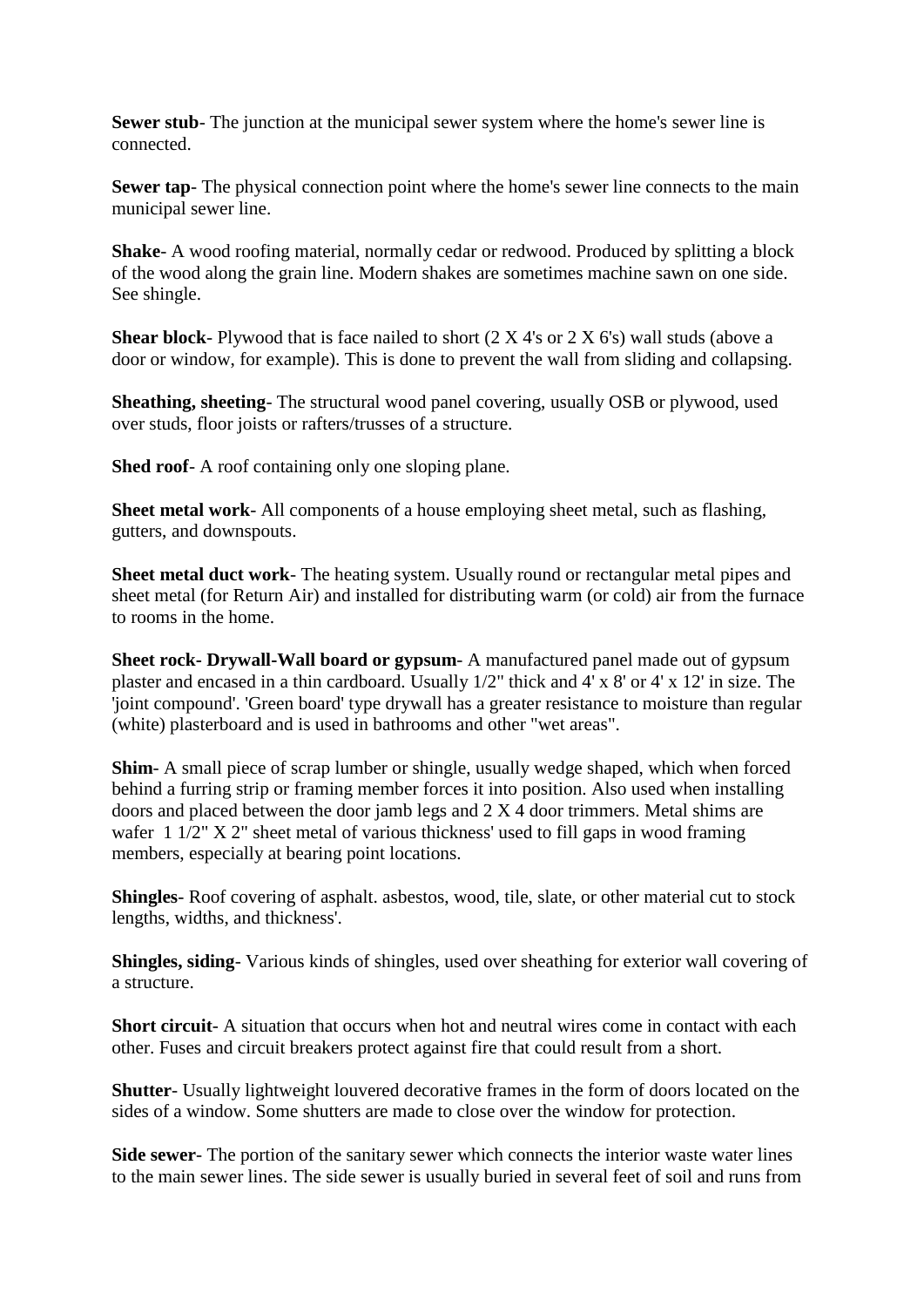the house to the sewer line. It is usually 'owned' by the sewer utility, must be maintained by the owner and may only be serviced by utility approved contractors. Sometimes called sewer lateral.

**Siding**- The finished exterior covering of the outside walls of a frame building.

**Siding, (lap siding)**- Slightly wedge-shaped boards used as horizontal siding in a lapped pattern over the exterior sheathing. Varies in butt thickness from ½ to ¾ inch and in widths up to 12".

**Sill**- (1) The 2 X 4 or 2 X 6 wood plate framing member that lays flat against and bolted to the foundation wall (with anchor bolts) and upon which the floor joists are installed. Normally the sill plate is treated lumber. (2) The member forming the lower side of an opening, as a door sill or window sill.

**Sill cock**- An exterior water faucet (hose bib).

**Sill plate (mudsill)**- Bottom horizontal member of an exterior wall frame which rests on top a foundation, sometimes called mudsill. Also sole plate, bottom member of an interior wall frame.

**Sill seal**- Fiberglass or foam insulation installed between the foundation wall and sill (wood) plate. Designed to seal any cracks or gaps.

**Single hung window**- A window with one vertically sliding sash or window vent.

**Skylight**- A more or less horizontal window located on the roof of a building.

**Slab, concrete**- Concrete pavement, i.e. driveways, garages, and basement floors.

**Slab, door**- A rectangular door without hinges or frame.

**Slab on grade**- A type of foundation with a concrete floor which is placed directly on the soil. The edge of the slab is usually thicker and acts as the footing for the walls.

**Slag**- Concrete cement that sometimes covers the vertical face of the foundation void material.

**Sleeper**- Usually, a wood member embedded in concrete, as in a floor, that serves to support and to fasten the subfloor or flooring.

**Sleeve(s)**- Pipe installed under the concrete driveway or sidewalk, and that will be used later to run sprinkler pipe or low voltage wire.

**Slope**- The incline angle of a roof surface, given as a ratio of the rise (in inches) to the run (in feet). See also pitch.

**Slump**- The "wetness" of concrete. A 3 inch slump is dryer and stiffer than a 5 inch slump.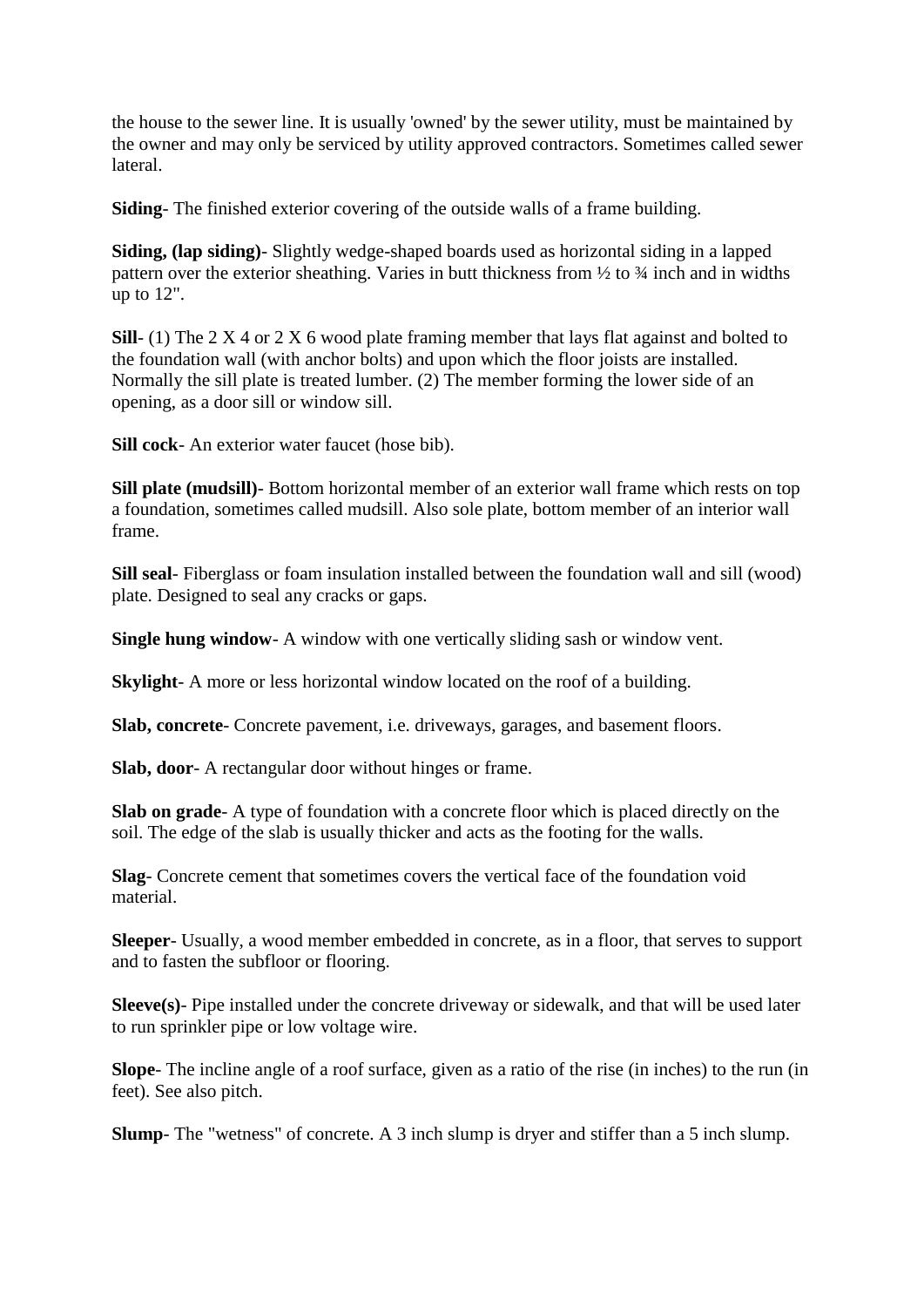**Soffit**- The area below the eaves and overhangs. The underside where the roof overhangs the walls. Usually the underside of an overhanging cornice.

**Soil pipe**- A large pipe that carries liquid and solid wastes to a sewer or septic tank.

**Soil stack**- A plumbing vent pipe that penetrates the roof.

**Sole plate**- The bottom, horizontal framing member of a wall that's attached to the floor sheeting and vertical wall studs.

**Solid bridging**- A solid member placed between adjacent floor joists near the center of the span to prevent joists or rafters from twisting.

**Sonotube**- Round, large cardboard tubes designed to hold wet concrete in place until it hardens.

**Sound attenuation**- Sound proofing a wall or subfloor, generally with fiberglass insulation.

**Space heat**- Heat supplied to the living space, for example, to a room or the living area of a building.

**Spacing**- The distance between individual members or shingles in building construction.

**Span-** The clear distance that a framing member carries a load without support between structural supports. The horizontal distance from eaves to eaves.

**Spec home**- A house built before it is sold. The builder speculates that he can sell it at a profit.

**Specifications or Specs**- A narrative list of materials, methods, model numbers, colors, allowances, and other details which supplement the information contained in the blue prints. Written elaboration in specific detail about construction materials and methods. Written to supplement working drawings.

**Splash block**- Portable concrete (or vinyl) channel generally placed beneath an exterior sill cock (water faucet) or downspout in order to receive roof drainage from downspouts and to divert it away from the building.

**Square**- A unit of measure-100 square feet-usually applied to roofing and siding material. Also, a situation that exists when two elements are at right angles to each other. Also a tool for checking this.

**Square-tab shingles**- Shingles on which tabs are all the same size and exposure.

**Squeegie**- Fine pea gravel used to grade a floor (normally before concrete is placed).

**Stack (trusses)**- To position trusses on the walls in their correct location.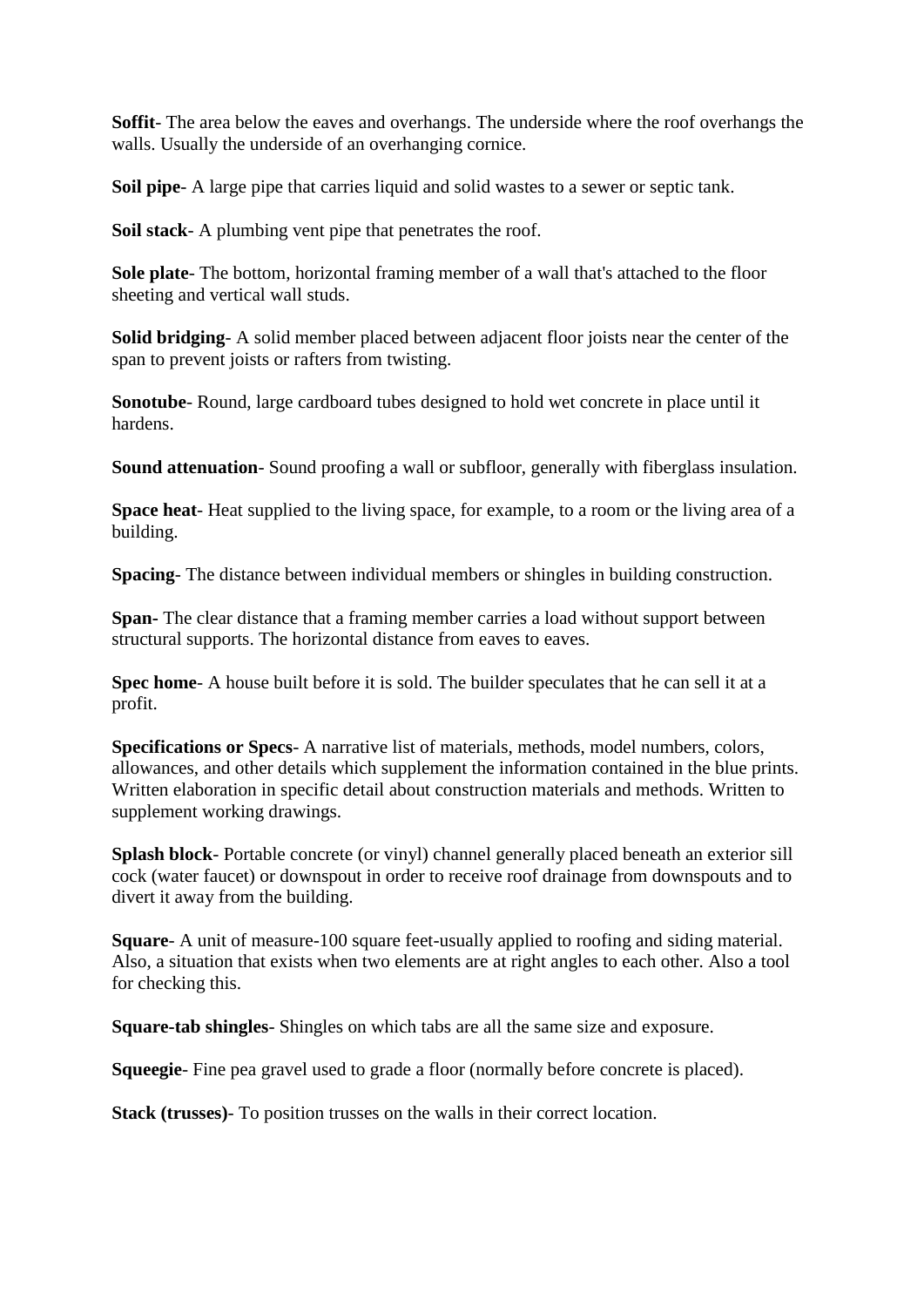**Standard practices of the trade(s)**- One of the more common basic and minimum construction standards. This is another way of saying that the work should be done in the way it is normally done by the average professional in the field.

**Starter strip**- Asphalt roofing applied at the eaves that provides protection by filling in the spaces under the cutouts and joints of the first course of shingles.

**Stair carriage or stringer**- Supporting member for stair treads. Usually a 2 X 12 inch plank notched to receive the treads; sometimes called a "rough horse."

**Stair landing**- A platform between flights of stairs or at the termination of a flight of stairs. Often used when stairs change direction. Normally no less than 3 ft. X 3 ft. square.

**Stair rise**- The vertical distance from stair tread to stair tread (and not to exceed  $7\frac{1}{2}$ ").

**Static vent**- A vent that does not include a fan.

**STC (Sound Transmission Class)**- The measure of sound stopping of ordinary noise.

**Steel inspection**- A municipal and/or engineers inspection of the concrete foundation wall, conducted before concrete is poured into the foundation panels. Done to insure that the rebar (reinforcing bar), rebar nets, void material, beam pocket plates, and basement window bucks are installed and wrapped with rebar and complies with the foundation plan.

**Step flashing**- Flashing application method used where a vertical surface meets a sloping roof plane. 6" X 6" galvanized metal bent at a 90 degree angle, and installed beneath siding and over the top of shingles. Each piece overlaps the one beneath it the entire length of the sloping roof (step by step).

**Stick built**- A house built without prefabricated parts. Also called conventional building.

**Stile**- An upright framing member in a panel door.

**Stool**- The flat molding fitted over the window sill between jambs and contacting the bottom rail of the lower sash. Also another name for toilet.

**Stop box**- Normally a cast iron pipe with a lid ( $@$  5" in diameter) that is placed vertically into the ground, situated near the water tap in the yard, and where a water cut-off valve to the home is located (underground). A long pole with a special end is inserted into the curb stop to turn off/on the water.

**Stop Order**- A formal, written notification to a contractor to discontinue some or all work on a project for reasons such as safety violations, defective materials or workmanship, or cancellation of the contract.

**Stops**- Moldings along the inner edges of a door or window frame. Also valves used to shut off water to a fixture.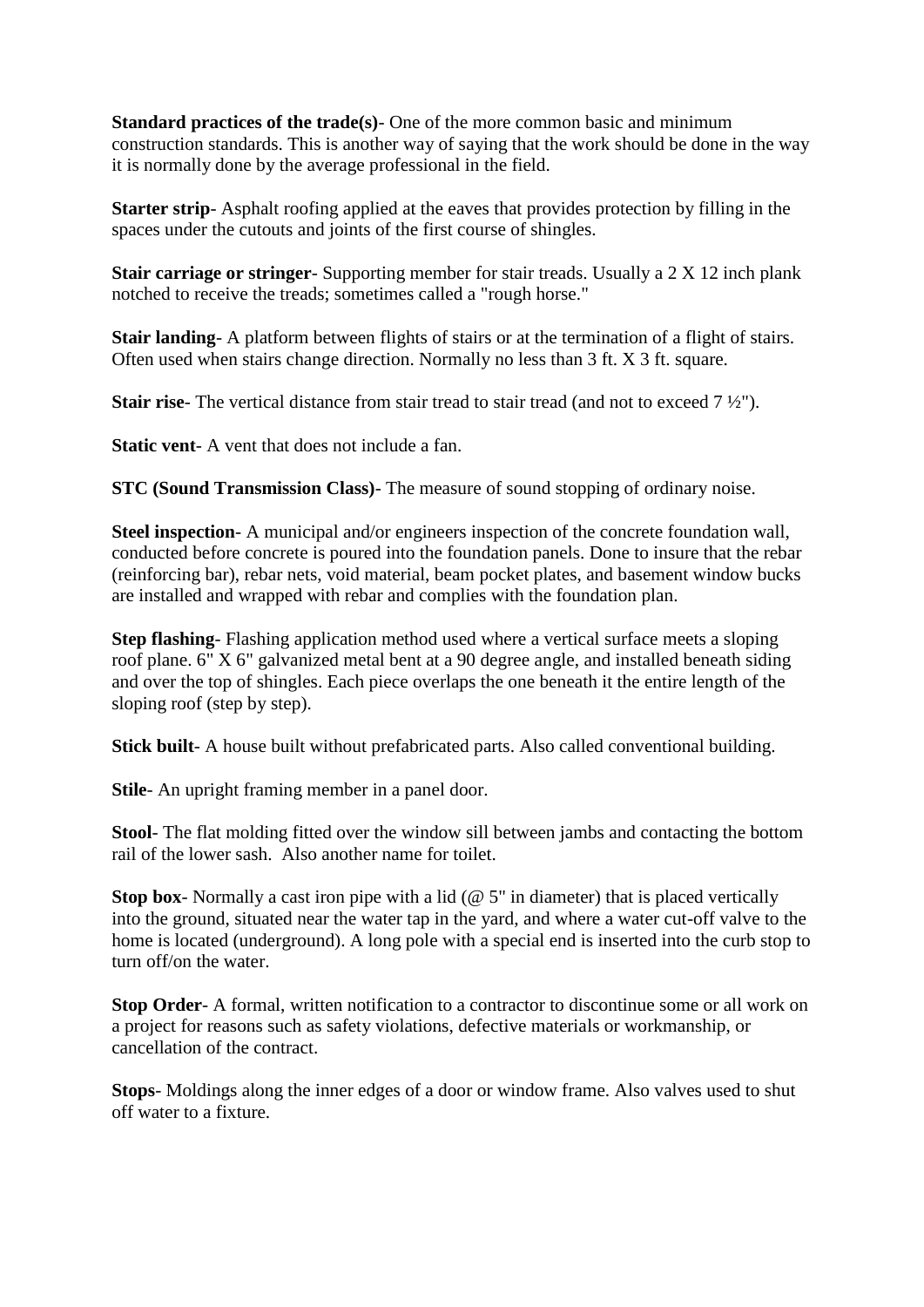**Stop valve**- A device installed in a water supply line, usually near a fixture, that permits an individual to shut off the water supply to one fixture without interrupting service to the rest of the system.

**Storm sash or storm window**-. An extra window usually placed outside of an existing one, as additional protection against cold weather.

**Storm sewer**- A sewer system designed to collect storm water and is separated from the waste water system.

**Story**- That part of a building between any floor or between the floor and roof.

**Strike**- The plate on a door frame that engages a latch or dead bolt.

**String, stringer**- A timber or other support for cross members in floors or ceilings. In stairs, the supporting member for stair treads. Usually a 2 X 12 inch plank notched to receive the treads

**Strip flooring**- Wood flooring consisting of narrow, matched strips.

**Structural floor**- A framed lumber floor that is installed as a basement floor *instead* of concrete. This is done on very expansive soils.

**Stub, stubbed**- To push through.

**Stucco**- Refers to an outside plaster finish made with Portland cement as its base.

**Stud**- A vertical wood framing member, also referred to as a wall stud, attached to the horizontal sole plate below and the top plate above. Normally 2 X 4's or 2 X 6's, 8' long (sometimes 92 5/8"). One of a series of wood or metal vertical structural members placed as supporting elements in walls and partitions.

**Stud framing**- A building method that distributes structural loads to each of a series of relatively lightweight studs. Contrasts with post-and-beam.

**Stud shoe**- A metal, structural bracket that reinforces a vertical stud. Used on an outside bearing wall where holes are drilled to accommodate a plumbing waste line.

**Subfloor**- The framing components of a floor to include the sill plate, floor joists, and deck sheeting over which a finish floor is to be laid.

**Sump**- Pit or large plastic bucket/barrel inside the home designed to collect ground water from a perimeter drain system.

**Sump pump**- A submersible pump in a sump pit that pumps any excess ground water to the outside of the home.

**Suspended ceiling**- A ceiling system supported by hanging it from the overhead structural framing.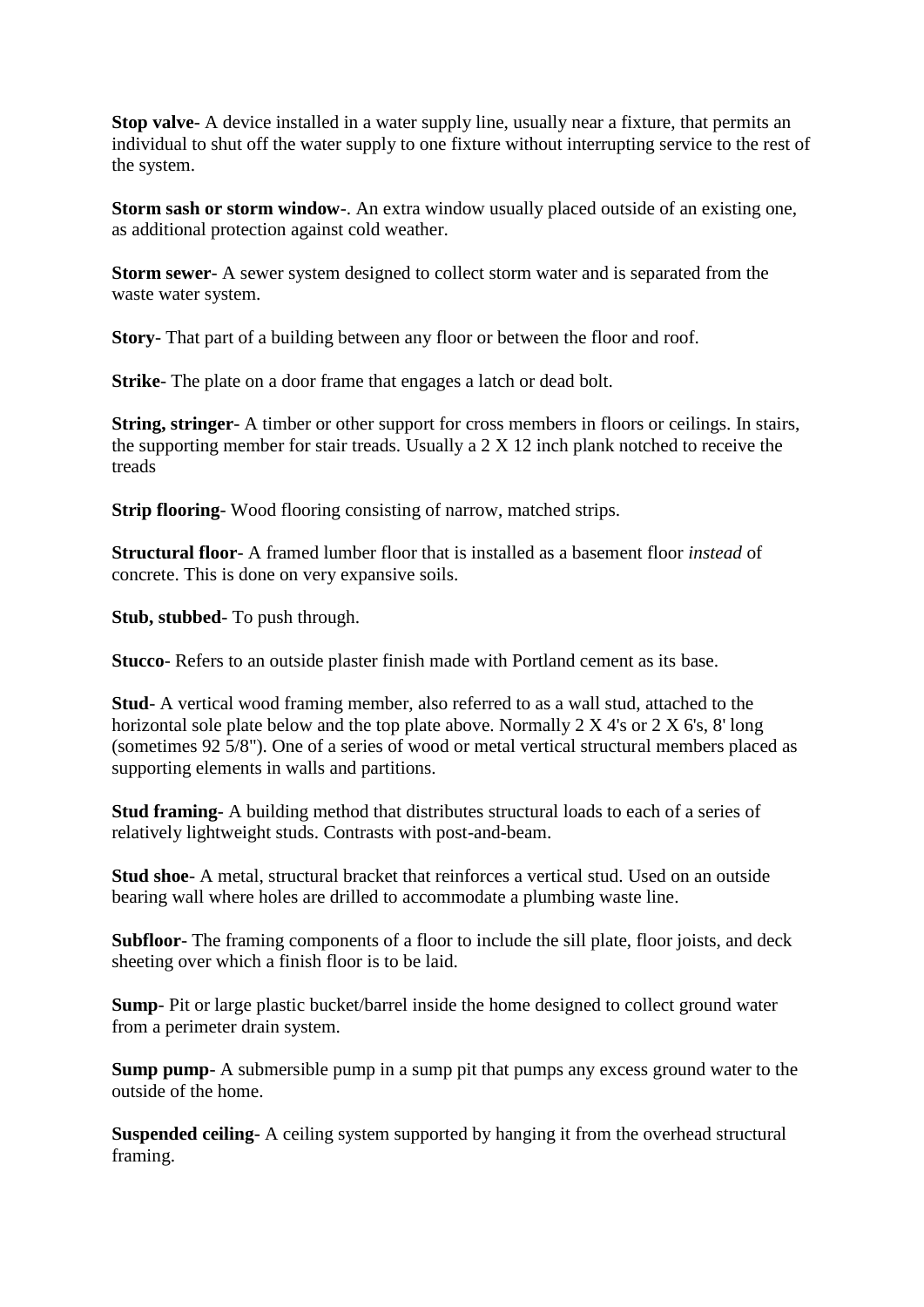**Sway brace**- Metal straps or wood blocks installed diagonally on the inside of a wall from bottom to top plate, to prevent the wall from twisting, racking, or falling over "domino" fashion.

**Switch**- A device that completes or disconnects an electrical circuit.

**T & G, tongue and groove**- A joint made by a tongue (a rib on one edge of a board) that fits into a corresponding groove in the edge of another board to make a tight flush joint. Typically, the subfloor plywood is T & G.

**Tab** - The exposed portion of strip shingles defined by cutouts.

**Tail beam**- A relatively short beam or joist supported in a wall on one end and by a header at the other.

**Take off**- The material necessary to complete a job.

**Taping**- The process of covering drywall joints with paper tape and joint compound.

**T bar**- Ribbed, "**T**" shaped bars with a flat metal plate at the bottom that are driven into the earth. Normally used chain link fence poles, and to mark locations of a water meter pit.

**Teco**- Metal straps that are nailed and secure the roof rafters and trusses to the top horizontal wall plate. Sometimes called a hurricane clip.

**Tee**- A "T" shaped plumbing fitting.

**Tempered**- Strengthened. Tempered glass will not shatter nor create shards, but will "pelletize" like an automobile window. Required in tub and shower enclosures and locations, entry door glass and sidelight glass, and in a windows when the window sill is less than 16" to the floor.

**Termites**- Wood eating insects that superficially resemble ants in size and general appearance, and live in colonies.

**Termite shield**- A shield, usually of galvanized metal, placed in or on a foundation wall or around pipes to prevent the passage of termites.

**Terra cotta**- A ceramic material molded into masonry units.

**Thermoply ™**- Exterior laminated sheathing nailed to the exterior side of the exterior walls. Normally  $\frac{1}{4}$  " thick,  $4 \times 8$  or  $4 \times 10$  sheets with an aluminumized surface.

**Thermostat**- A device which relegates the temperature of a room or building by switching heating or cooling equipment on or off.

**Three-dimensional shingles**- Laminated shingles. Shingles that have added dimensionality because of extra layers or tabs, giving a shake-like appearance. May also be called "architectural shingles".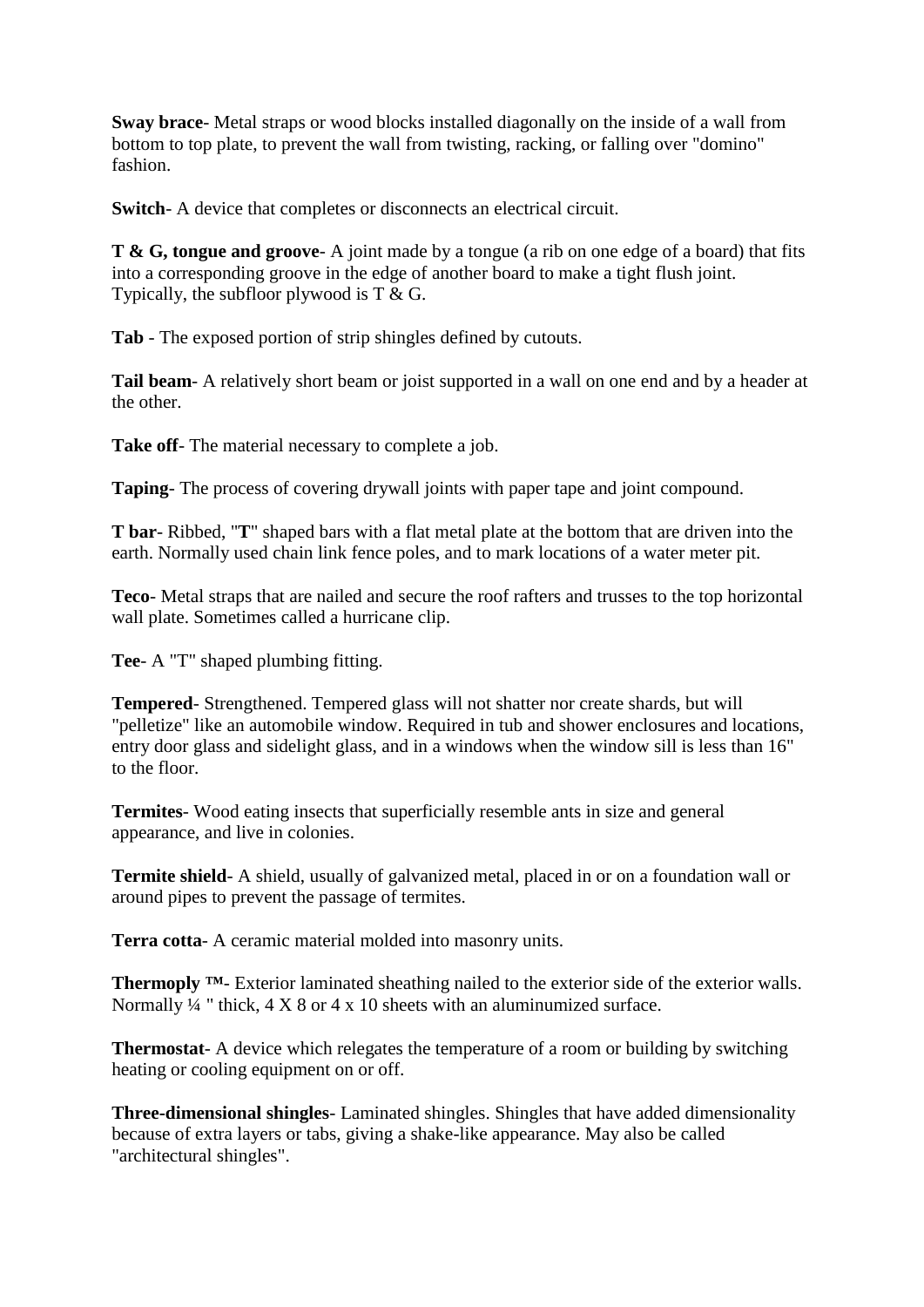**Threshold**- The bottom metal or wood plate of an exterior door frame. Generally they are adjustable to keep a tight fit with the door slab.

**Time and materials contract**- A construction contract which specifies a price for different elements of the work such as cost per hour of labor, overhead, profit, etc. A contract which may not have a maximum price, or may state a 'price not to exceed'.

**Tinner**- Another name for the heating contractor.

**Tip up**- The downspout extension that directs water (from the home's gutter system) away from the home. They typically swing up when mowing the lawn, etc.

**Title**- Evidence (usually in the form of a certificate or deed) of a person's legal right to ownership of a property.

**TJI or TJ**- Manufactured structural building component resembling the letter "**I**". Used as floor joists and rafters. I-joists include two key parts: **flanges** and **webs**. The **flange** or from of the I joist may be made of laminated veneer lumber or dimensional lumber, usually formed into a 1 ½" width. The **web** or center of the I-joist is commonly made of plywood or oriented strand board (OSB). Large holes can be cut in the web to accommodate duct work and plumbing waste lines. I-joists are available in lengths up to 60'' long.

**Toenailing**- To drive a nail in at a slant. Method used to secure floor joists to the plate.

**Top chord**- The upper or top member of a truss.

**Top plate**- Top horizontal member of a frame wall supporting ceiling joists, rafters, or other members.

**Transmitter (garage door)**- The small, push button device that causes the garage door to open or close.

**Trap**- A plumbing fitting that holds water to prevent air, gas, and vermin from backing up into a fixture.

**Tread**- The walking surface board in a stairway on which the foot is placed.

**Treated lumber**- A wood product which has been impregnated with chemical pesticides such as CCA (Chromated Copper Arsenate) to reduce damage from wood rot or insects. Often used for the portions of a structure which are likely to be in contact with soil and water. Wood may also be treated with a fire retardant.

**Trim (plumbing, heating, electrical)**- The work that the "mechanical" contractors perform to finish their respective aspects of work, and when the home is nearing completion and occupancy.

**Trim- Interior**- The finish materials in a building, such as moldings applied around openings (window trim, door trim) or at the floor and ceiling of rooms (baseboard, cornice, and other moldings). Also, the physical work of installing interior doors and interior woodwork, to include all handrails, guardrails, stair way balustrades, mantles, light boxes, base, door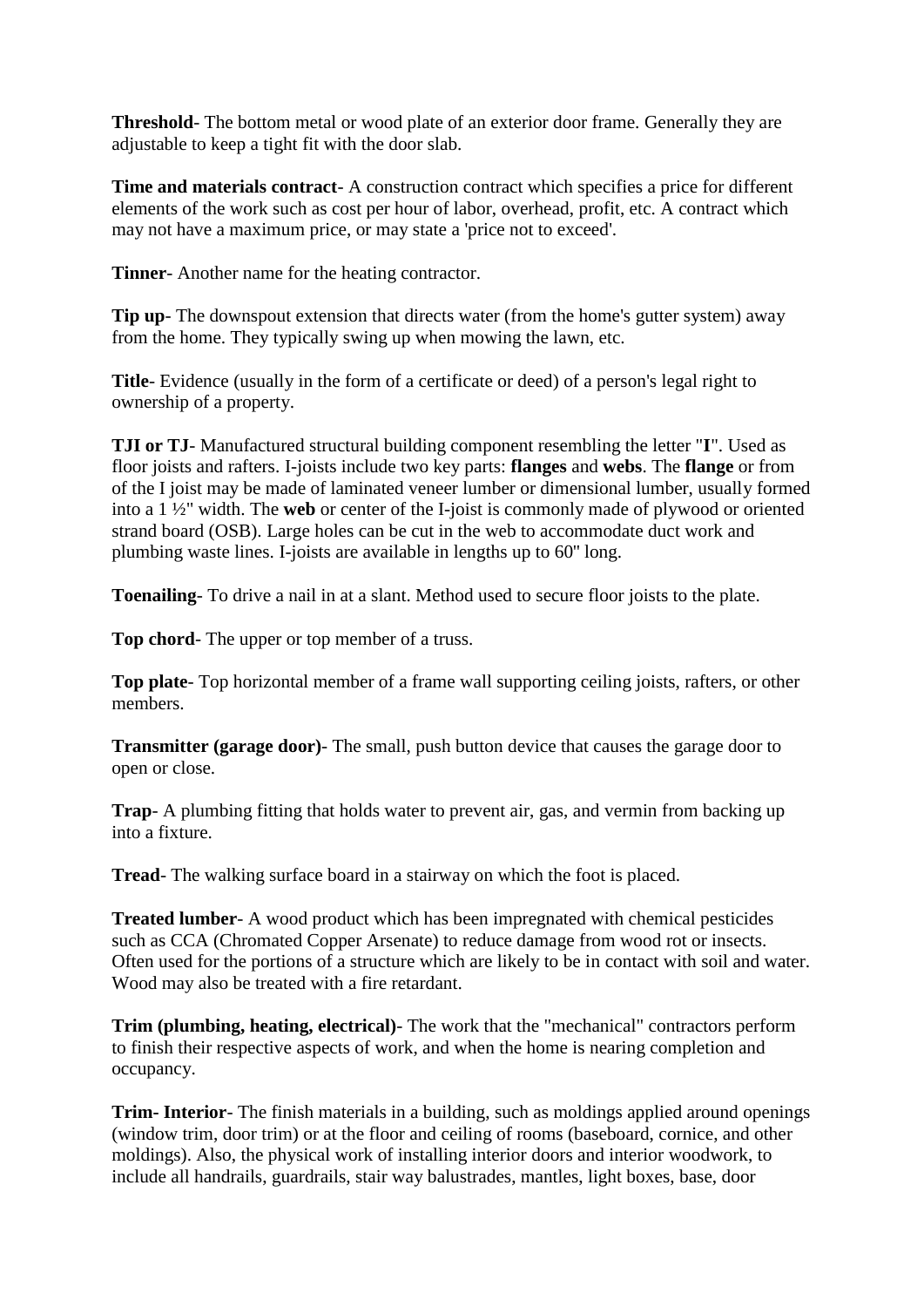casings, cabinets, countertops, shelves, window sills and aprons, etc. **Exterior**- The finish materials on the exterior a building, such as moldings applied around openings (window trim, door trim), siding, windows, exterior doors, attic vents, crawl space vents, shutters, etc. Also, the physical work of installing these materials

**Trimmer**- The vertical stud that supports a header at a door, window, or other opening.

**Truss**- An engineered and manufactured roof support member with "zig-zag" framing members. Does the same job as a rafter but is designed to have a longer span than a rafter.

**Tub trap**- Curved, "**U**" shaped section of a bath tub drain pipe that holds a water seal to prevent sewer gasses from entering the home through tubs water drain.

**Turnkey**- A term used when the subcontractor provides all materials (and labor) for a job.

**Turpentine**- A petroleum, volatile oil used as a thinner in paints and as a solvent in varnishes

**UL (Underwriters' Laboratories)**- An independent testing agency that checks electrical devices and other components for possible safety hazards.

**Undercoat**- A coating applied prior to the finishing or top coats of a paint job. It may be the first of two or the second of three coats. Sometimes called the Prime coat.

**Underground plumbing**- The plumbing drain and waste lines that are installed beneath a basement floor.

**Underlayment-** A ¼" material placed over the subfloor plywood sheeting and under finish coverings, such as vinyl flooring, to provide a smooth, even surface. Also a secondary roofing layer that is waterproof or water-resistant, installed on the roof deck and beneath shingles or other roof-finishing layer.

**Union**- A plumbing fitting that joins pipes end-to-end so they can be dismantled.

**Utility easement**- The area of the earth that has electric, gas, or telephone lines. These areas may be owned by the homeowner, but the utility company has the legal right to enter the area as necessary to repair or service the lines.

**Valley**- The "**V**" shaped area of a roof where two sloping roofs meet. Water drains off the roof at the valleys.

**Valley flashing**- Sheet metal that lays in the "V" area of a roof valley.

**Valuation**- An inspection carried out for the benefit of the mortgage lender to ascertain if a property is a good security for a loan.

**Valuation fee**- Th fee paid by the prospective borrower for the lender's inspection of the property. Normally paid upon loan application.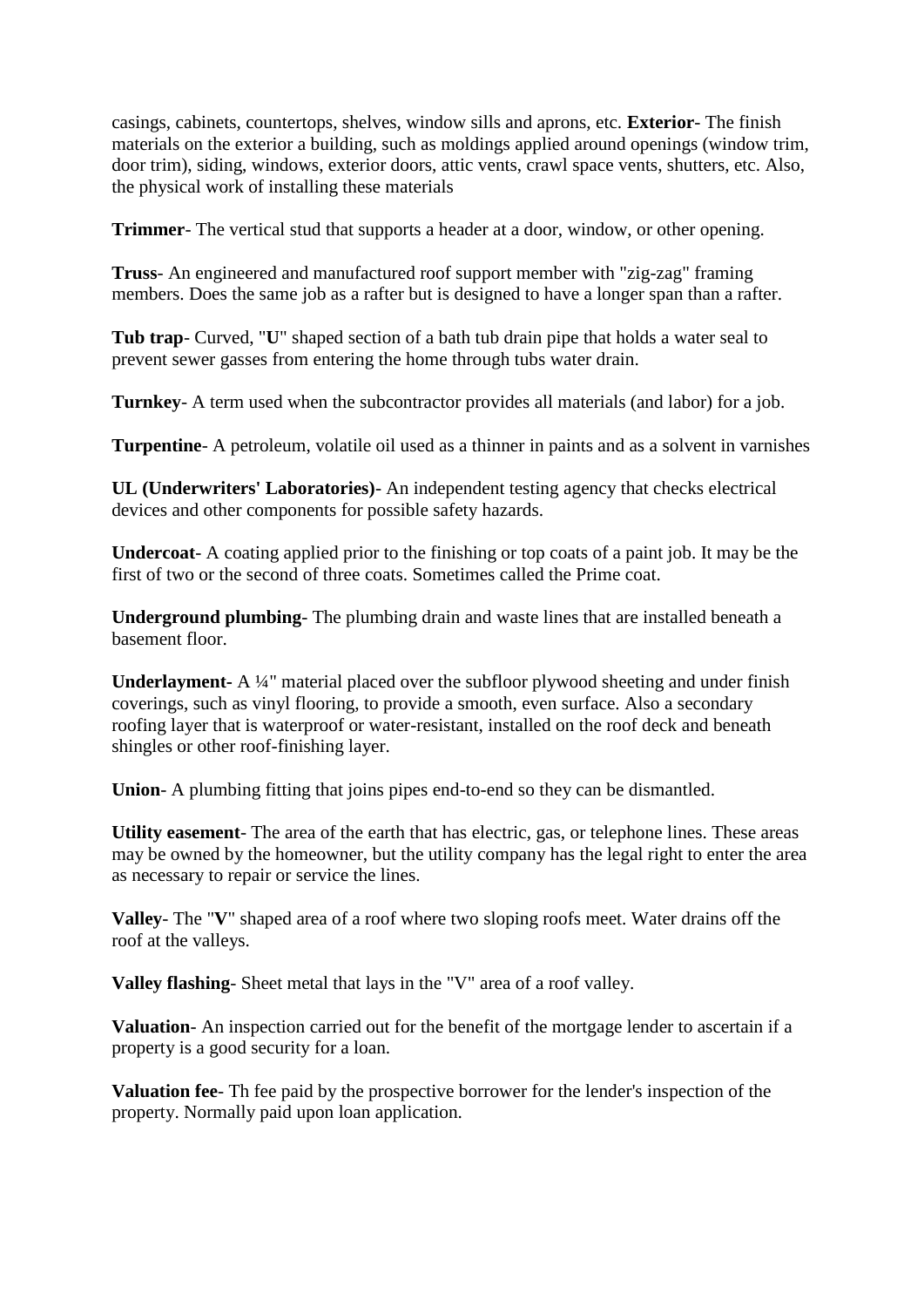**Vapor barrier**- A building product installed on exterior walls and ceilings under the drywall and on the warm side of the insulation. It is used to retard the movement of water vapor into walls and prevent condensation within them. Normally, polyethylene plastic sheeting is used.

**Variable rate**- An interest rate that will vary over the term of the loan.

**Veneer**- Extremely thin sheets of wood. Also a thin slice of wood or brick or stone covering a framed wall.

**Vent**- A pipe or duct which allows the flow of air and gasses to the outside. Also, another word for the moving glass part of a window sash, i.e. window vent.

**Vermiculite**- A mineral used as bulk insulation and also as aggregate in insulating and acoustical plaster and in insulating concrete floors.

**Veterans Administration (VA)**- A federal agency that insures mortgage loans with very liberal down payment requirements for honorably discharged veterans and their surviving spouses.

**Visqueen**- A 4 mil or 6 mil plastic sheeting.

**Void**- Cardboard rectangular boxes that are installed between the earth (between caissons) and the concrete foundation wall. Used when expansive soils are present.

**Voltage**- A measure of electrical potential. Most homes are wired with 110 and 220 volt lines. The 110 volt power is used for lighting and most of the other circuits. The 220 volt power is usually used for the kitchen range, hot water heater and dryer.

**Wafer board** - A manufactured wood panel made out of 1"- 2" wood chips and glue. Often used as a substitute for plywood in the exterior wall and roof sheathing.

**Walk-Through**- A final inspection of a home before "Closing" to look for and document problems that need to be corrected.

**Wall out**- When a painter pray paints the interior of a home.

**Warping**- Any distortion in a material.

**Warranty**- In construction there are two general types of warranties. One is provided by the manufacturer of a product such as roofing material or an appliance. The second is a warranty for the labor. For example, a roofing contract may include a 20 year material warranty and a 5 year labor warranty. Many new homebuilders provide a one year warranty. Any major issue found during the first year should be communicated to the builder immediately. Small items can be saved up and presented to the builder for correction periodically through the first year after closing.

**Waste pipe and vent**- Plumbing plastic pipe that carries waste water to the municipal sewage system.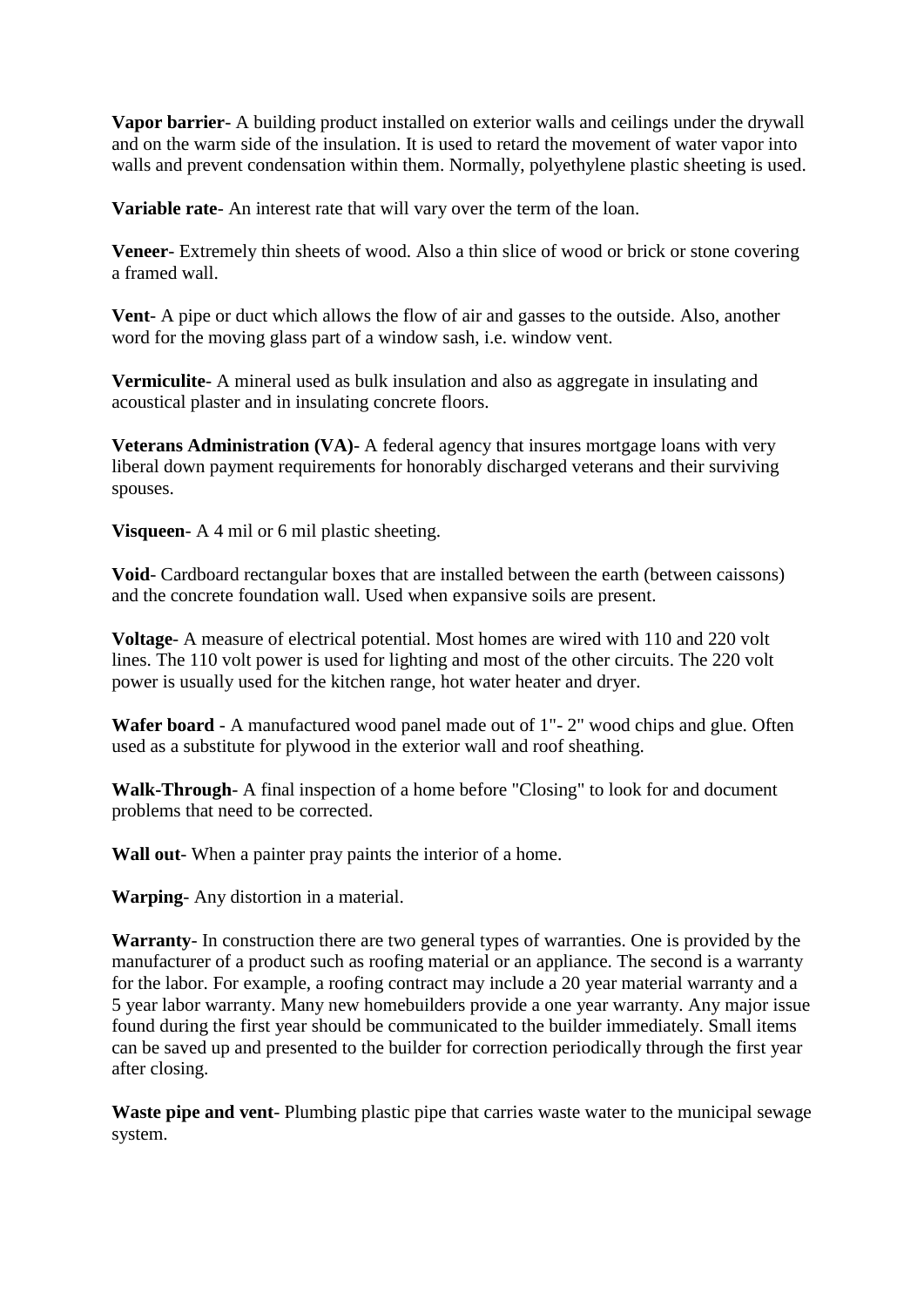**Water board**- Water resistant drywall to be used in tub and shower locations. Normally green or blue colored

**Water closet**- Another name for toilet.

**Water meter pit (or vault)**- The box /cast iron bonnet and concrete rings that contains the water meter.

**Water-repellent preservative**- A liquid applied to wood to give the wood water repellant properties

**Water table**- The location of the underground water, and the vertical distance from the surface of the earth to this underground water.

**Water tap**- The connection point where the home water line connects to the main municipal water system.

**W C**- An abbreviation for water closet (toilet).

**Weatherization**- Work on a building exterior in order to reduce energy consumption for heating or cooling. Work involving adding insulation, installing storm windows and doors, caulking cracks and putting on weather-stripping.

**Weatherstrip**- Narrow sections of thin metal or other material installed to prevent the infiltration of air and moisture around windows and doors.

**Weep holes**- Small holes in storm window frames that allow moisture to escape.

**Whole house fan**- A fan designed to move air through and out of a home and normally installed in the ceiling.

**Wind bracing**- Metal straps or wood blocks installed diagonally on the inside of a wall from bottom to top plate, to prevent the wall from twisting, racking, or falling over "domino" fashion.

**Window buck**- Square or rectangular box that is installed within a concrete foundation or block wall. A window will eventually be installed in this "buck" during the siding stage of construction

**Window frame**- The stationary part of a window unit; window sash fits into the window frame.

**Window sash**- The operating or movable part of a window; the sash is made of window panes and their border.

**Wire nut**- A plastic device used to connect bare wires together.

**Wonderboard ™**- A panel made out of concrete and fiberglass usually used as a ceramic tile backing material. Commonly used on bathtub decks.